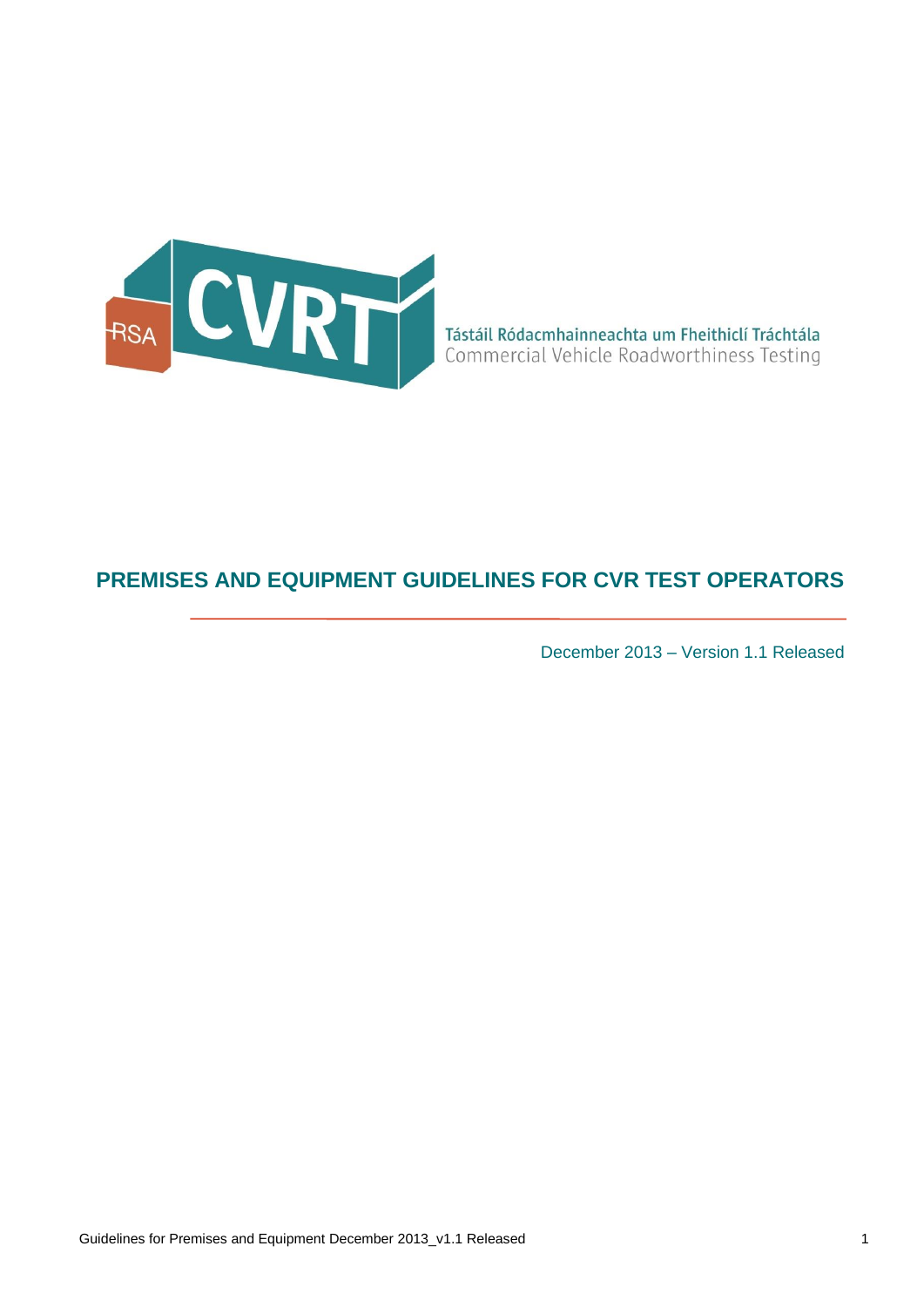#### **INTRODUCTION**

These guidelines are issued in accordance with section 38 of the Road Safety Authority (Commercial Vehicle Roadworthiness) Act, 2012. The guidelines set out the minimum requirements in relation to the premises and equipment required for the carrying out of CVR tests at CVR testing centres.

CVR test operators are authorised to carry out, CVR tests of one or more categories of CVR vehicles accordance with Regulations made under the Comercial Vehicle Roadworthinss Act, 2012. These may include:

- (a) vehicles used for the carriage of passengers, with more than eight seats, excluding the driver's seat (categories M2 and M3),
- (b) goods vehicles (categories N1, N2 and N3) including living vans,
- (c) goods trailers (categories O3 and O4),
- (d) ambulances (special purpose vehicles in category M), and
- (e) motor caravans first registered on or after 1 January 1980 (special purpose vehicles in category M).

The Authority will not authorise persons to be CVR test operators unless and until it is satisfied that all applicable requirements in these guidelines have been met.

In the case of persons or bodies who:

- were authorised as authorised testers under the European Communities (Vehicle Testing) Regulations 2004 (S.I. No. 771 of 2004) and
- are subsequenly authorised as CVR test operators under section 10 of the Road Safety Authority (Commercial Vehicle Roadworthiness) Act 2012 for a transitional period of 2 years, and
- subsequently apply for an renewal of that authorisation under section 15 of the Act,

the following points shall be noted in relation to the application of these guidelines:

- All CVR testing centres must have a clearly defined physical partition between test activities and other activities on the premises. Paragraph 1 of both Sections A & B states that the Authority will accept a 2 metre high partition dividing test lanes from workshops as meeting its requirements in this regard. Where the Authority is satisfied that a 2 metre high partition is not physically possible, the CVR test operator must put forward proposals to otherwise meet the requirement to have a clearly defined physical partition between test activities and other activities on the premises for approval by the Authority.
- Paragraph 1 of Section A1 provides that all HCV CVR testing centres must have a minimum entrance height of 5.3 metres. Where the Authority is satisfied that a minimum entrance height of 5.3 metres is not physically possible, the Authority may approve an entrance height of not less than 4.8 metres.
- Paragraph 1 of both Sections A & B provides that it must be possible to drive with ease each of the vehicles or combination of vehicles in the category to be tested from the site entrance through the test lane and to the site exit in one movement. The Authority will accept a drive through as meeting this requirement. Where the Authority is satisfied that a drive through is not physically possible, the CVR test operator must put forward proposals for the safe entrance and exit of vehicles, for approval by the Authority. An independent risk assessment of the proposals will be required in the case of HCVs,
- Paragraph 6 of Section A provides that all HCV CVR testing centres must have a pit with a clear unobstructed working length of at least 20 metres. Where the Authority is satisfied that it is not physically possible to provide a pit which meets this requirement, the Authority may approve a pit with a clear unobstructed working length of less than 20 metres, provided that:
	- o the clear unobstructed working length of the pit exceeds 18 metres,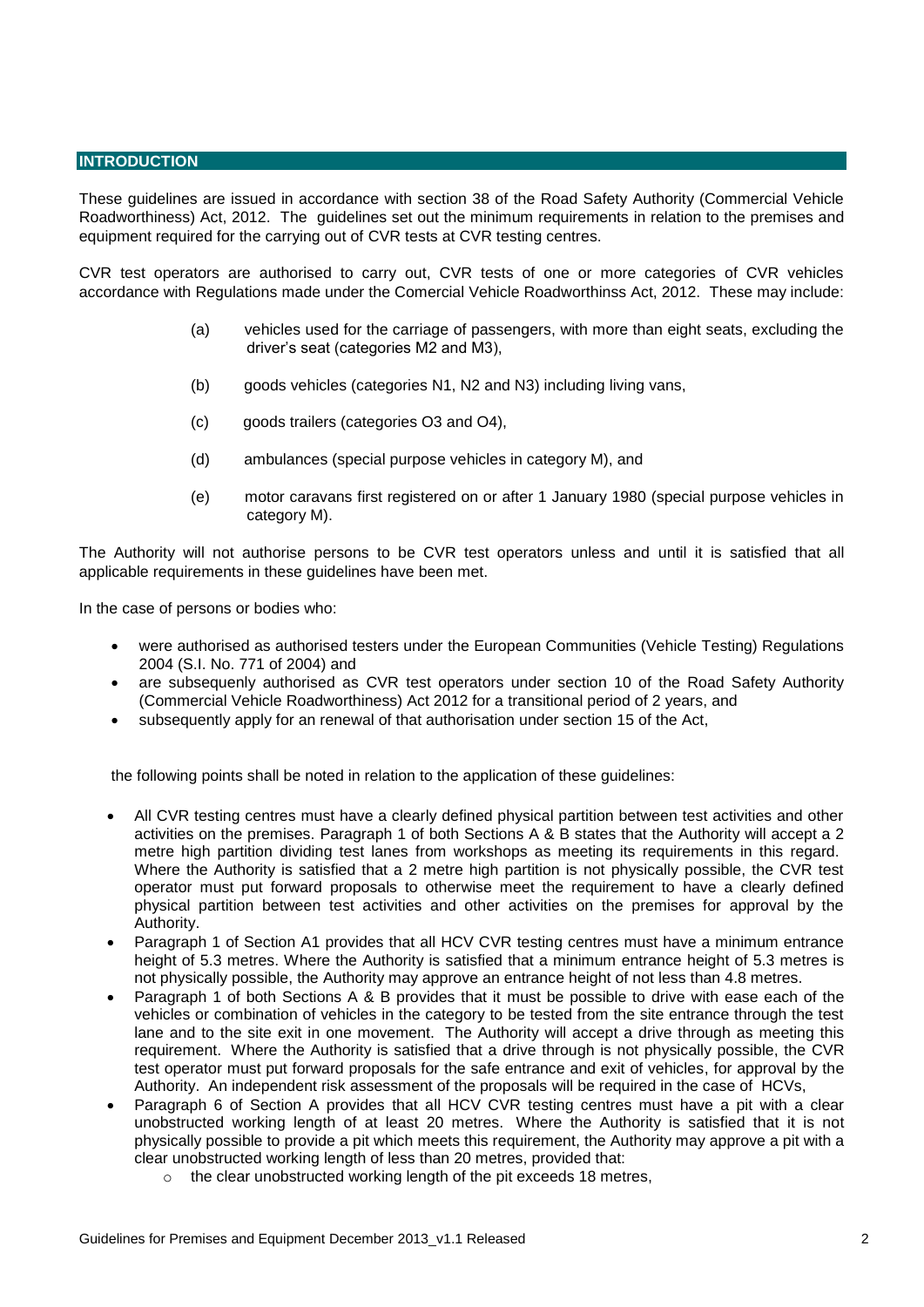- $\circ$  the pit otherwise complies with the requirements of section 6 in all other respects, and
- o the testing of CVR vehicles shall be limited to those vehicles not exceeding the maximum working length of the pit.
- Paragraph 13 of Section A and Paragraph 14 of Section B provides that all CVR testing centre premises must be in a location which does not cause traffic congestion or danger. Where the Authority believes that the location of the CVR testing centre gives rise to concerns in this regard, the CVR test operator must put forward proposals for managing traffic congestion and avoiding danger to other road users, including an independent risk assessment of the proposals, for approval by the Authority.

The term "not physically possible" means that the CVR testing centre premises is bounded by buildings or land not owned or leased by or otherwise within the control of the CVR test operator which means that it is not possible for the CVR test operator to extend his or her CVR testing centre premises to meet one or more of the requirements referred to above.

**Section A** deals with the requirements for the testing of vehicles above with the exception of goods vehicle category N1.

**Section B** deals with the requirements for the testing of light commercial vehicles (including motor caravans up to 3.5 tonne DGVW) ["LCV's"]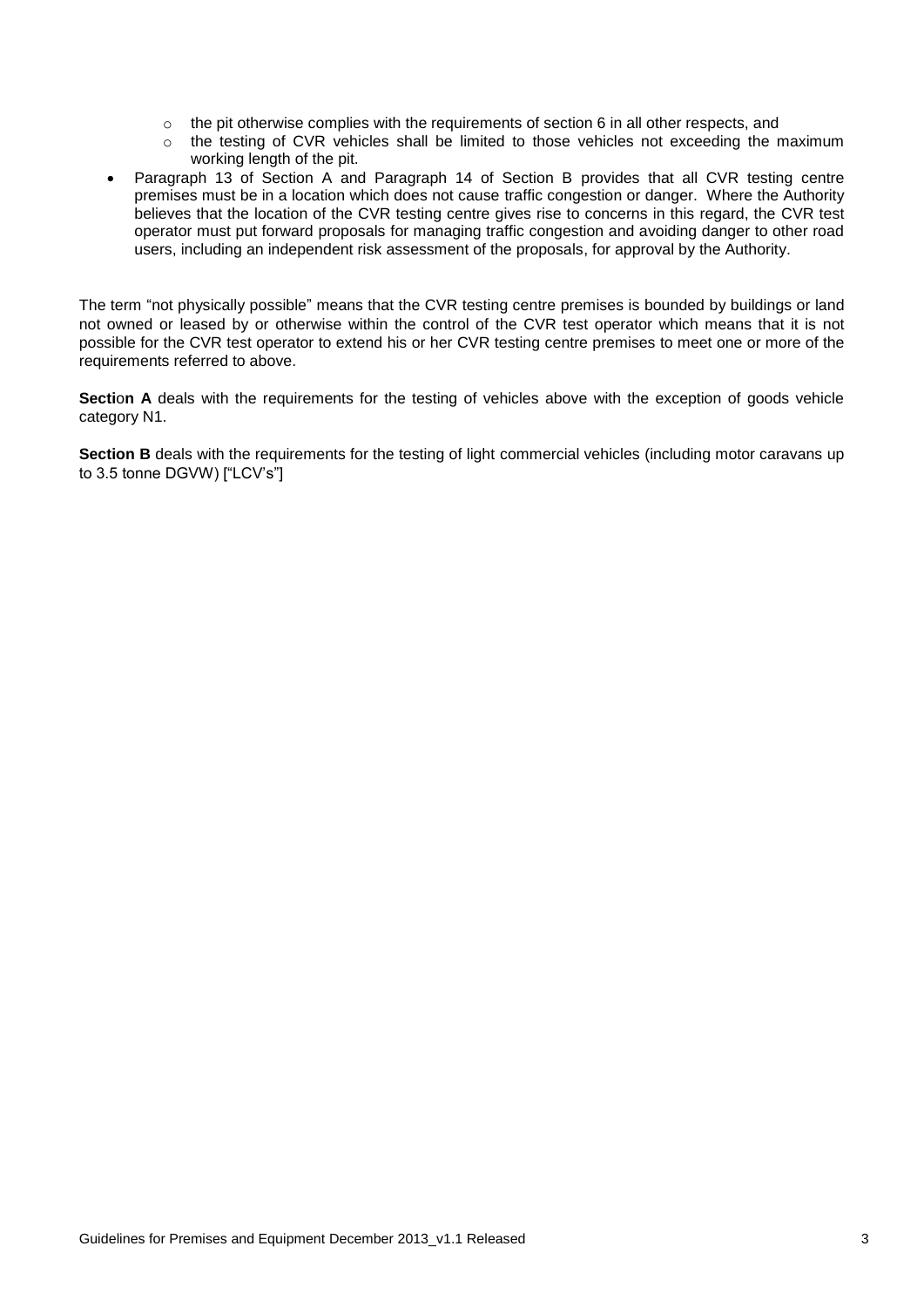

## **GUIDELINES FOR PREMISES AND EQUIPMENT FOR THE TESTING OF ALL VEHICLES COVERED BY THE HEAVY COMMERCIAL VEHICLE TESTERS MANUAL**

SECTION A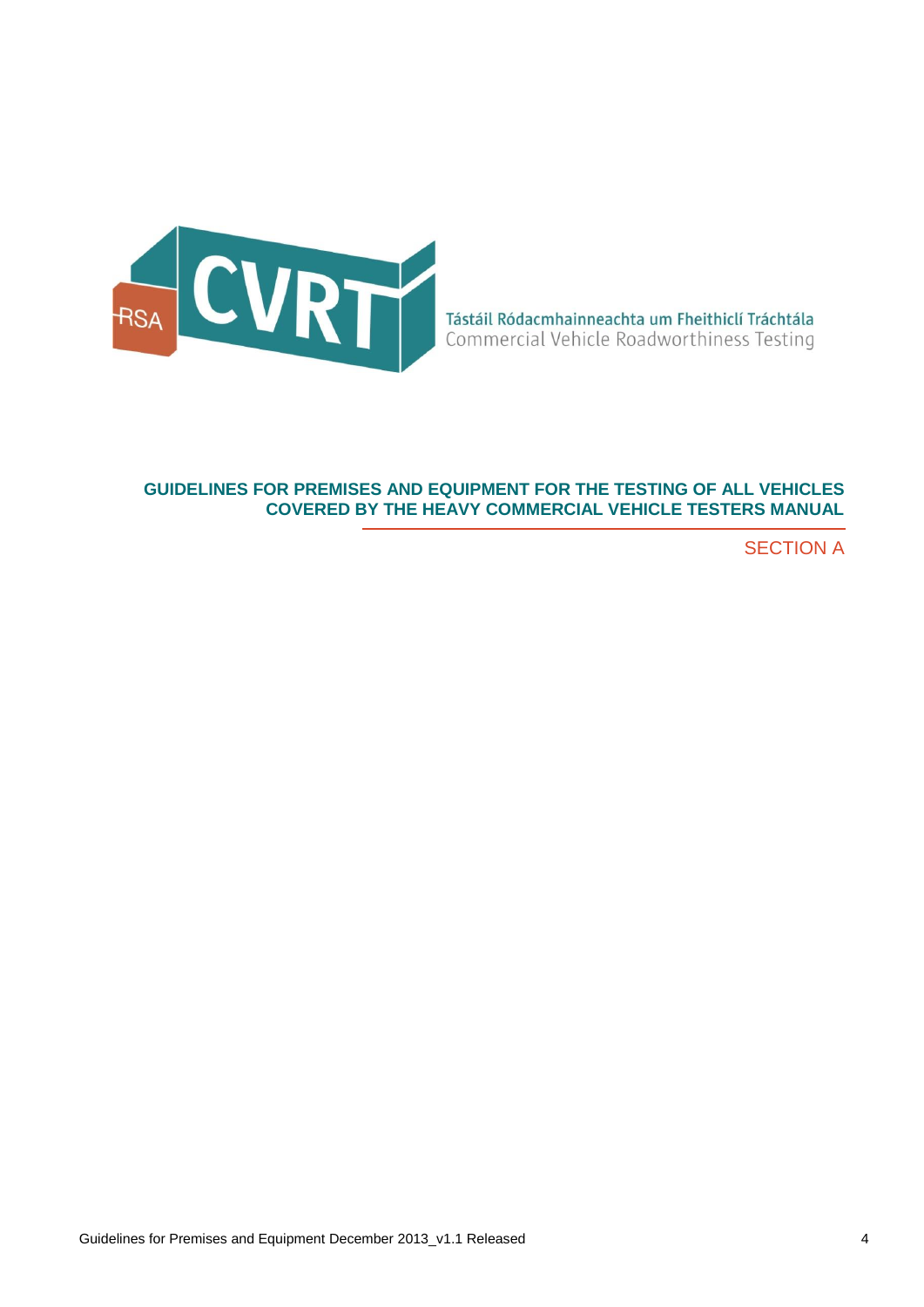# **Table of Contents**

| 1.             |  |
|----------------|--|
| 2.             |  |
| 3.             |  |
| 4.             |  |
| 5.             |  |
| 6.             |  |
| 7.             |  |
| 8.             |  |
| 9.             |  |
| 10.            |  |
| 11.            |  |
| 12.            |  |
| 13.            |  |
| 14.            |  |
|                |  |
| 1.             |  |
| 2.             |  |
| 3.             |  |
| 4.             |  |
| 5.             |  |
| 6.             |  |
| 7 <sub>1</sub> |  |
| 8.             |  |
| 9.             |  |
| 10.            |  |
| 11.            |  |
| 12.            |  |
| 13.            |  |
| 14.            |  |
| 15.            |  |
| 16.            |  |
| 17.            |  |
| 18.            |  |
| 19.            |  |
| 20.            |  |
| 21.            |  |
| 22.            |  |
| 23.            |  |
|                |  |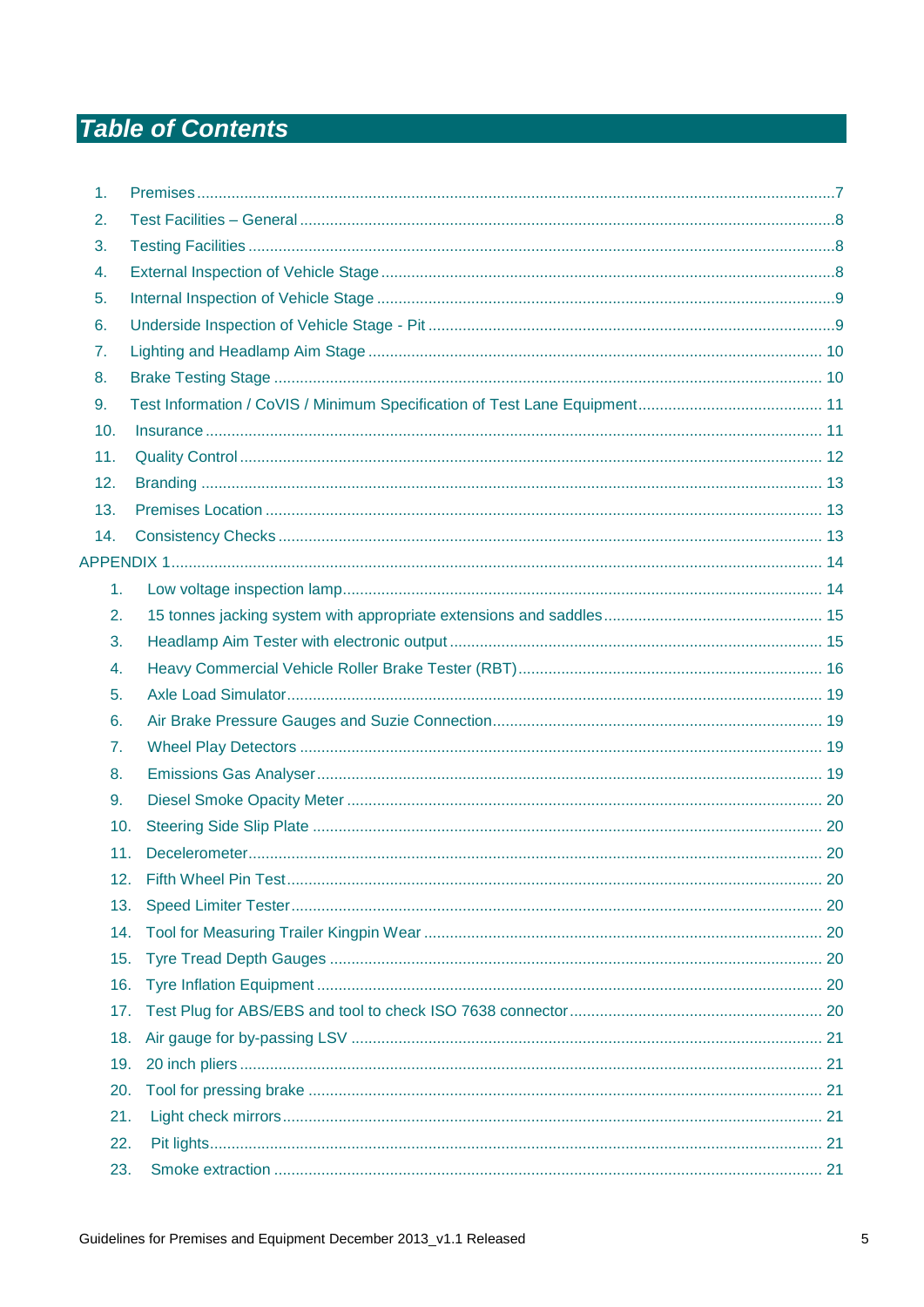| 24. |                                                                                         |  |
|-----|-----------------------------------------------------------------------------------------|--|
| 25. |                                                                                         |  |
| 26. |                                                                                         |  |
| 27. |                                                                                         |  |
| 28  |                                                                                         |  |
|     |                                                                                         |  |
|     | Documentation Required for Test Equipment for testing of Heavy Commercial Vehicles:  22 |  |
|     |                                                                                         |  |
|     |                                                                                         |  |
|     |                                                                                         |  |
|     |                                                                                         |  |
|     |                                                                                         |  |
|     |                                                                                         |  |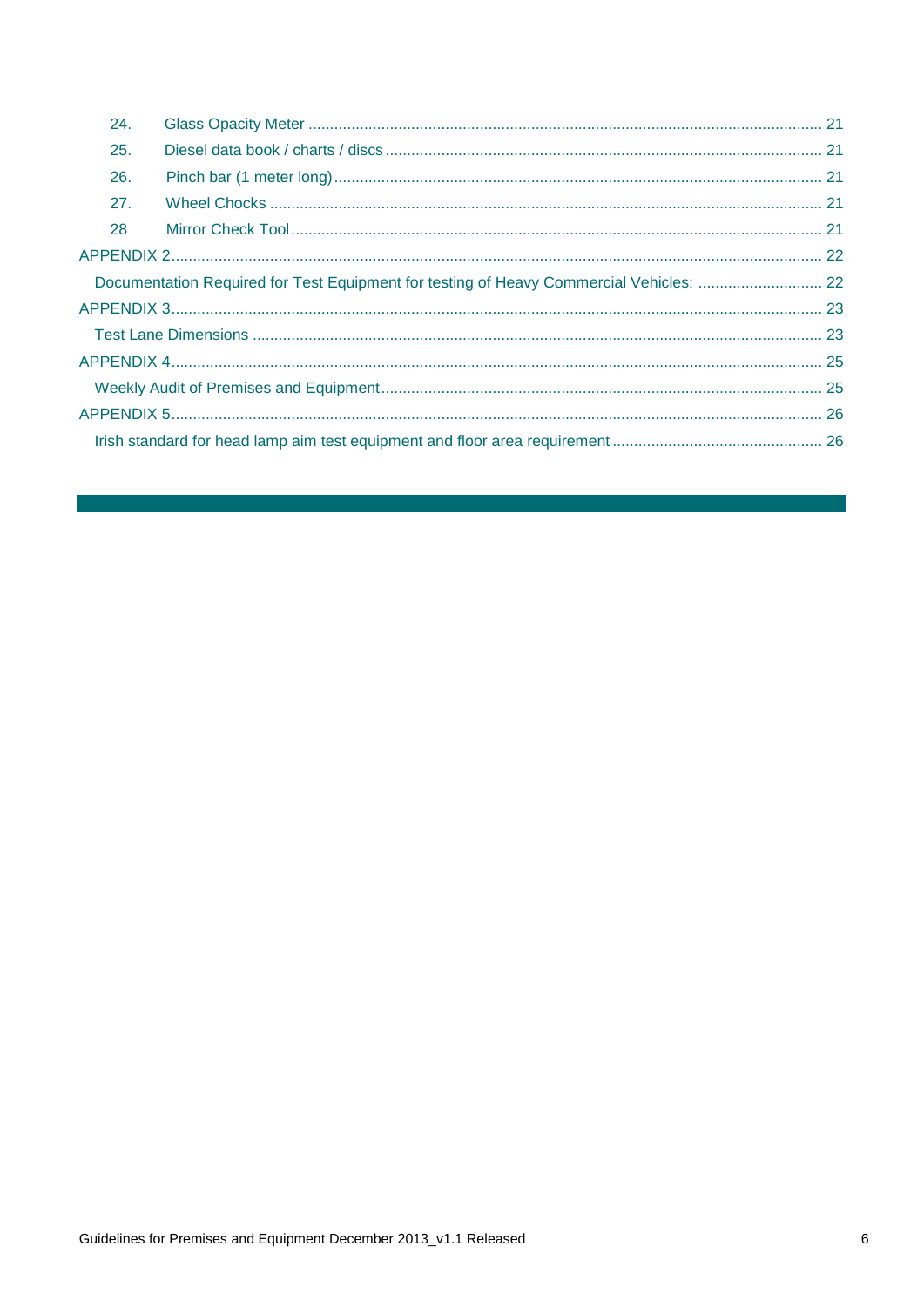## **CVR TESTING**

## **GUIDELINES FOR PREMISES AND EQUIPMENT**

#### <span id="page-6-0"></span>**1. Premises**

The testing area shall be contained within premises that are permanent, fully weather proof, with concrete floors and adequate lighting. The test lane shall be dedicated to vehicle testing and be separate from other workshop activities.

CVR testing centres who were authorised under the 2004 Vehicle Testing Regulations must have, at the least, a solid 2m high partition wall dividing test lanes from workshops (this does not preclude an access doorway to the lane). Where the Authority is satisfied that a 2 metre high partition is not physically possible, the CVR test operator must put forward proposals to otherwise meet the requirement to have a **clearly defined physical partition** between test activities and other activities on the premises for approval by the Authority.

All testing centres authorised after 21<sup>st</sup> February, 2013 must have test lanes which are fully separated from all other activities conducted on the premises. A lane separate from the HCV lane is required for testing LCVs.

For all CVR testing centres, the headroom of the testing area and the entrance height shall be a minimum of 5.3m with a minimum entrance width of 4.25m. The overall length of the premises shall be at least 25m with an internal width of 6m. The design shall be such that all combinations of HCV vehicles can drive in one end of the test lane and out the opposite end. Where, in the case of a testing centre authorised under the 2004 Vehicle Testing Regulations, the Authority is satisfied that a minimum entrance height of 5.3 metres is not physically possible, the Authority may approve an entrance height of not less than 4.8 metres.

Sufficient concreted or similar surfaced parking space must be available to accommodate any vehicles awaiting tests. The parking and the general area needed for movement of vehicles for tests shall be arranged so that there is no undue obstruction. CVR testing centres must provide at least 1 dedicated HCV space per HCV lane which is adjacent to the CVR testing centre.

There shall be an unobstructed access via a concrete or similar surfaced driveway from the site entrance to the test bay building entrance and from the test bay exit to the site exit. It must be possible to drive with ease each of the vehicles in the category to be tested from the site entrance through the test lane and to the site exit in one movement. The design shall be such that all combinations of HCV vehicles can drive in one end of the test lane and out the opposite end. Where, in the case of a testing centre authorised under the 2004 Vehicle Testing Regulations, the Authority is satisfied that a drive through is not physically possible, the CVR test operator must put forward proposals for the safe entrance and exit of vehicles, including an independent risk assessment of the proposals, for approval by the Authority.

The testing area shall not be unreasonably subjected to oil contamination, smoke, noise or other pollution from adjacent facilities.

Testing centres must have in place a diagram of the test area showing each test lane with each clearly marked and identified with a unique number and reference to the test categories to which each lane is designated. This will be important for clearly identifying each test lane for the purposes of the new testing centre IT system ("COVIS"). For example a testing centre with 1 HCV lane and 2 LCV lanes shall have each lane named and clearly marked with references 'HCV1, LCV1 and LCV2' These shall also be clearly illustrated on the testing centre diagram, a copy of which shall be provided to the Authority.

Where CVR Testing Centres use automated telephone services and / or answering services, commercial vehicle tests and/or testing must be referred to as 'CVR Tests and/or CVR Testing, any and all references to 'DOE Tests and/or DOE Testing' must be removed or replaced.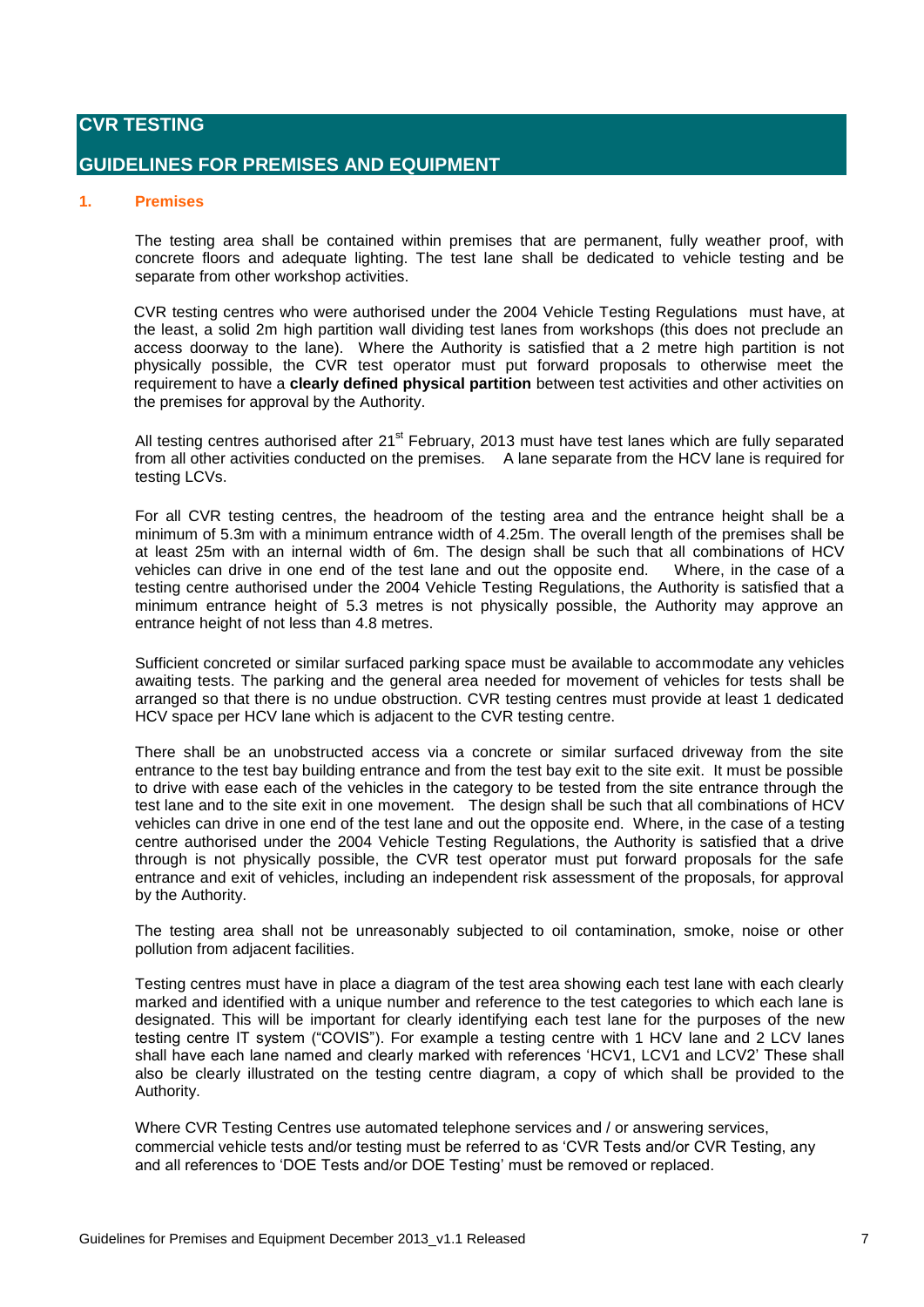#### <span id="page-7-0"></span>**2. Test Facilities – General**

The CVR test operator will be responsible for ensuring that the premises and equipment comply with the relevant Acts, Regulations, Bye-laws, Health, Safety and Welfare requirements, Health and Safety at Work Requirements. CVR testing centres shall be maintained to a standard which is conducive to conducting roadworthiness tests in a proficient manner.

The floor area of the test lane shall be painted or otherwise to facilitate easy cleaning.

An appropriate exhaust emissions extraction system must be installed and shall, as far as practicable, be attached to all vehicles when the engine is running.

The level of illumination and the evenness of distribution shall be adequate for inspection work to be carried out with ease.

An office shall be provided on the premises. There shall be a lockable desk, a chair, a telephone nearby and a security lockable steel safe for the safe custody of test documentation. The scale of these facilities may be less at sites with small throughputs.

A customer waiting room separated from the office and test lane but with a view of the test lane, shall be provided. This view may be provided using CCTV if the layout of the premises prevents open viewing, however all testing centres first authorised after 21 February 2013 must have a waiting room with direct view of the test area. Space shall be provided for a television screen, two A2 sized posters and display stands which can be used to display information materials and Road Safety messages, as stipulated by the RSA.

Toilets, adjacent to the waiting room dedicated to customers must be provided. The toilets shall comply with the Health and Safety requirements. Unauthorised personnel shall be discouraged from entering the test area.

Appendix 2 lists the documentation required for testing purposes.

#### <span id="page-7-1"></span>**3. Testing Facilities**

The testing operations subdivide into the following stages:

- External inspection of vehicle Stage
- Internal inspection of vehicle Stage
- Underside of vehicle inspection Stage
- Lighting and headlamp aim Stage
- Brake testing Stage

As a general requirement, the testing equipment shall be easily accessible to the entrance of the test lane so that the inspection can be carried out in sequence. This means that the equipment shall be positioned in the building so that access to it is unlikely to be obstructed by other vehicles on the premises.

#### <span id="page-7-2"></span>**4. External Inspection of Vehicle Stage**

The provision for external inspection shall be fully under cover and of a minimum length to accommodate a maximum length truck / trailer combination and allow ample space at the front and back. Width shall be a minimum of 6.0 m and shall be clear of obstruction. The level of illumination falling on the sides of the vehicle must be adequate for inspection purposes at all levels.

The following equipment is required to complete this stage of the test. The equipment must be in accordance with the specification contained in Appendix 1.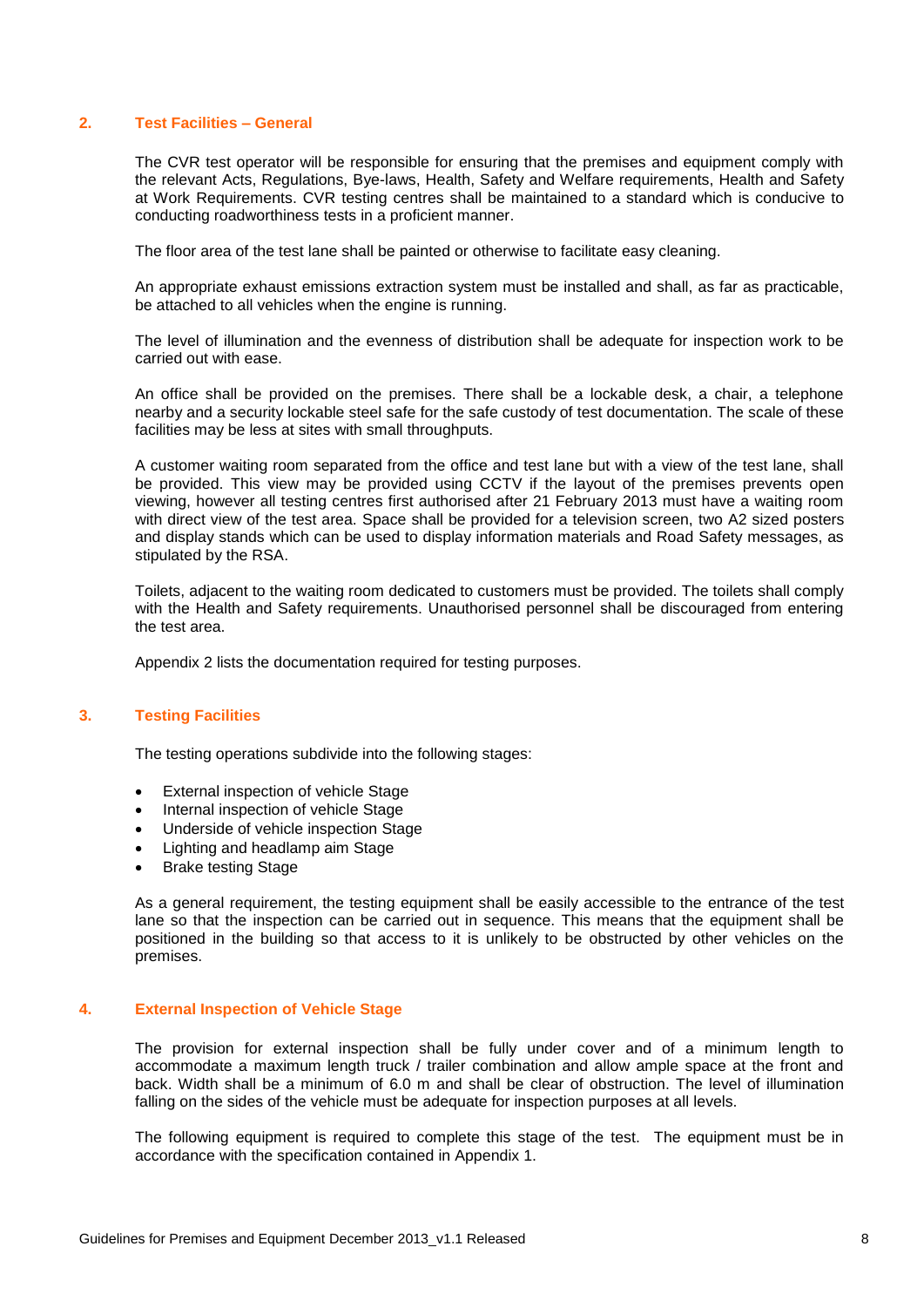#### **Air Pressure Gauges**

Air pressure gauges must be available to establish the pressure in the suzie brake connections to the trailer/semi-trailer.

#### **Steering Side Slip Plate**

A steering side slip plate shall be fitted in the test lane prior to the under body inspection and a level length of 12m available before and after the centre point of the side slip plate.

#### **Fifth Wheel Pin**

Unworn fifth wheel pins (both 50mm and 75mm) must be available in order to establish the wear in the fifth wheel of tractor units.

#### **Gauge for measuring Trailer King Pin**

A gauge shall be available for accurately measuring the wear in trailer king pins.

#### **Test Plug for ABS/EBS and tool to check ISO 7638 connector**

A test plug is required to check the electrical circuits of trailers fitted with ABS/EBS brake systems and to check outputs of the ISO 7638 on towing vehicles. .

#### **Diesel Smoke Opacity Meter**

A diesel smoke opacity meter is required to check the exhaust emissions of diesel engines in line with EU Directive 2009/40/EC.

#### **Emissions Gas Analyser**

An exhaust emissions gas analyser is required to check the exhaust emissions of petrol engined vehicles in line with EU Directive 2009/40/EC.

#### **Mirror check area**

A mirror check area must be provided for checking the field of vision of vehicle mirrors as outlined in Appendix 3.

#### <span id="page-8-0"></span>**5. Internal Inspection of Vehicle Stage**

The following equipment is required to complete this stage of the test. The equipment must be in accordance with the specification contained in Appendix 1.

#### **Speed Limiter Tester**

An instrument must be available to check the speed at which the speed limiter is set.

#### <span id="page-8-1"></span>**6. Underside Inspection of Vehicle Stage - Pit**

#### **Pit**

The pit shall be well lit, dry and painted in a light colour or tiled. It shall be free from oil deposits, water, or combustion hazards. The clear unobstructed working length of the pit shall be at least 20m exclusive of any access steps, ladders etc. There shall be at least one means of easy access either by stair case at one end of the pit or by a cross tunnel, and also adequate escape facilities either at the ends of the pit or along the length. It is recommended that the working depth of the pit be between 1.37m and 1.62m. The working width shall be such that the wheels of all vehicles within the category being tested may be accommodated on firm standing. For guidance a width between 0.850m and 1.00m is recommended.

Where, in the case of a testing centre authorised under the 2004 Vehicle Testing Regulations, the Authority is satisfied that it is not physically possible to provide a pit which meets the required length, the Authority may approve a pit with a clear unobstructed working length of less than 20 metres, provided that:

- $\circ$  the clear unobstructed working length of the pit exceeds 18 metres,
- $\circ$  the pit otherwise complies with the requirements of section 6 in all other respects, and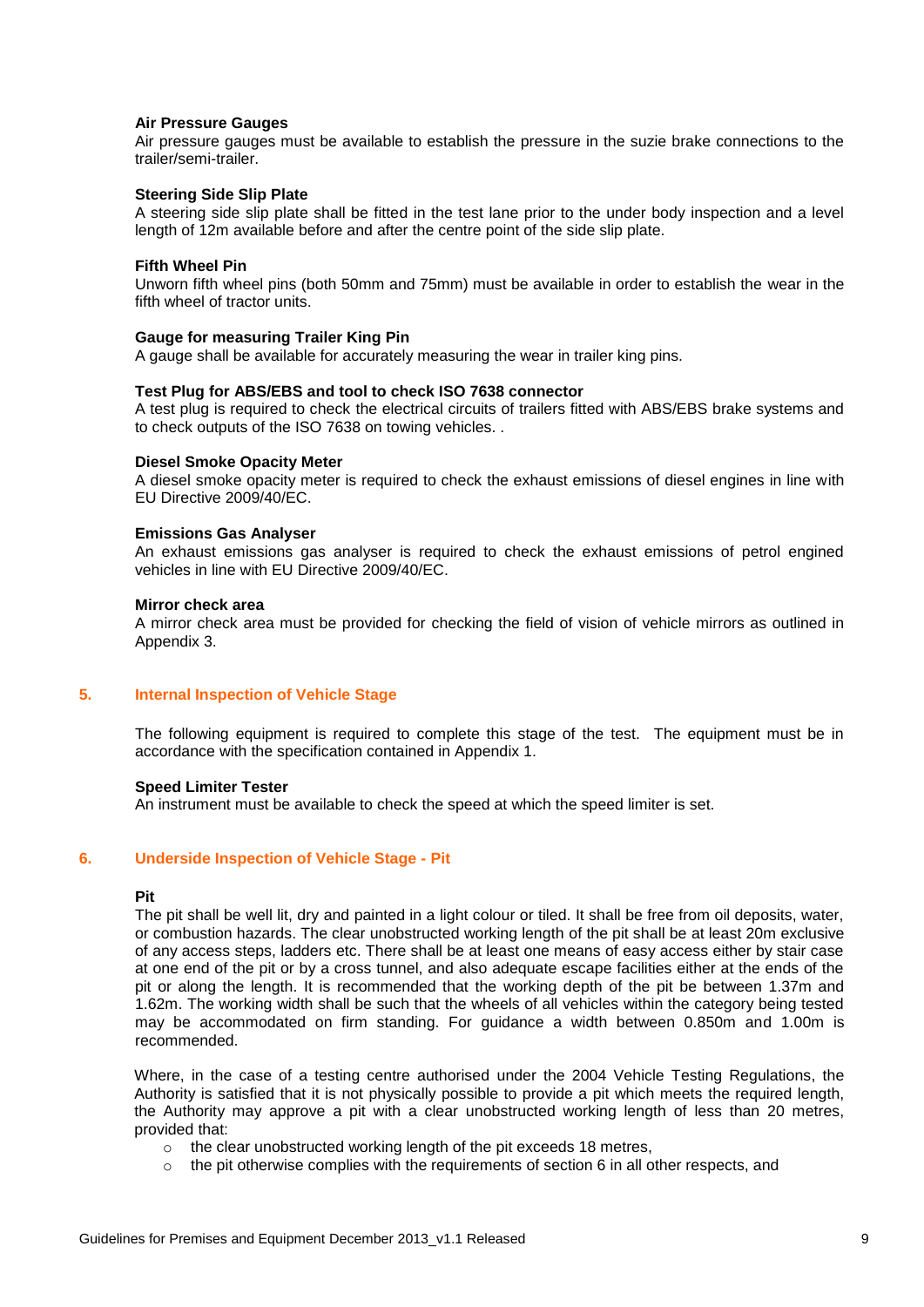o the testing of CVR vehicles shall be limited to those vehicles not exceeding the maximum working length of the pit.

There shall be an effective low voltage hand lamp provided.

Jacking facilities shall be a power operated jack, on a trolley platform able to move an appropriate distance long the pit. A jacking bridge on a joist shall be stable both longitudinally and transversely and arranged so as to ensure there is no possibility of the jack falling down or tipping over.

Wheel-play (check wear) detectors shall be installed on each side of the pit at the point where the jack will be used and must be controlled by a portable hand control at this point.

#### <span id="page-9-0"></span>**7. Lighting and Headlamp Aim Stage**

The area where the vehicle stands for headlamp aim testing shall be a minimum of 4m wide and 14m long. A 10m x 4m section of this area shall comply with the floor and rail standards set out in the Irish Standard for Headlamp Aim Test Equipment and Floor Area Requirements. This may be reduced to 10m x 3m where a pit forms part of the headlamp test area. The standing area shall be marked out with continuous white or yellow lines. These lines will not be required where a pit forms part of the standing area.

The headlamp aim equipment shall comply with the Irish Standard for Headlamp Aim Test Equipment.

Mirrors shall be positioned around the test lane to enable the CVR tester to check the front and rear lights when in the vehicle's driver seat of the vehicle.

#### <span id="page-9-1"></span>**8. Brake Testing Stage**

#### **Brake Testing Static**

A roller type brake tester shall be set in the floor and a level length of 12m available before and after the lateral centre line of the machine's rollers.

Roller brake tester installations on the pit will be accepted where the examination of the vehicle underside will not be impeded such as when a vehicle is placed on the brake rollers. Until CoVIS is commissioned, Roller brake testers shall include the facilities to print out the brake test results as follows:

Brake efficiency readings for service, secondary and parking brake Imbalance across each axle; Brake drag.

#### **Brake Tester Auxiliary Equipment**

In addition to the roller brake test machine itself, the following items must be available:-

- (i) instructions on how to operate the roller brake tester correctly:
- (ii) means of calibrating the roller brake tester machine, or as an alternative, evidence that the machine is regularly calibrated at least once a year by an outside agency will be acceptable;
	- means of applying a load to the axle of vehicles being tested so as to ensure that the minimum legal brake power reading may be attained (e.g. load simulator);
	- four wheel chocks.

#### **Brake Tester Location**

The brake tester shall be located so that:-

- (i) vehicles can be driven onto and off the rollers without difficulty and within a reasonable time;
- (ii) there must be adequate clearance to enable all the brakes on a vehicle to be tested with the vehicle
- (iii) facing the same direction;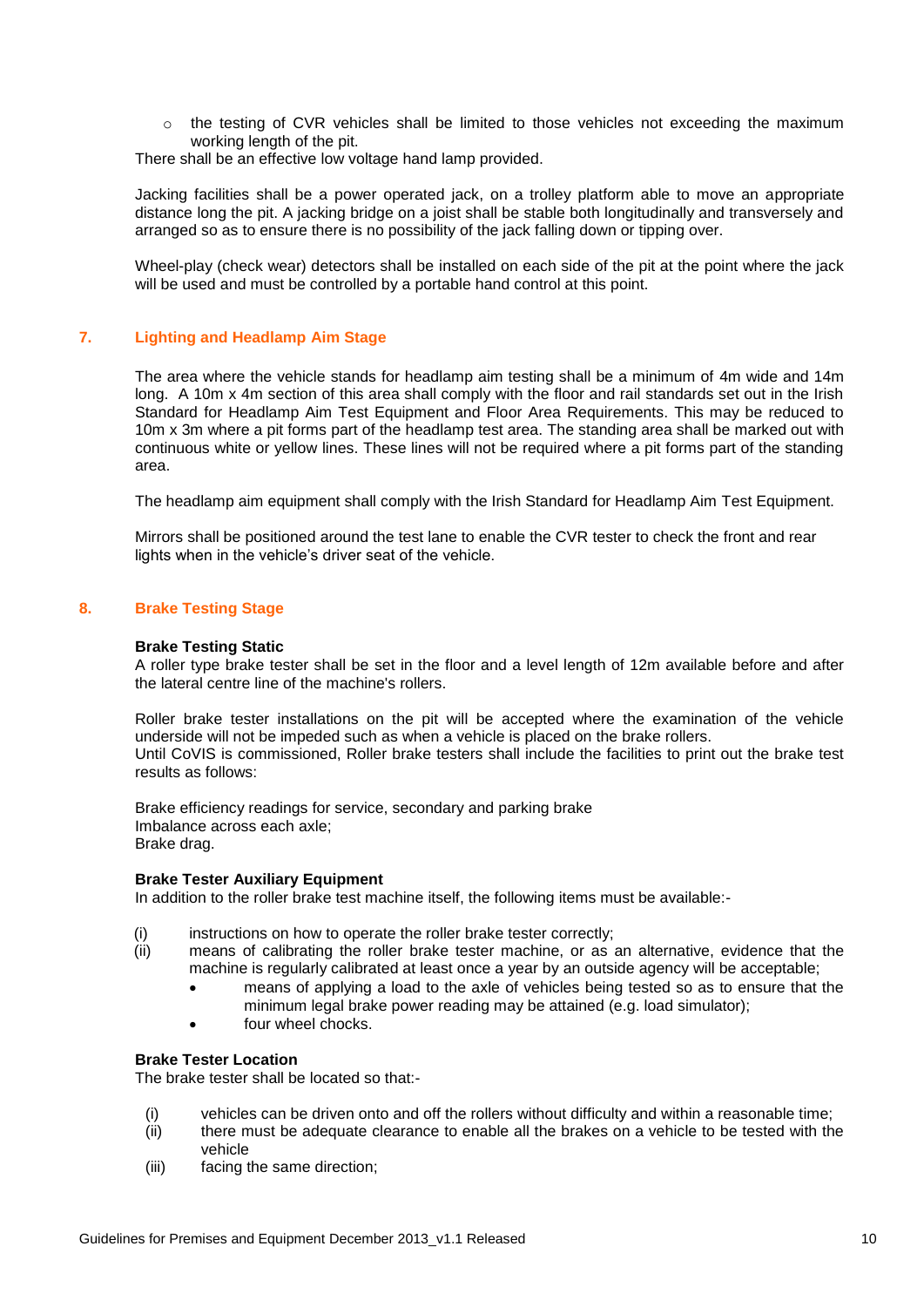- (iv) the vehicle is substantially level when on the rollers; and
- (v) the machine is in a building under cover and is located not closer than 1.5m (59 ins) to any entrance / exit by which vehicles enter or leave the building.

#### **Brake Test – Dynamic**

The roller brake tester must be the normal method used to test brakes, except for vehicles equipped with braking systems and/or transmissions where the use of a roller brake tester is not feasible. In such cases, a road test may be carried out using a decelerometer or block mounted brake testing meter with a manufacturer's calibration certificate not more than two years old. There shall be a reasonably level surface upon which a dynamic brake test may be safely carried out. This need not be under cover but shall not be on the public road except under exceptional circumstances.

#### <span id="page-10-0"></span>**9. Test Information / CoVIS / Minimum Specification of Test Lane Equipment**

Following the introduction of CoVIS, CVR test operators must ensure that they provide and maintain software and equipment compatible with at least the following minimum standard to enable connection to CoVIS:

All equipment listed below (or equipment used to capture the following test data) must produce results in an electronic output that conforms to a secure common industry standard interface such as ASA networks or Gieglan:

- Roller brake tester (with means of recording axle weight)
- Diesel smoke opacity meter
- Steering side slip plate
- Suspension test
- Headlamp aim tester

CVR test operators shall provide appropriate secure storage for CoVIS assets in accordance with the Authority's minimum standards.

Each CVR Testing Centre shall be required to enter into a service level agreement with the CoVIS Contractor which will enable the deployment of the CoVIS solution in order to transmit test data from test equipment / software.

With regard to where vehicle testing records or documents are required to be held by a CVR test operator for inspection, where the IT system (CoVIS) allows for documents or forms to be completed or scanned and stored on the CoVIS System then this is considered acceptable as a form of record for inspection. Where the original documents are required to be available for inspection eg calibration certificates, these must continue to be kept in hard copy.

#### <span id="page-10-1"></span>**10. Insurance**

CVR test operators shall have adequate insurance cover for vehicle testing activities including CoVIS. This can be confirmed with written confirmation from the insurance broker and shall include:

Property Damage Insurances: [Appropriate limit will differ for each testing centre]

- Loss or damage to insured's physical assets caused by fire or other specified perils.
- Insurance for Buildings whether owned or required under any relevant lease agreements.
- Insurance for Contents contents of testing centre.

#### Business Interruption: [Appropriate limit will differ for each testing centre dependent on turnover]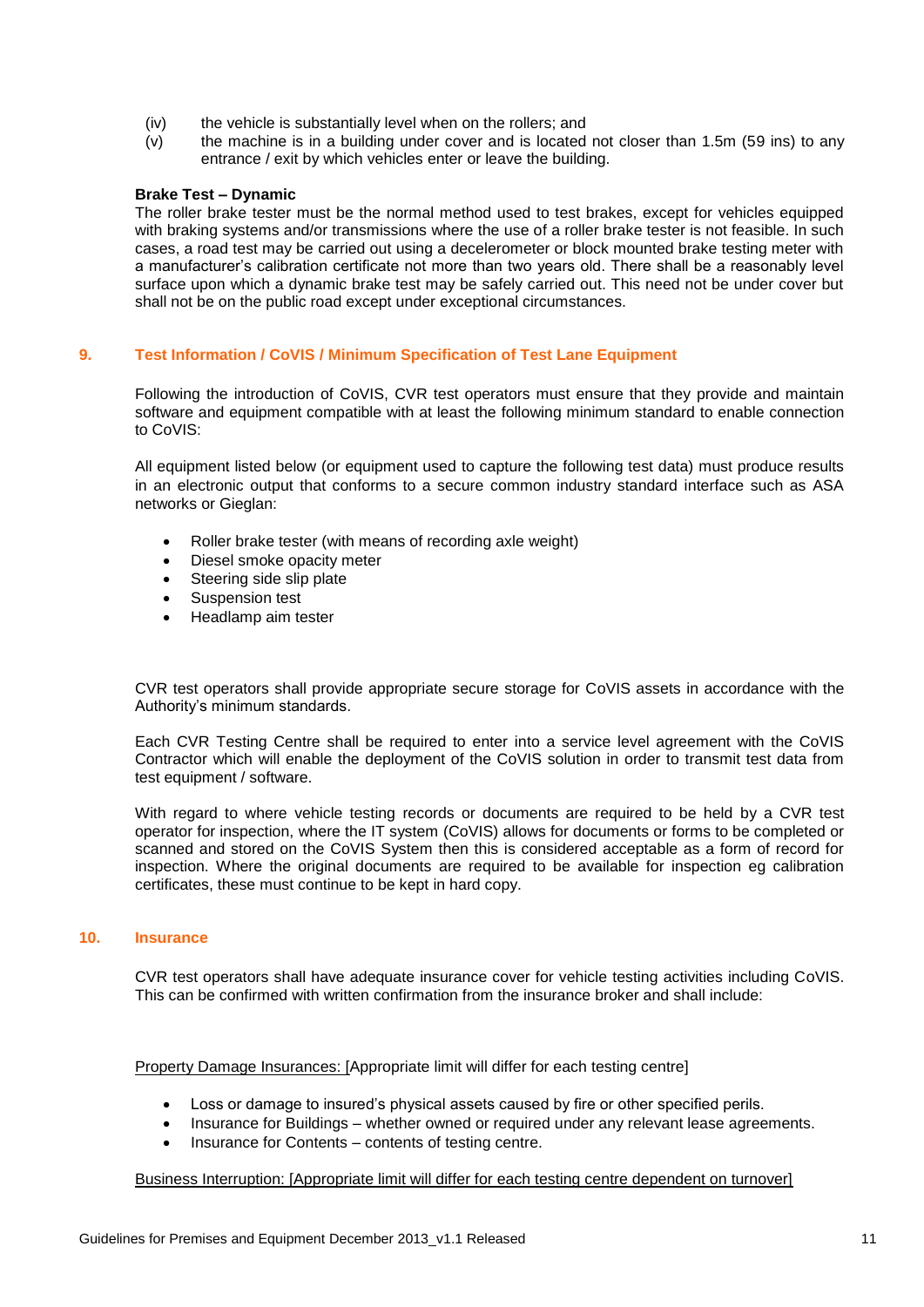- Loss following interruption to the business due to damage to property caused by fire or other specified perils.
- Increased Cost of Working: additional expenditure necessarily incurred as a result of a specified peril.
- Rent Payable / Receivable: financial loss incurred due to a continuing obligation under lease to pay rent or a restriction from receiving rent on a premises under lease that has been damaged by a specified peril.

Computer: [Appropriate limit will differ for each testing centre dependent on replacement cost]

Loss or damage to computer and ancillary equipment caused by a specified peril.

Employers Liability: [€13m is the standard cover required in respect of any one incident]

 Covers the legal liability for bodily injury to employees or disease contracted by them arising in the course of their employment in the business.

Public Liability: [€6.5m is the standard cover required in respect of any one incident]

 Covers legal liability resulting from accidental bodily injury to any third party person or loss of or damage to their property arising in connection with the business.

Engineering: [Appropriate limit will differ for each testing centre]

- Statutory Inspection: covers third party inspection of plant/equipment to comply with Legislation.
- Engineering: fragmentation / breakdown / explosion /sudden and unforeseen damage to plant / damage to surrounding property /explosion and third party liability.

#### Professional Indemnity /Defective workmanship [ €2.6m is the standard cover required in respect of any one incident]:

 Covers claims arising from negligent act, error or omission in the course of professional services provided.

Note : Employers Liability and Public Liability should include a principal extension in the form of a specific indemnity in favour of the Authority. This is a formality for insurance purposes, it doesn't affect the legal responsibilities of the CVR testing operator or CVR testers and it is understood it has not cost implications for testing centres.

#### <span id="page-11-0"></span>**11. Quality Control**

CVR test operators shall have in place a quality control system. Part of this system shall include a weekly audit (please see Appendix 4) which must be carried out by a person with responsibility for Commercial Vehicle Testing. The results of these checks must be uploaded onto CoVIS (when available) and the Audit Sheets must be held for inspection by an Authorised Officer.

In order to obtain and / or retain an authorisation to undertake commercial vehicle roadworthiness testing, the CVR test operator must provide evidence from an accredited ISO 9001 Certification Body that the testing centre is certified in relation to ISO 9001, fully incorporating the requirements of CITA Recommendation 9B. CVR testing centres must notify the RSA of any major non compliances / non conformances reported by the testing centre's independent ISO/CITA 9B certification assessor within one working day.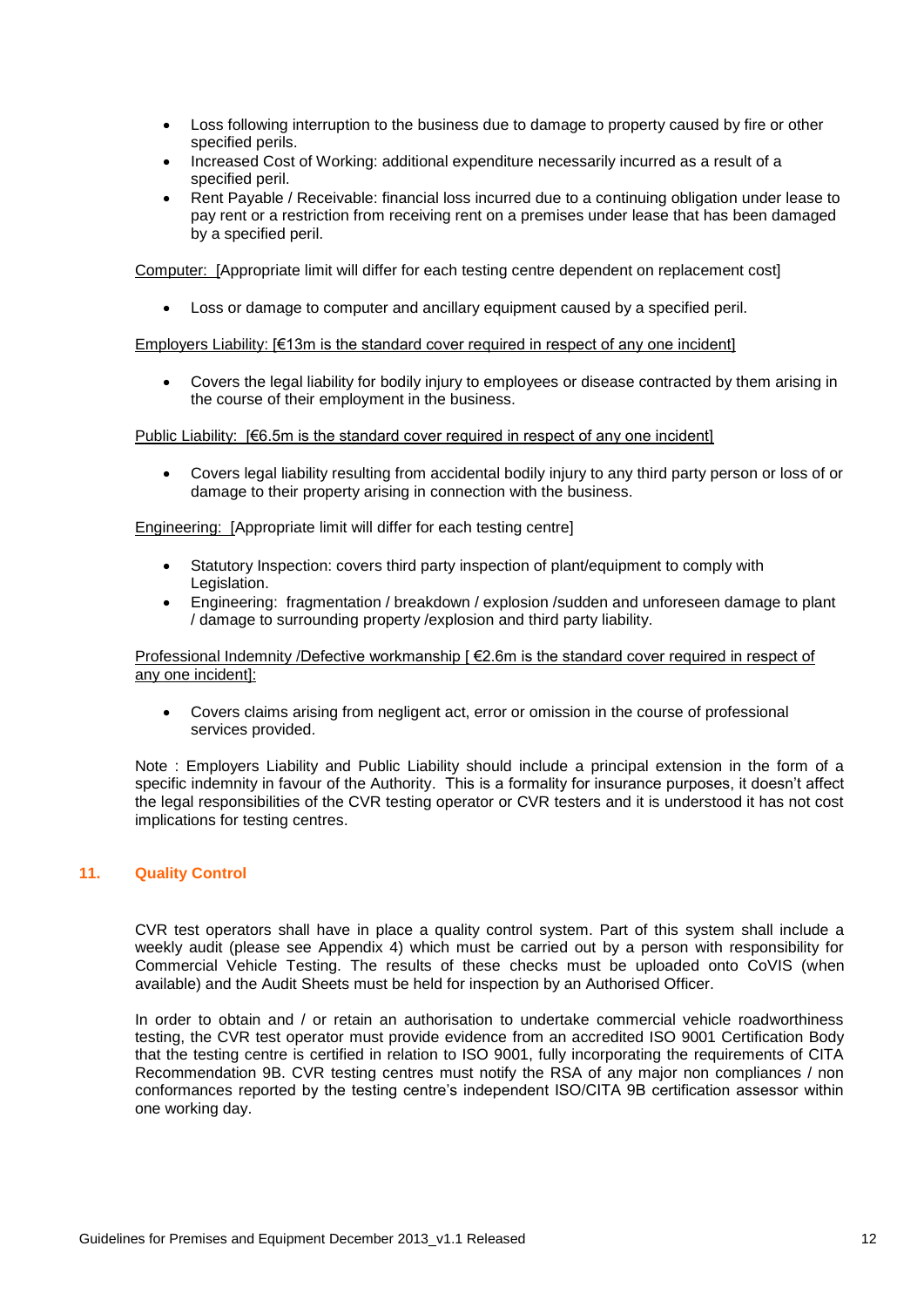#### <span id="page-12-0"></span>**12. Branding**

Compliance with the VTN and CVRT Brands will be accepted as meeting the standards in terms of premises presentation, uniforms and external & internal signage.

The CVRT branding guidelines also cover use of the CVRT branding for stationary & advertising. The CVRT Branding Guidelines can be found on the RSA website at [www.CVRT.ie](http://www.cvrt.ie/) or the testing centre CVR Portal at [http://docs.cvrt.ie/cvr\\_docs/Public\\_RSA\\_Docs/Forms/AllItems.aspx\)](http://docs.cvrt.ie/cvr_docs/Public_RSA_Docs/Forms/AllItems.aspx).

#### <span id="page-12-1"></span>**13. Premises Location**

- All CVR test operators shall be in a location which does not cause congestion or danger (for example, near schools) as well as complying with local planning and by-laws. Adherence to this requirement will form part of the revised licensing application review process.
- In the case of a CVR test operator who had an authorisation under the 2004 Vehicle Testing regulations where the Authority believes that the location of the CVR testing centre gives rise to concerns in relation to congestion or danger, the CVR test operator must put forward proposals for managing traffic congestion and avoiding danger to other road users, including an independent risk assessment of the proposals, for approval by the Authority.

A sign post guiding customers to the CVR testing centre must also be provided.

#### <span id="page-12-2"></span>**14. Consistency Checks**

The RSA or its representative may complete an equipment consistency check periodically across all commercial vehicle test lanes. In order to facilitate this check each testing centre shall make each lane available for the required time at their own cost and adhere to the findings of the check.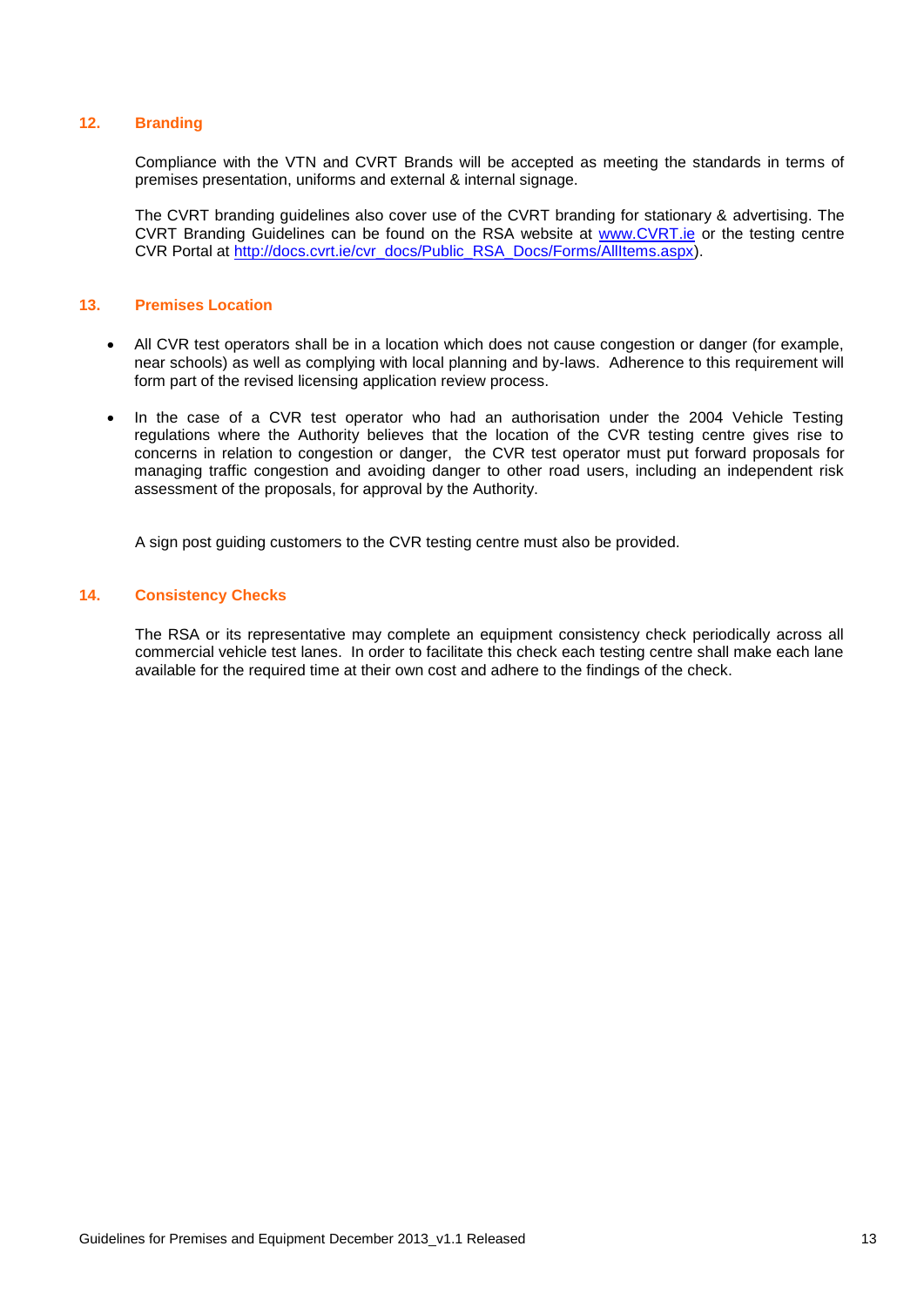## <span id="page-13-0"></span>**APPENDIX 1**

It should be noted that equipment used in a vehicle roadworthiness test lane will be used more extensively than equipment used for normal vehicle servicing and therefore CVT testing operators must ensure that their equipment is robust enough for vehicle roadworthiness testing purposes.

#### **Summary list of test equipment required by Road Safety Authority**

#### **Heavy Commercial Vehicle Test Scheme**

- 1. Low voltage inspection lamp
- 2. 15 tonnes jacking system with appropriate extensions and saddles
- 3. Headlamp aim tester with electronic output
- 4. Heavy Commercial Vehicle Roller Brake Tester (RBT)
- 5. Axle load simulator
- 6. Air Brake Pressure Gauges and Suzie Connection
- 7. Wheel Play Detectors
- 8. Emissions Gas Analyser
- 9. Diesel smoke opacity meter
- 10. Steering Side Slip Plate
- 11. Decelerometer
- 12. Fifth wheel measuring pin
- 13. Speed Limiter Tester
- 14. Tool for measuring trailer kingpin Wear
- 15. Tyre tread depth gauges
- 16. Tyre inflation equipment
- 17. Test Plug for ABS/EBS and tool to check ISO 7638 connector
- 18. Air gauge for by passing LSV
- 19. 20 inch pliers
- 20. Tool for pressing brake
- 21. Light check mirrors
- 22. Pit lights
- 23. Smoke extraction
- 24. Glass Opacity Meter
- 25. Diesel data book / charts / discs
- 26. Pinch bar (1 meter long)
- 27. Wheel Chocks
- 28. Mirror check tool

#### <span id="page-13-1"></span>**1. Low voltage inspection lamp**

The lamp must be of a low voltage type in line with Section 41 (3) of S.I. 44 of 1993 issued by the Department of Labour and S.I. 188 of 2001. Portable rechargeable light units would also be acceptable.

The lamp may incorporate a microphone when other provision has not been made for communication between pit personnel and the vehicle driver.

Power shall be at least 40 watts and the exterior of the lamp shall be protected. The lamp supply lead shall be captive to a system of running eyes along a rail or cable such that the lead cannot trail either on the pit or workshop floor.

Where a microphone is provided it is recommended that this feed into an amplifier and loudspeaker placed near to the driver's cab for communication purposes.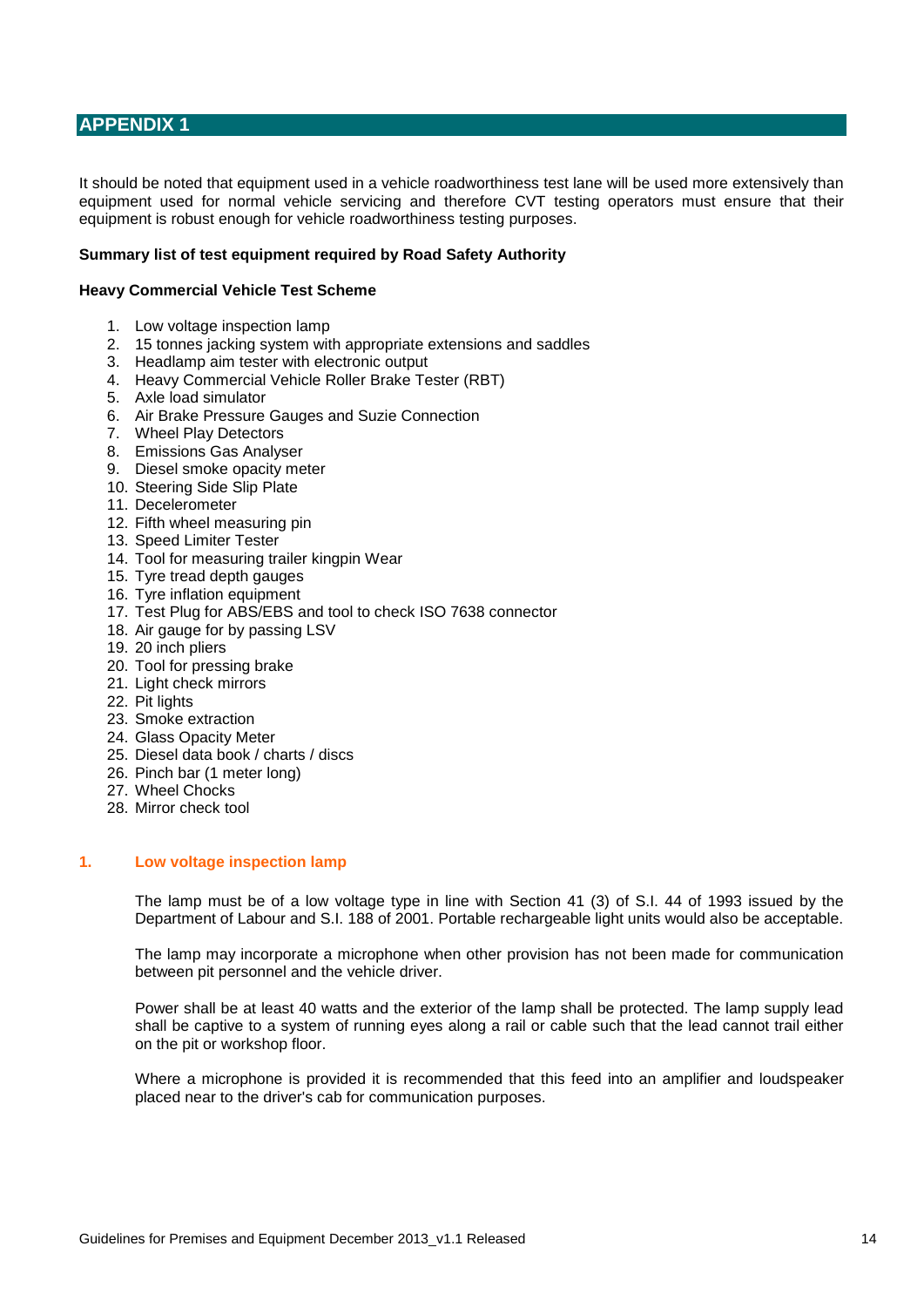#### <span id="page-14-0"></span>**2. 15 tonnes jacking system with appropriate extensions and saddles**

The jacking system shall be capable of lifting either one or both wheels of the axle (including low slung axles) of a vehicle for the purpose of checking the steering and wheel bearings.

The total lifting capacity must be a minimum of 15 tonnes.

The lift arrangement must be such as to lift vehicle wheels clear of floor level without recourse to unstable packing.

The jacking system must be capable of lifting the axle of an independent suspension system in the position recommended by the vehicle manufacturer for checking wear in the suspension ball joints.

The lift base of a pit jack must comply with the relevant sections of S.I. 44 referred to above and be such that the base can be moved along the pit.

The power jacking system provided must be silenced so as to meet Health and Safety Authority requirements and any exhaust must be filtered or arranged to prevent oil deposition. Jacks must be suitable for use on beam axles and independent suspension systems.

#### <span id="page-14-1"></span>**3. Headlamp Aim Tester with electronic output**

The headlamp aim tester must be rail mounted and certified by a competent person as meeting the requirements of the Irish Standard for Head Lamp Aim Test Equipment and Floor Area Requirements with an additional requirement that the head lamp aim tester screen be capable of reading values as low as - 4%. It must have an electronic output.

The test area floor for HCV vehicles must be 4m wide and 14 meters long. A 10m x 4m section of this area shall comply with the floor and rail standards set out in the Irish Standard for Headlamp Aim Test Equipment and Floor Area Requirements. This may be reduced to 10m x 3m where a pit forms part of the headlamp test area.

#### **Headlamp Aim Tester must also be:-**

- a) an optical tube screen type presentation with adjustment and a suitable means to facilitate alignment.
- b) capable of adjustment between heights of 500mm and 1.220m.
- c) marked with vertical and horizontal centre lines or other means of assessment.
- d) capable of measurement of headlamp beam aim in gradient per cent (%).
- e) fitted with a photo electric cell, for the location of beam hot spots measured by a meter mounted on the testing equipment.
- f) provided with calibration equipment or have access to such equipment.

The minimum acceptable standard for accuracy is as set out in B.S.A.U. 162: 1976 and its amendments. Equipment which meets an equivalent standard is also acceptable.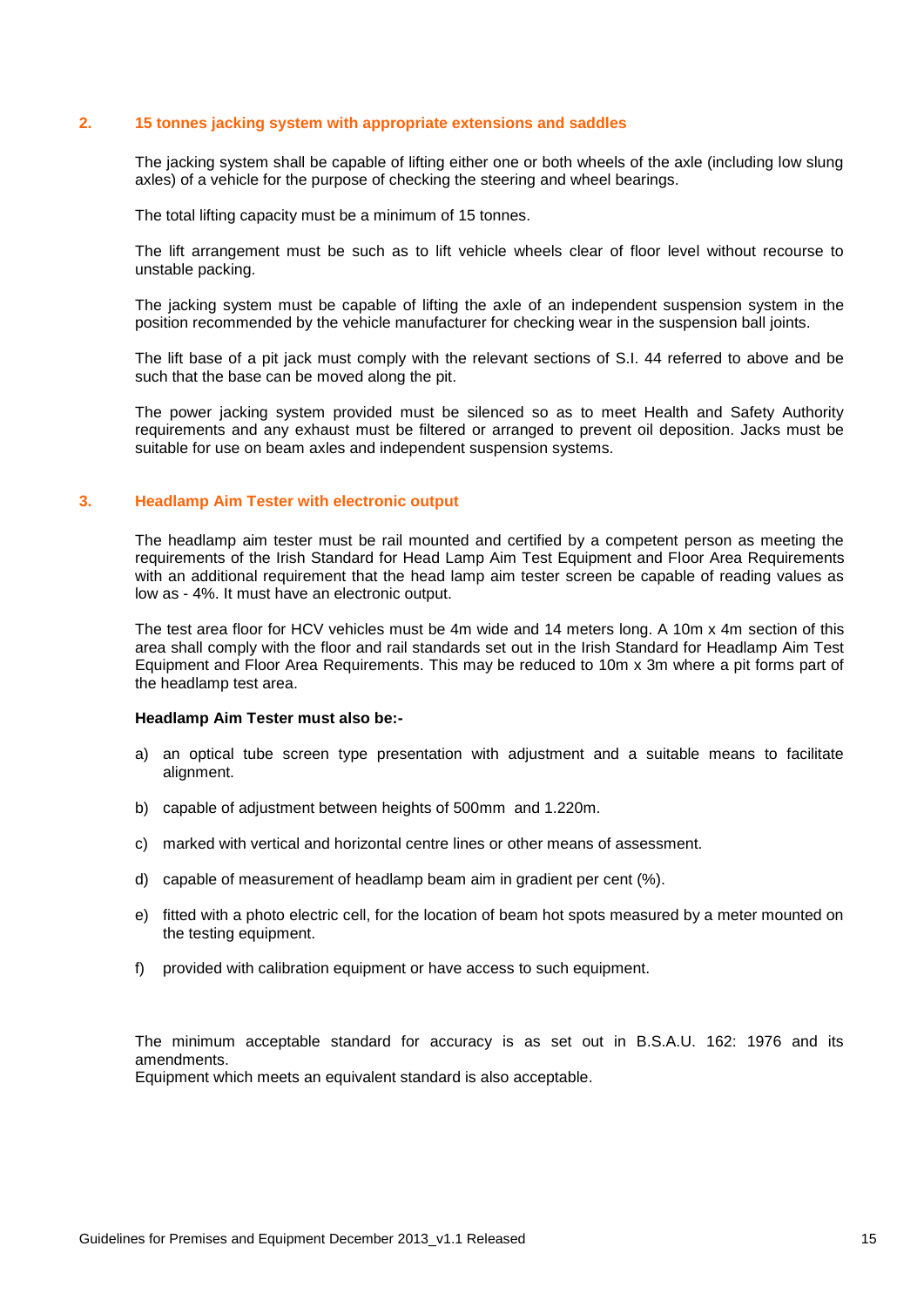#### <span id="page-15-0"></span>**4. Heavy Commercial Vehicle Roller Brake Tester (RBT)**

The Roller Brake Tester (RBT) shall consist of a pair of roller sets mounted in the ground, or within a raised floor, with a separate display console. The RBT shall be safe to use, robustly constructed to acceptable engineering standards and suitable for brake testing of HCVs. It must have an electronic output.

It must be capable of weighing and recording each axle of the vehicle as presented and of measuring brake performance against

- (a) G.V.W. weight using axle load simulation (present system),
- (b) Air pressure applied using signals from sensors fitted to the axle (extrapolation),
- (c) EU type approval brake curves.
- (d) Brake reference values (values supplied by vehicle manufacturer).

#### **Roller Set**

The roller sets shall have:

- (a) a means of preventing either roller set operating unless a wheel is correctly located in it. **Note:** Except following calibration.
- (b) a means of stopping both sets of rollers from a position within the pit in an emergency.
- (c) the ability to be driven independently or simultaneously by the use of suitable controls.<br>(d) a means of manually stopping either or both roller sets.
- a means of manually stopping either or both roller sets.
- (e) An automatic means of stopping either roller set individually when the tyre to roller slip reaches a pre-set limit in the range 20 to 30%.

To ensure that the slip value remains constant throughout the full range of brake force, and if variations occur in the power supply, the means of stopping the roller set shall include actual measurement of the speed of the sensing roller and the speed of the motor/drive roller train.

**Note 1:** A tyre to roller slip of 20% is when the surface speed of the vehicle wheel equals 80% of the surface speed of the RBT rollers.

**Note 2:** When both roller sets are in use and one wheel locks, only the relevant roller set shall stop.

- (f) The capability of accepting an axle load of 15,000kg.
- (g) A clear durable marking showing the normal forward 'drive-on' direction of the RBT.
- (h) No part protruding more than 100mm above the floor surface.

If a cross-pit RBT is in place, a suitable system which has been approved from a health and safety perspective and which may include a protection device shall be in place to prevent the rollers from being started when a person is in the pit within reaching distance of the RBT.

#### **Rollers**

The rollers shall have:

- (a) a surface that is durable and not likely to cause undue tyre damage.
- $\overline{b}$  A roller to tyre co-efficient of friction of not less than 60% in wet conditions.<br>  $\overline{b}$  The following dimensions:
- The following dimensions:
	- (i) minimum diameter 200mm
	- (ii) not greater than 500mm between roller centres
	- (iii) not greater than 880mm between inner ends of the high friction surfaces of the left and right rollers.
	- (iv) not less than 2600mm between outer ends of the high friction surfaces of the left and right rollers.
	- $(v)$  (when running) a constant surface speed in the range 2 to 5.5km/h.
	- **Note 1:** The speed of the rollers shall remain within the specified range throughout the full range of brake force.
	- **Note 2:** In determining the distance between inner ends of the high friction surfaces of the left and right rollers, account must be taken of the categories of vehicles to be tested.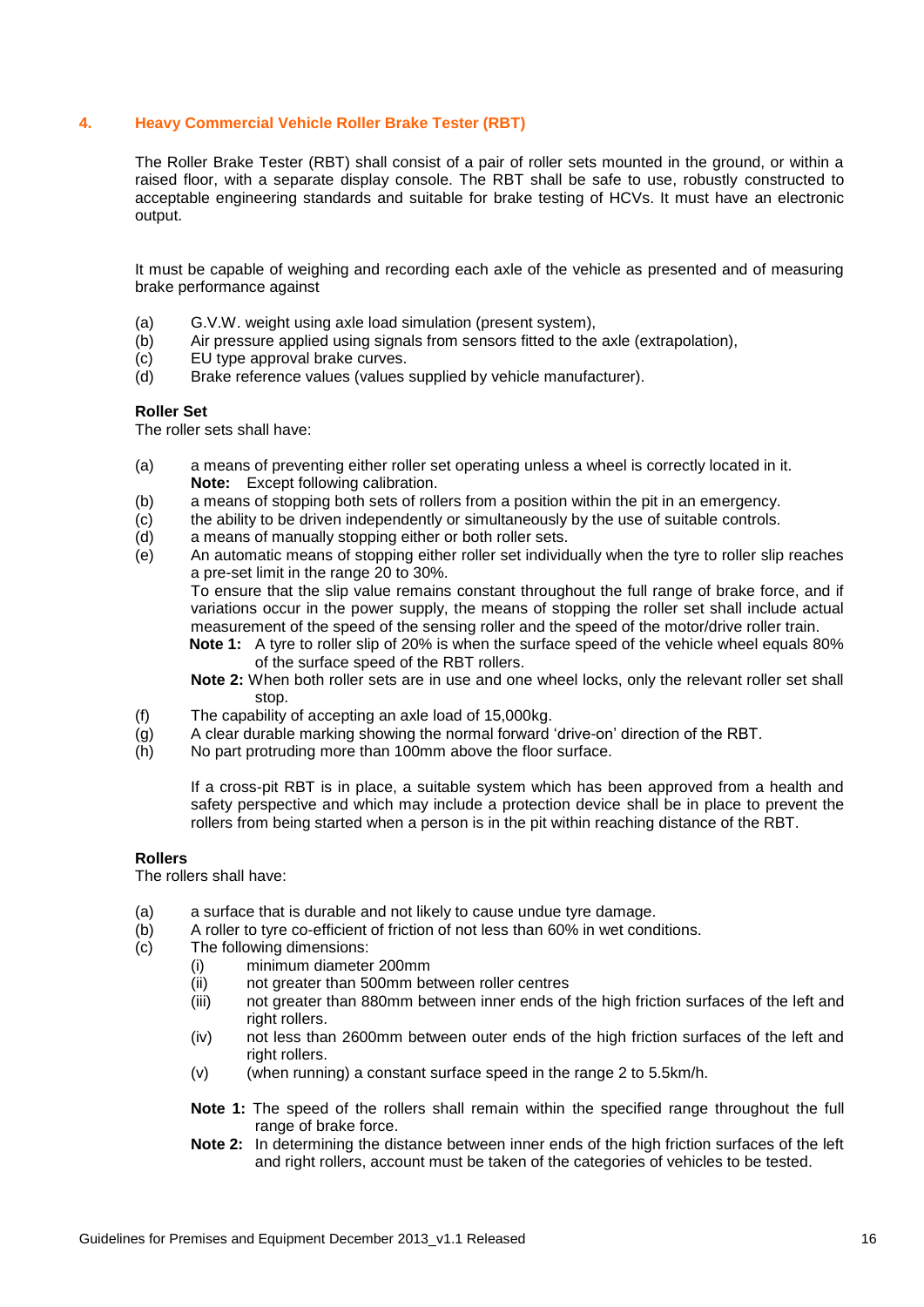#### **Brake Force Display**

The brake force display shall:

- (a) indicate in units of kilogram force (kgf).
- (b) Indicate the brake force individually for each wheel on an axle.
- (c) Be analogue and sufficiently sensitive to show the variations in brake force caused by excessive drum ovality or disc runout.
- (d) If a VDU is used, include an additional digital display of brake force which shall be of a size that is readable from the vehicle driving position.
	- **Note:** If the brake force is displayed on traditional dials, an additional digital display of brake force is required.
- (e) Have the means to display brake force values over two ranges:
	- (i) low range max brake force value in the range 600 to 800kgf<br>(ii) high range max brake force value in the range 3500 to 4000
		- high range max brake force value in the range 3500 to 4000kgf
- (f) be marked with graduations of not greater than:
	- (i) 10kgf from zero up to and including 240kgf.
	- (ii) 20kgf from 240kgf up to and including 800kgf.
	- (iii) 50kgf from 800kgf and above.
	- **Note:** If a VDU is used, a more relaxed requirement can be applied to the analogue scale provided that the digital scale exceeds the above requirement.
- (g) indicate individually for each roller set when a wheel lock occurs.
- (h) retain the maximum brake force values until either the indication is manually reset or the rollers are restarted.

### **User Controls**

**Note:** AUTOMATIC operation of a RBT is NOT permitted.

The user controls shall be:

- (a) manually operated.
- (b) Suitably identified in English or with acceptable symbols.
- (c) Capable of starting the roller sets independently or simultaneously.
- (d) Capable of stopping the roller sets.
- (e) Capable of being operated from the vehicle driving seat by remote control.

If the remote control unit is not hard-wired:

- (f) suitable secondary operating controls shall be available on the console, or equivalent.
- (g) The unit shall be resistant to spurious signals from other sources.
- (h) A system shall be in place to ensure that each unit is dedicated to operate only one RBT when two or more are used in close proximity.
- (i) Provision for safe storage shall be provided for the remote control unit when not in use.

In addition, there shall be:

- (j) a visual indication for the user on the display console showing:
	- (i) when each roller set is in operation, and
	- $(iii)$  if the RBT has a bi-directional facility, whether the roller sets are operating in 'forward' or 'reverse' direction.
- (k) a durable notice stating 'RBT shall NOT be used in automatic mode for vehicle testing if the RBT is equipped with an automatic facility'.

#### **Brake Efficiency and Imbalance**

There shall be a satisfactory means available for either the user to calculate or for the RBT to display the value of:

(a) brake efficiency, calculated from the total brake force and expressed as a percentage of the design gross vehicle weight (as specified by the vehicle manufacturer) and imbalance of brake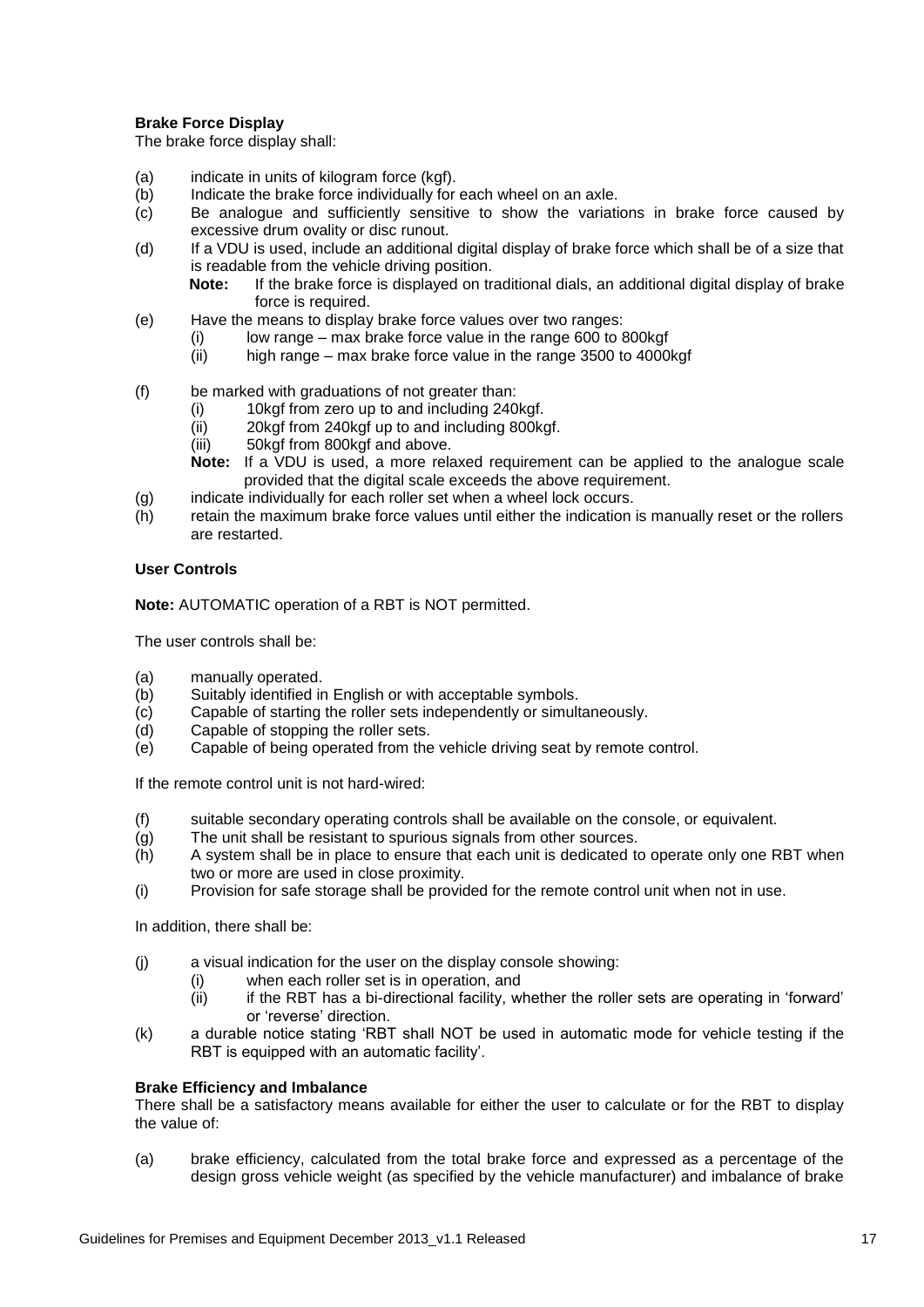force between the left and right wheels on an axle, expressed as a percentage of the higher brake force.

- (b) If the RBT is equipped with a device for indicating maximum brake imbalance it shall:
	- (i) be inhibited when both left and right brake forces are 40kgf or less,
	- (ii) function when one or both brake forces exceed 40kgf and one brake force is less than 70% of the other, and display the numerical difference between left and right brake forces as a percentage of the higher brake force, i.e.

Imbalance  $(\%)$  = high force – low force X 100. High Force

#### **Calibration**

A means of calibrating the brake tester shall be available and the RBT display shall be capable of showing negative numbers close to zero.

The CVR test operator shall have a system in place to ensure all of its calibration devices used for the subject RBT are checked and certified by an accredited organisation in accordance with their requirements.

#### **Brake Force Measurement**

The calibration equipment shall:

- (a) be capable of checking brake force accuracy at the following values: low range: 0, 100, 200, 400 and 600/800kgf high range: 0, 1200/1500, 2000/2500 and 3500/4000kgf **Note 1:** If the brake force measurement is displayed on traditional dials, the accuracy of the calibration shall be assessed via the dials and not from any secondary means. **Note 2:** If the brake force measurement is displayed on a VDU, the accuracy of the brake force measurement shall be judged against the digital values.
- (b) have a method and operational accuracy that is traceable to a national physical standard.
- (c) be certified by a NSAI accredited laboratory, or an equivalent European laboratory, that the whole calibration device is traceable to a national physical standard.

**Note 1:** All component parts of the calibration device, including any weights, shall be individually marked with an identity number to enable all parts to be kept together as a set. The certificate shall relate to the set and each calibration device produced shall require its own certificate.

**Note 2:** If the certificate or any other relevant document produced for the calibration device is not in English, the applicant shall make available a translation into English.

**Note 3:** When the static calibration has been completed, to assess the level of torque required to rotate the RBT drive train mechanism, including any unexpected cause of increased friction such as a failing roller bearing, the following test shall be carried out:

With the RBT in 'calibration mode' and with NO vehicle in the rollers, the rollers shall be rotated and the brake force displayed shall not exceed 50 kgf.

#### **Accuracy**

The RBT brake force readings shall be accurate to within: +/-3 kgf of the true value from zero up to and including 100 kgf. +/-3 per cent of the true value for all readings above 100 kgf.

The RBT brake force calibration device shall be accurate to within: +/-0.3 kgf of the true value from zero up to and including 100 kgf. +/-0.3 per cent of the true value for all readings above 100 kgf.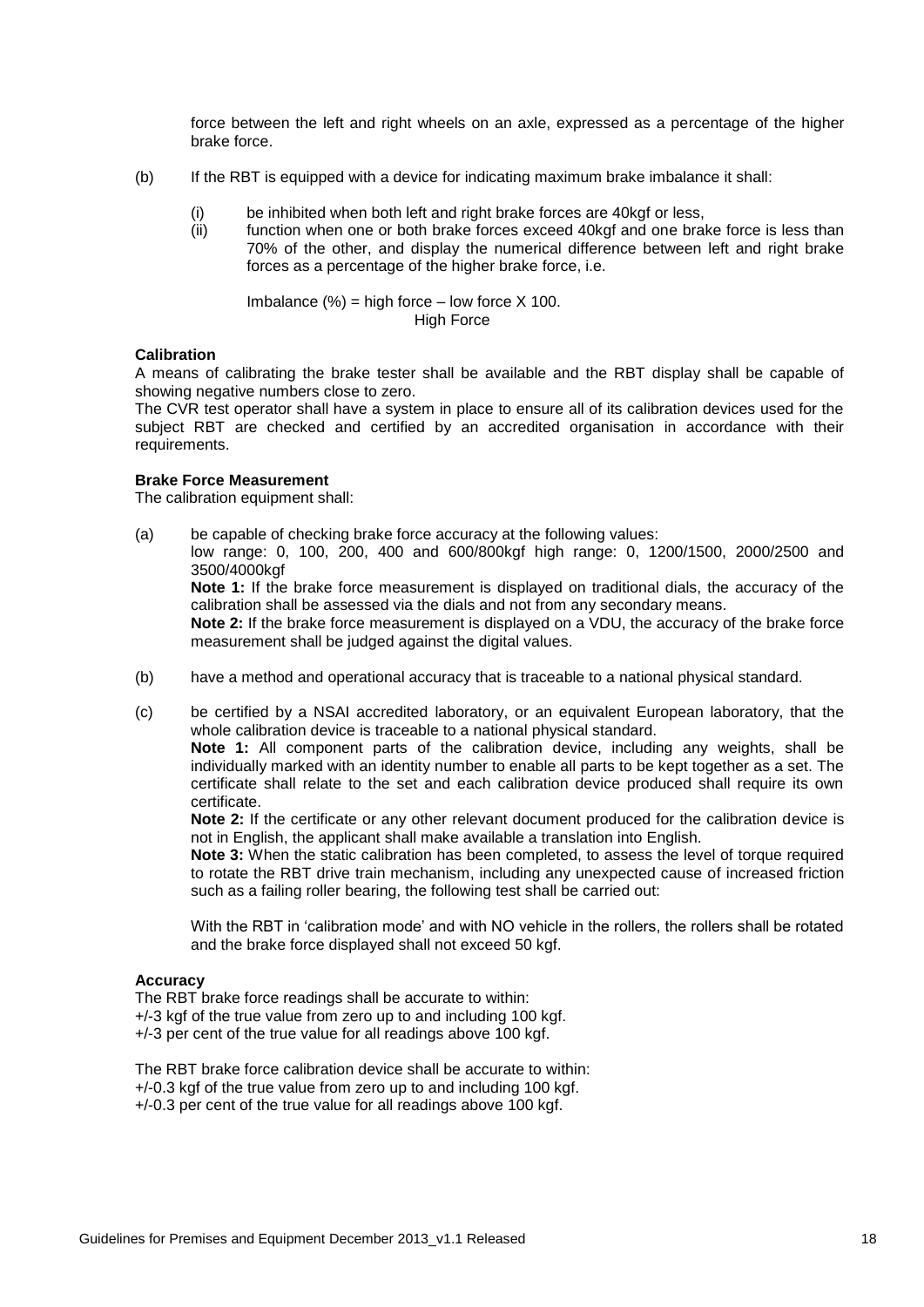#### **Instruction Manual**

A comprehensive Instruction Manual shall be supplied with each RBT. The Instruction Manual shall:

- (a) be written in Irish/English.
- (b) Explain how to operate the RBT, including the function of each control and how to interpret the results.
- (c) Detail how to use the RBT to carry out a brake performance test and make reference to the need to follow the brake test procedures detailed in the latest version of the relevant Vehicle Testers Manual.
- (d) Detail the procedure for calibrating the RBT.

#### **Identification**

The RBT shall be marked with a durable identification on the exterior of the control console, or equivalent, showing the make, model and serial number.

#### **Maintenance**

The roller brake tester must be so designed and so mounted in its location pit as to enable easy access for regular maintenance and the replacement and repair of parts.

#### <span id="page-18-0"></span>**5. Axle Load Simulator**

Each roller brake tester shall be fitted with an axle load simulator capable of applying a load of at least 8 tonnes to the axles of a vehicle or trailer. The load simulation must be designed or approved by the roller brake tester manufacturer.

#### <span id="page-18-1"></span>**6. Air Brake Pressure Gauges and Suzie Connection**

Pressure gauges shall be provided, suitable for connection to the "suzie" connections of vehicles used as the drawing component in vehicle combinations. These gauges shall be capable of registering pressures up to 12 bar and be provided with a yearly certificate of calibration.

Air pressure gauges must also be available to establish the operating pressure of load sensing valves with facilities to bypass load sensing valves when necessary to apply higher air pressure to the axles.

#### <span id="page-18-2"></span>**7. Wheel Play Detectors**

Wheel play detectors consisting of two plates, one each side of the pit are required and shall be of such size and distance apart that they can safely accommodate the tyres of vehicles in the category to be tested.

The means of operating the plates shall be capable of control from the pit such that, at the same time, the wheels on either side of the vehicle can be closely inspected (e.g. by a portable type hand control). Any air or hydraulic supply must be filtered to ensure detector reliability and an air exhaust must be filtered to avoid excessive exhaust oil depositions.

#### <span id="page-18-3"></span>**8. Emissions Gas Analyser**

When vehicles with four stroke spark ignition engines are inspected an emissions gas analyzer capable of measuring the CO, HC and lambda values of exhaust gases to the method of test and standards set out in Directive 2009/40/EC and approved to the requirements of OIML Class O.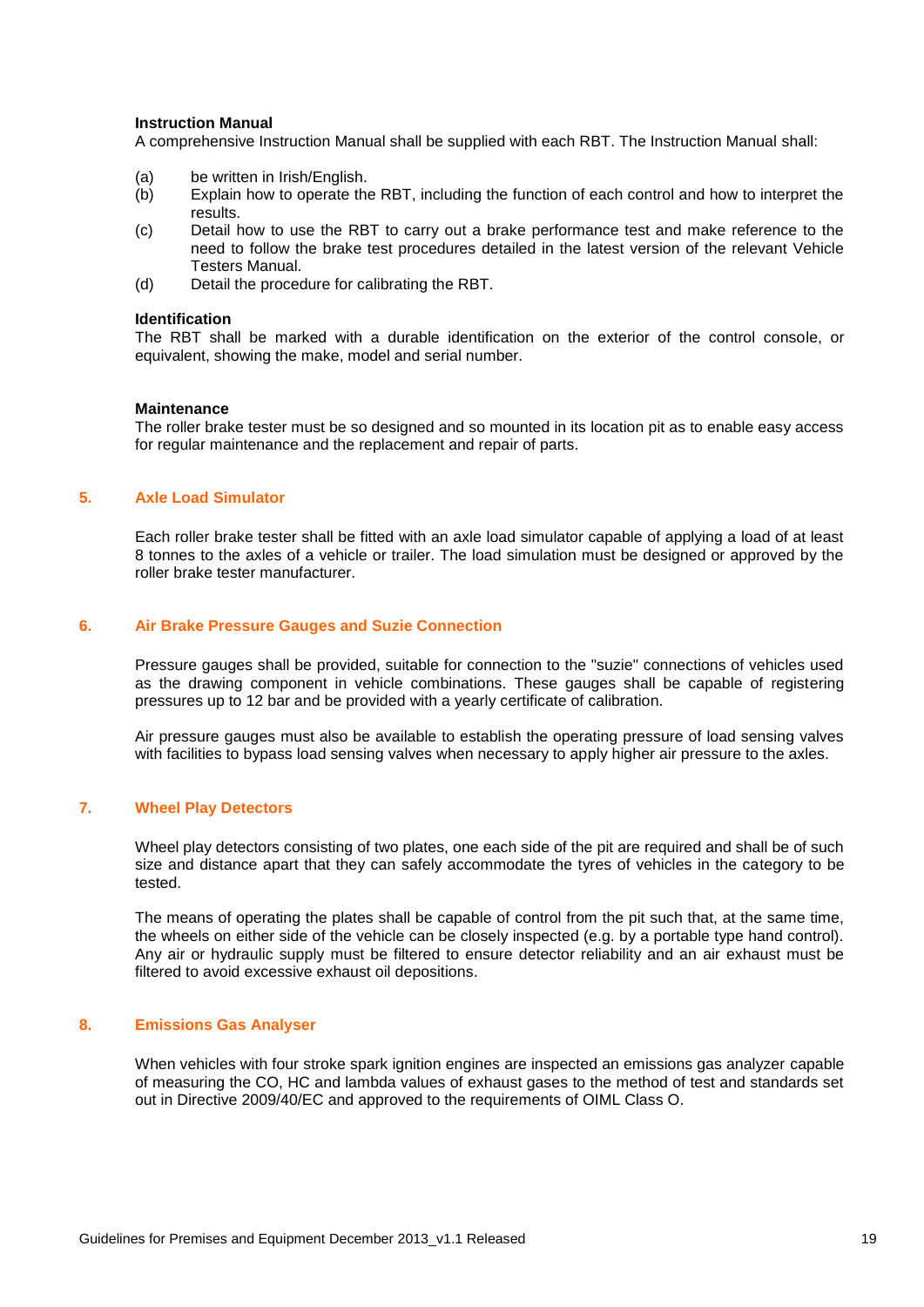#### <span id="page-19-0"></span>**9. Diesel Smoke Opacity Meter**

When vehicles with compression ignition engines are inspected, a smoke meter shall be provided capable of measuring smoke opacity as per the requirements of EU Directive 2009/40/EC.

Smoke meters shall meet the Vehicle Inspectorate (Great Britain) specifications for smoke meters dated 2003 (or current standard at time of purchase). MOT  $-$  05  $-$  01  $-$  01 Revision 2, 2003 or an equivalent standard by the appropriate authority of another Member State of the European Union.

Means shall be provided to enable the accuracy of the smoke meter to be quickly checked. They must have an electronic output capability.

#### <span id="page-19-1"></span>**10. Steering Side Slip Plate**

Side slip plate capable of accurately measuring the geometry of front and rear axles of vehicles with axle loads up to 15 tons. The side slip to be measured shall be between 0-20m/km. The side slip plate shall be of a type approved by the appropriate authority of a Member State of the European Union and meet calibration requirements. It must have an electronic output.

#### <span id="page-19-2"></span>**11. Decelerometer**

A block mounted brake testing meter or decelerometer must be available for brake tests on vehicles where the use of a roller brake tester is not appropriate. This is required to be calibrated at least every two years.

#### <span id="page-19-3"></span>**12. Fifth Wheel Measuring Pin**

New fifth wheel trailer pins (to fit both sizes of pins, 50mm and 75mm) fitted with an extension T/bar approximately 2m long shall be available for checking wear in fifth wheel assemblies.

#### <span id="page-19-4"></span>**13. Speed Limiter Tester**

An approved instrument shall be provided to check the settings of vehicle speed limitation devices. Such instruments must comply with Annex A of the UK Vehicle Inspectorate Standard for Simulator for Checking of Speed Limiter Settings.

#### <span id="page-19-5"></span>**14. Tool for Measuring Trailer Kingpin Wear**

A gauge shall be provided for measuring wear of up to 3 mm in trailer kingpins. A micrometer or vernier gauge would be acceptable.

#### <span id="page-19-6"></span>**15. Tyre Tread Depth Gauges**

Tyre Tread depth gauge must be provided on the test lane.

#### <span id="page-19-7"></span>**16. Tyre Inflation Equipment**

Tyre inflation equipment capable of achieving 8.2 bar (120 p.s.i.) must be available on the test lane.

#### <span id="page-19-8"></span>**17. Test Plug for ABS/EBS and tool to check ISO 7638 connector**

Test plug for checking ABS/EBS systems on trailers and to check outputs of the ISO 7638 connector on towing vehicles.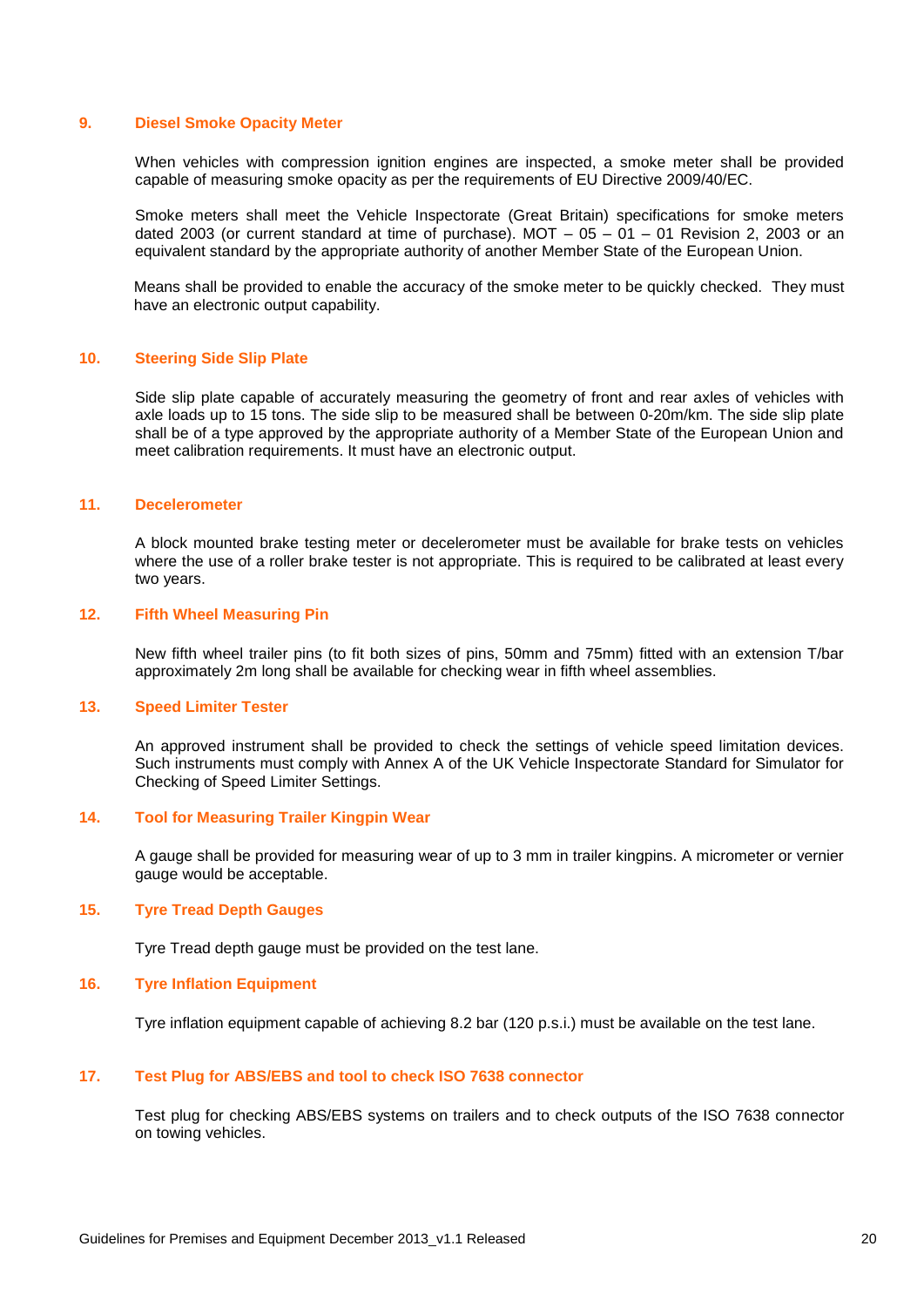#### <span id="page-20-0"></span>**18. Air gauge for by-passing LSV**

A gauge must be provided to by-pass the load sensing valve on unladen vehicles with air suspension to simulate a load.

#### <span id="page-20-1"></span>**19. 20 inch pliers**

A 20 inch adjustable pliers to check the tolerance on steering ball joints.

#### <span id="page-20-2"></span>**20. Tool for pressing brake**

A tool will be required to press the brake pedal in order to examine the brake pipes and hoses under pressure in cases where the roadworthiness test is being carried out by a single tester.

#### <span id="page-20-3"></span>**21. Light check mirrors**

Mirrors must be provided in appropriate positions around the test lane to facilitate the testing of vehicle lights by one person from the driving seat of the vehicle being tested.

#### <span id="page-20-4"></span>**22. Pit lights**

Pit lighting shall be provided within the pit to provide adequate general illumination to facilitate ease of testing.

#### <span id="page-20-5"></span>**23. Smoke extraction**

A smoke extraction system must be installed in the testing centre to help prevent a build up of exhaust fumes or other noxious gases, and to minimise the risks of adverse effects on the Health and Safety of staff and vehicle presenters.

#### <span id="page-20-6"></span>**24. Glass Opacity Meter**

A portable glass transparency meter must be provided on the test lane which is capable of measuring the transparency of automotive glass in motor vehicles. Means shall be provided to enable the accuracy of this meter to be quickly checked and calibrated as required.

#### <span id="page-20-7"></span>**25. Diesel data book / charts / discs**

Up to date information on Max RPM values for diesel engines must be available at the testing centre. These must be updated at least every 2 years.

#### <span id="page-20-8"></span>**26. Pinch bar (1 meter long)**

Bar to be used as a lever to check play in steering and suspension joints etc.

#### <span id="page-20-9"></span>**27. Wheel Chocks**

4 wheel chocks to be used to prevent the vehicle moving while being tested

#### <span id="page-20-10"></span>**28 Mirror Check Tool**

A tool for checking the radius of curvature of wide angled mirrors must be provided as outlined in the HCV Testers Manual.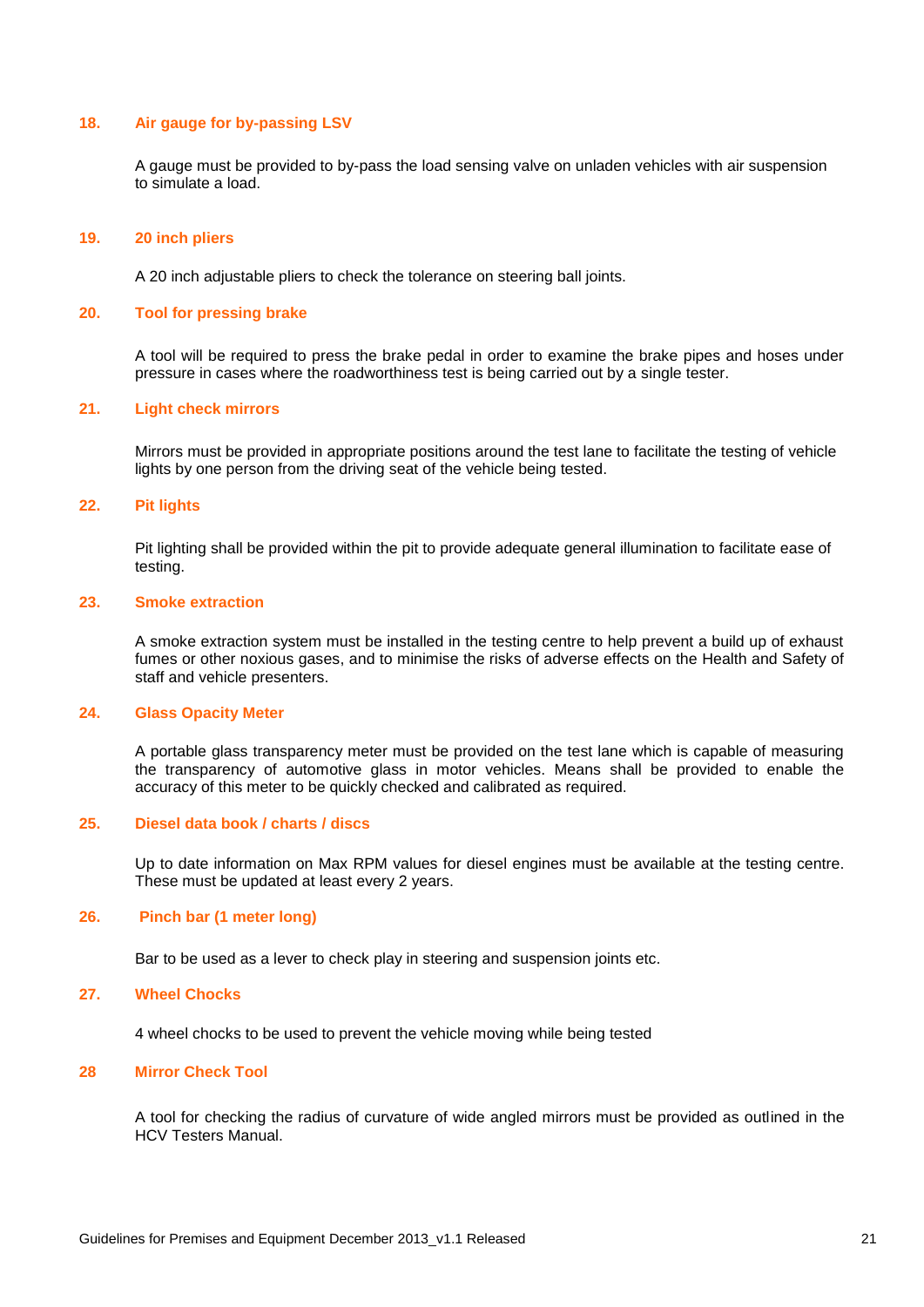## <span id="page-21-0"></span>**APPENDIX 2**

## <span id="page-21-1"></span>**Documentation Required for Test Equipment for testing of Heavy Commercial** *Vehicles:*

Current calibration certificates are required to be maintained up to date for the following equipment:

- 1) Roller Brake Tester (requires calibration every 12 months)
- 2) Decelerometer (requires calibration every 24 months)
- 3) Air Pressure Gauge (requires calibration every 12 months)
- 4) Emissions Gas Analyser (requires calibration every 12 months)
- 5) Diesel Smoke Opacity Meter (requires calibration every 12 months)
- 6) Side Slip tester (requires calibration every 12 months)
- 7) Headlamp aim tester (requires calibration every 12 months)

Where equipment is being calibrated within 2 weeks (14 calendar days) of its current calibration certificate expiry date, it is acceptable to start the next required calibration period from the expiry of the current calibration certificate e.g. if a roller brake tester current calibration certificate expires on 15<sup>th</sup> July 2010 and it was calibrated on the  $8<sup>th</sup>$  of July 2010, the new calibration certificate may start on the 16<sup>th</sup> July 2010 and then be due for calibration again on 15<sup>th</sup> July 2011.

In addition, written declarations shall be retained from the manufacturers to confirm that the roller brake tester, jack and jacking beam, emissions gas analyser, diesel smoke meter and speed limiter tester meet the required specifications.

Comprehensive user/operator manuals in English must be provided for items 1,2,4,5,6 and 7 above as well as the speed limiter tester

With regards to the headlamp aim test area and tester, written declaration from a competent person that the headlamp aim test area conforms to the Irish Standards for Headlamp Aim Test Equipment and Floor Area Requirement must be retained. In addition a written declaration is required from the head lamp aim supplier that the headlamp aim tester is fitted in line with the Irish Standard for Headlamp Aim Test Equipment and Floor Area Requirement and has been calibrated in line with the headlamp tester manufacturers' requirement.

Up to date diesel data information including Max. RPM values for diesel engines must be available and be updated every two years. It is also recommended that, where available, up to date data on ABS / EBS warning light sequences should be available.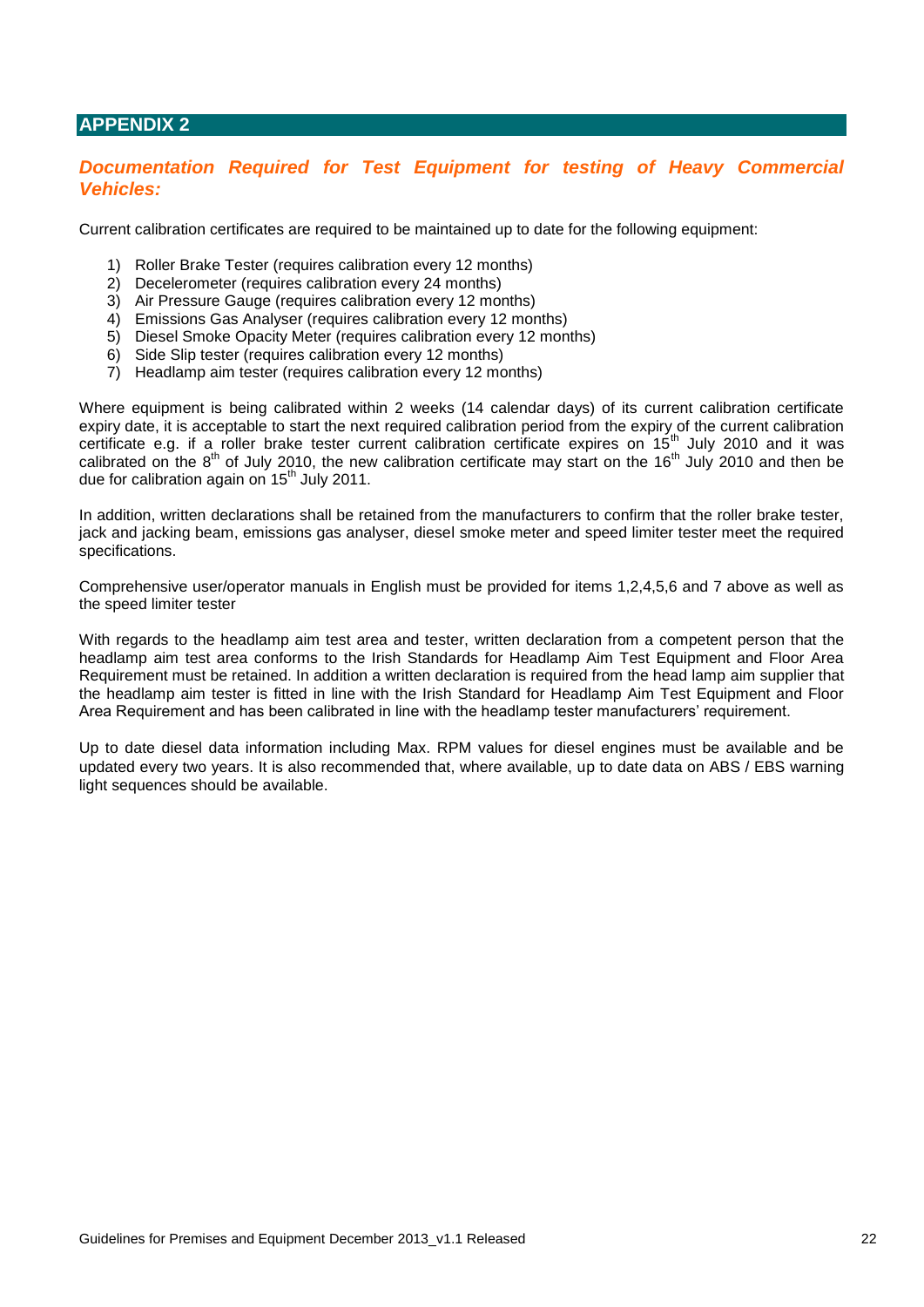## <span id="page-22-0"></span>**APPENDIX 3**

## <span id="page-22-1"></span>*Test Lane Dimensions*



Testing area head room and the entrance height must be a minimum of 5.3m with a minimum entrance width of 4.25m. Equipment shall be laid out with at least 1.5m between the inside of a wall, an entrance or exit door and lift platforms or a pit and there shall be at least .5m clearance around all parts of a lift including control boxes.

The area where the vehicle stands for headlamp aim testing shall be a minimum of 4m wide and 14m long. A 10m x 4m section of this area shall comply with the floor and rail standards set out in the Irish Standard for Headlamp Aim Test Equipment and Floor Area Requirements. This may be reduced to 10m x 3m where a pit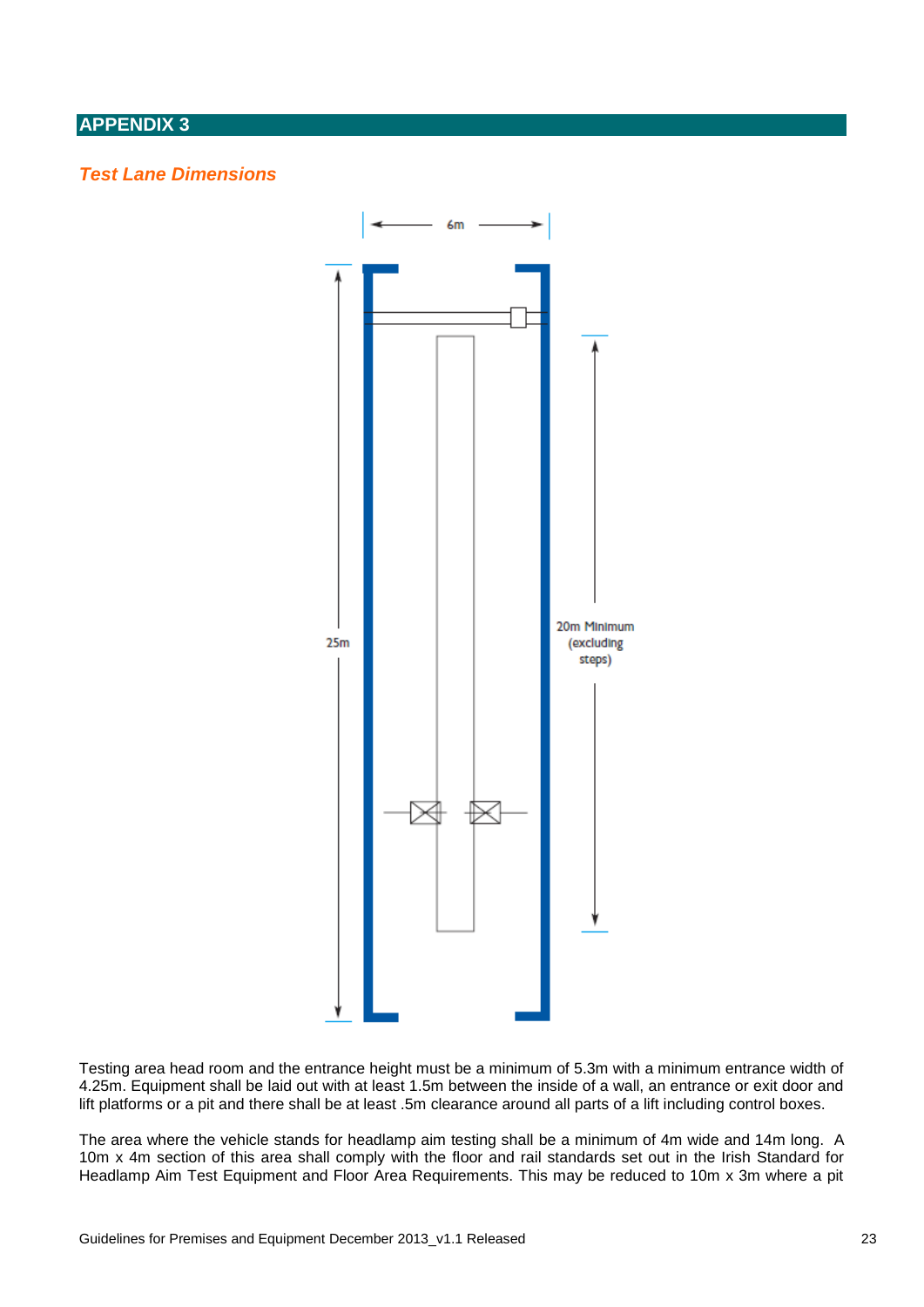forms part of the headlamp test area. The standing area shall be marked out with continuous white or yellow lines. These lines will not be required where a pit forms part of the standing area.

A roller type brake tester shall be set in the floor and a level length of 12m for HCV lanes available before and after the lateral centre line of the machine's rollers and shall be located not closer than 1.5 m (59 ins) to any entrance / exit by which vehicles enter or leave the building.

Areas on the ground must be marked to the dimensions shown in Figures 1 and 2 below for testing the field of vision of mirrors. This area may either be painted on the ground at a specific location in the test centre, or clearly marked out in some other manner, i.e. a rubber mat with a reflective surface that can be laid down on the ground in the appropriate position adjacent to the vehicle being tested. However the test area must be clearly visible at all times under ambient lighting conditions. The location of the test will be such that all vehicles will be tested at specific location laid out in the test centre. This location will be such that each mirror test carried out can be repeated in a similar manner.



*Figure 1: Field of vision of Class V close-proximity mirror. (All dimensions in millimetres).*



*Figure 2: Field of vision of Class VI front mirror (All dimensions in millimetres).*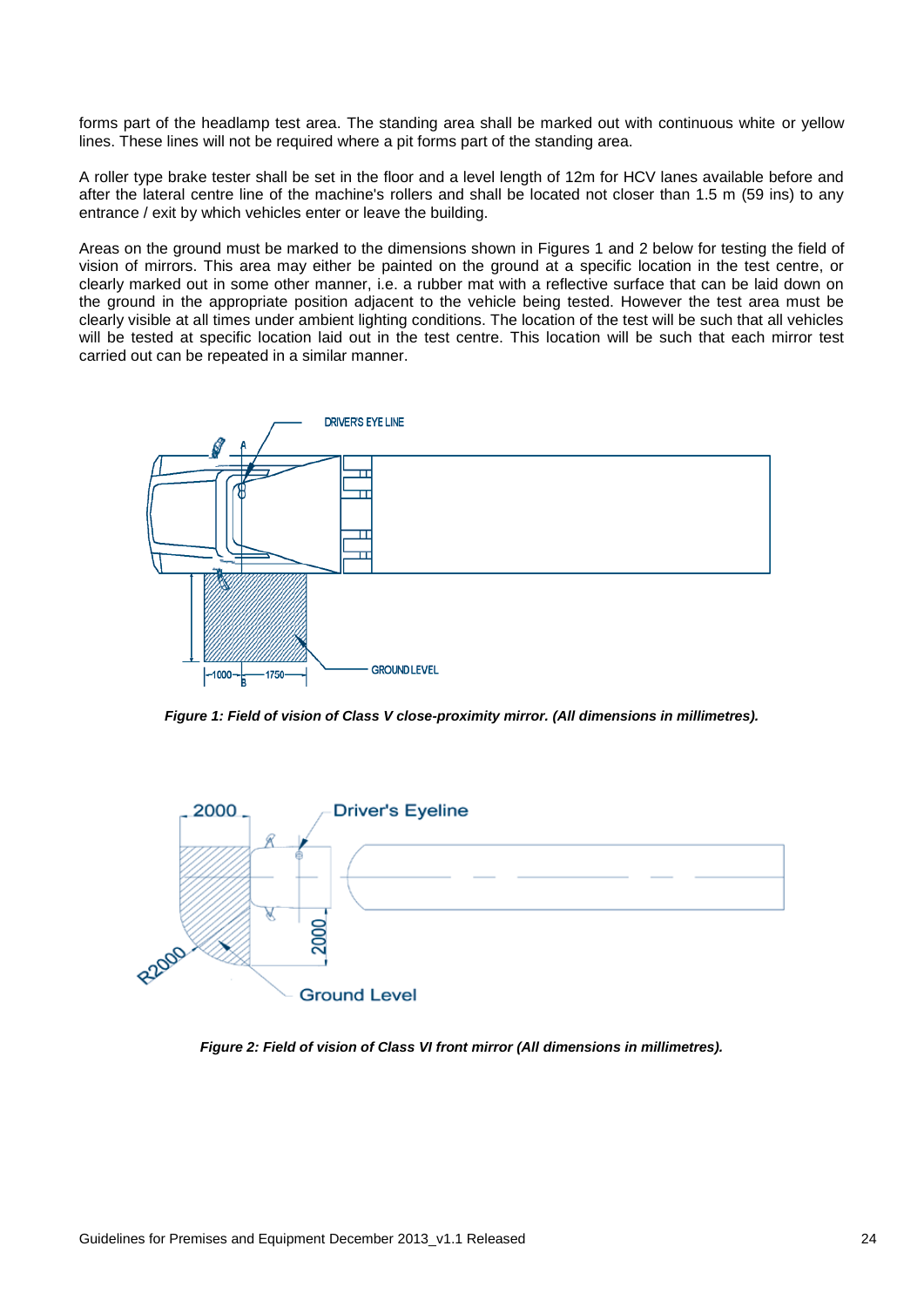## <span id="page-24-0"></span>**APPENDIX 4**

## <span id="page-24-1"></span>**Weekly Audit of Premises and Equipment**

| <b>CVR Testing Centre</b>                                                                                                                               |     |                 |     |     |     |              |  |
|---------------------------------------------------------------------------------------------------------------------------------------------------------|-----|-----------------|-----|-----|-----|--------------|--|
| <b>WEEKLY AUDIT OF PREMISES &amp; EQUIPMENT</b>                                                                                                         |     |                 |     |     |     |              |  |
| Road Safety Authority, From;<br><b>CVRT</b><br>Clonfert House, Bride Street, Loughrea, Co. Galway                                                       |     |                 |     |     | To; |              |  |
| Tel: 091 872600 Fax: 091872660                                                                                                                          | WK1 | WK <sub>2</sub> | WK3 | WK4 | WK5 |              |  |
| Initials:<br>Name;                                                                                                                                      |     |                 |     |     |     | <b>Notes</b> |  |
| Date:                                                                                                                                                   |     |                 |     |     |     |              |  |
| <b>Common Items</b>                                                                                                                                     |     |                 |     |     |     |              |  |
| <b>Premises:</b>                                                                                                                                        |     |                 |     |     |     |              |  |
| Clean & Sweep premises ensuring test area is clean                                                                                                      |     |                 |     |     |     |              |  |
| Lighting:                                                                                                                                               |     |                 |     |     |     |              |  |
| Check operation of all premises lighting including Lift/Pit<br><b>Compressor/Air Pressure System:</b>                                                   |     |                 |     |     |     |              |  |
| Drain the air receiver & ensure correct operation                                                                                                       |     |                 |     |     |     |              |  |
| <b>IT Equipment</b>                                                                                                                                     |     |                 |     |     |     |              |  |
| Clean surface & screen with soft tissue                                                                                                                 |     |                 |     |     |     |              |  |
| Ensure all equipment / cabling is secure and dry                                                                                                        |     |                 |     |     |     |              |  |
| <b>Customer waiting area:</b>                                                                                                                           |     |                 |     |     |     |              |  |
| Check area is clean and tidy<br>Check toilets are clean and in working order                                                                            |     |                 |     |     |     |              |  |
| <b>Tester's Presentation:</b>                                                                                                                           |     |                 |     |     |     |              |  |
| Check testers have clean overalls with required badges                                                                                                  |     |                 |     |     |     |              |  |
| <b>LGV Specific Items</b>                                                                                                                               |     |                 |     |     |     |              |  |
| Lift/Hoist/Pit:                                                                                                                                         |     |                 |     |     |     |              |  |
| If Hoist used Hoist - check controls, oil leaks and for correct operation                                                                               |     |                 |     |     |     |              |  |
| If Pit used - check that it is clean and dry                                                                                                            |     |                 |     |     |     |              |  |
| Side slip plate:                                                                                                                                        |     |                 |     |     |     |              |  |
| Check plate is secure & operating correctly                                                                                                             |     |                 |     |     |     |              |  |
| <b>Roller Brake Tester:</b><br>Check roller condition & for correct operation                                                                           |     |                 |     |     |     |              |  |
| <b>Axle Jack:</b>                                                                                                                                       |     |                 |     |     |     |              |  |
| Check for oil / air leaks and that it is mounted securely                                                                                               |     |                 |     |     |     |              |  |
| <b>Headlamp Tester:</b>                                                                                                                                 |     |                 |     |     |     |              |  |
| Clean surface & screen with soft tissue                                                                                                                 |     |                 |     |     |     |              |  |
| Check and clean rails and rollers                                                                                                                       |     |                 |     |     |     |              |  |
| <b>Smoke Meter:</b>                                                                                                                                     |     |                 |     |     |     |              |  |
| Clean meter and replace filters as required<br>Check cables/temperature probe-instrument/RPM sensor                                                     |     |                 |     |     |     |              |  |
| <b>CO Tester:</b>                                                                                                                                       |     |                 |     |     |     |              |  |
| Check filters and replace as required                                                                                                                   |     |                 |     |     |     |              |  |
| <b>HGV Specific Items</b>                                                                                                                               |     |                 |     |     |     |              |  |
| Pit:                                                                                                                                                    |     |                 |     |     |     |              |  |
| Check that it is clean and dry                                                                                                                          |     |                 |     |     |     |              |  |
| Side slip plate:                                                                                                                                        |     |                 |     |     |     |              |  |
| Check plate is secure & operating correctly                                                                                                             |     |                 |     |     |     |              |  |
| <b>Roller Brake Tester:</b>                                                                                                                             |     |                 |     |     |     |              |  |
| Check roller condition & for correct operation<br><b>Axle Jack:</b>                                                                                     |     |                 |     |     |     |              |  |
| Check for oil / air leaks and that it is mounted securely                                                                                               |     |                 |     |     |     |              |  |
| <b>Headlamp Tester:</b>                                                                                                                                 |     |                 |     |     |     |              |  |
| Clean surface & screen with soft tissue                                                                                                                 |     |                 |     |     |     |              |  |
| Check and clean rails and rollers                                                                                                                       |     |                 |     |     |     |              |  |
| <b>Smoke Meter:</b>                                                                                                                                     |     |                 |     |     |     |              |  |
| Clean meter and replace filters as required                                                                                                             |     |                 |     |     |     |              |  |
| Check cables/temperature probe-instrument/RPM sensor<br><b>CO Tester:</b>                                                                               |     |                 |     |     |     |              |  |
| Check filters and replace as required                                                                                                                   |     |                 |     |     |     |              |  |
| <b>Load Simulation:</b>                                                                                                                                 |     |                 |     |     |     |              |  |
| Check condition of straps/chains                                                                                                                        |     |                 |     |     |     |              |  |
| Check system for oil/air leaks                                                                                                                          |     |                 |     |     |     |              |  |
| <b>Air Gauges:</b>                                                                                                                                      |     |                 |     |     |     |              |  |
| Check condition of Gauges and connections                                                                                                               |     |                 |     |     |     |              |  |
| N.B. ALL EQUIPMENT MUST BE MAINTAINED AS PER MANUFACTURERS INSTRUCTIONS                                                                                 |     |                 |     |     |     |              |  |
| Details of this Audit should be uploaded onto CoVIS (when available) on a weekly basis and a hard copy should be retained and available for inspection. |     |                 |     |     |     |              |  |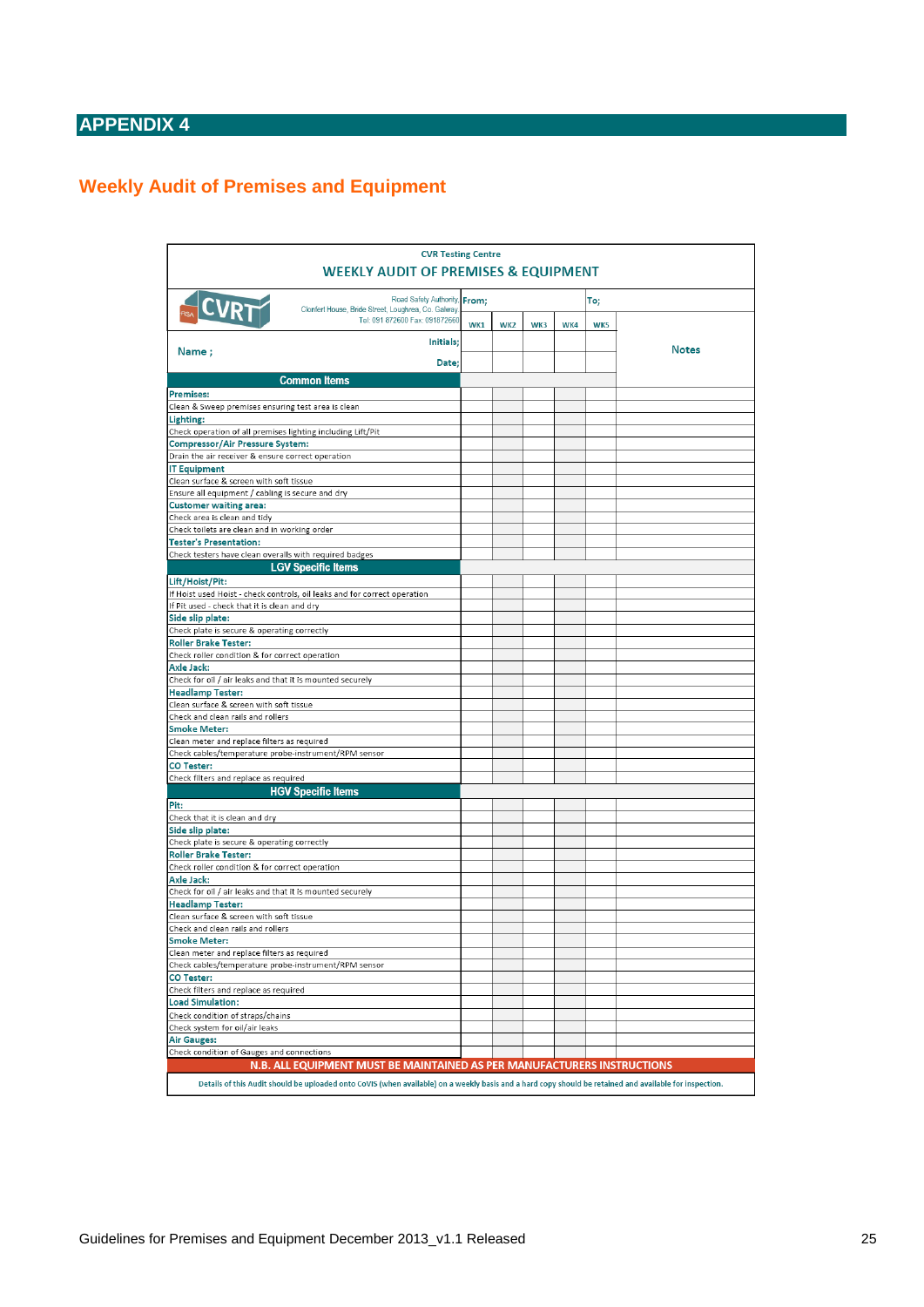## <span id="page-25-0"></span>**APPENDIX 5**

### <span id="page-25-1"></span>*Irish standard for head lamp aim test equipment and floor area requirement*

#### **1. Scope**

This specification is a description for the MINIMUM performance and constructional requirements for headlamp aim testing for Private Vehicles (PV) with a gross weight not exceeding 3,500kg and accommodation for not more than 8 passengers and Light Commercial Vehicles (LCV) with a design Gross Vehicle Weight not exceeding 3,500kg.

This specification does not address health and safety requirements.

#### **2. Reference**

This standard is based on ISO 10604.

#### **3. Test Area Floor**

- 3.1. The test area floor shall be composed of two rolling tracks, which are clearly indicated on the floor.
- 3.2. The materials to be used may be either steel plates or a levelling compound.
- 3.3. The rolling track minimum dimensions shall be as follows (figure 1).

#### Figure 1

#### **Light Test Area - Floor Surface**

all measurements in mm



#### 3.4 After initial levelling or re surfacing, a laser measurement by a competent engineer shall be undertaken. The grid lines for the measurement shall be as follows (figure 2).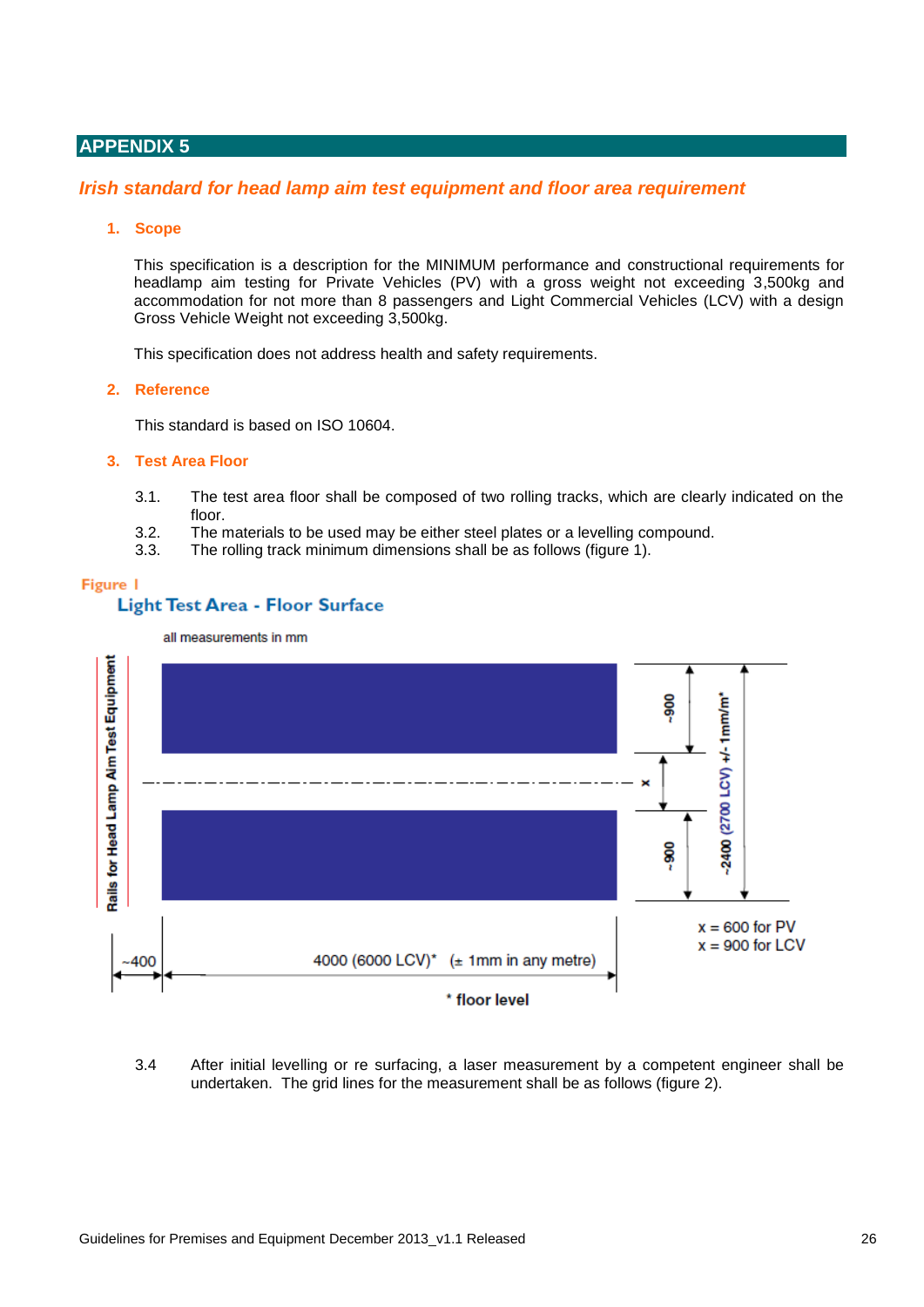#### **Figure 2**

Light Test Area - Floor Surface



3.5 The result shall be recorded in a simple form (such as an excel spreadsheet) dated and signed by the competent person who performed the laser measurement.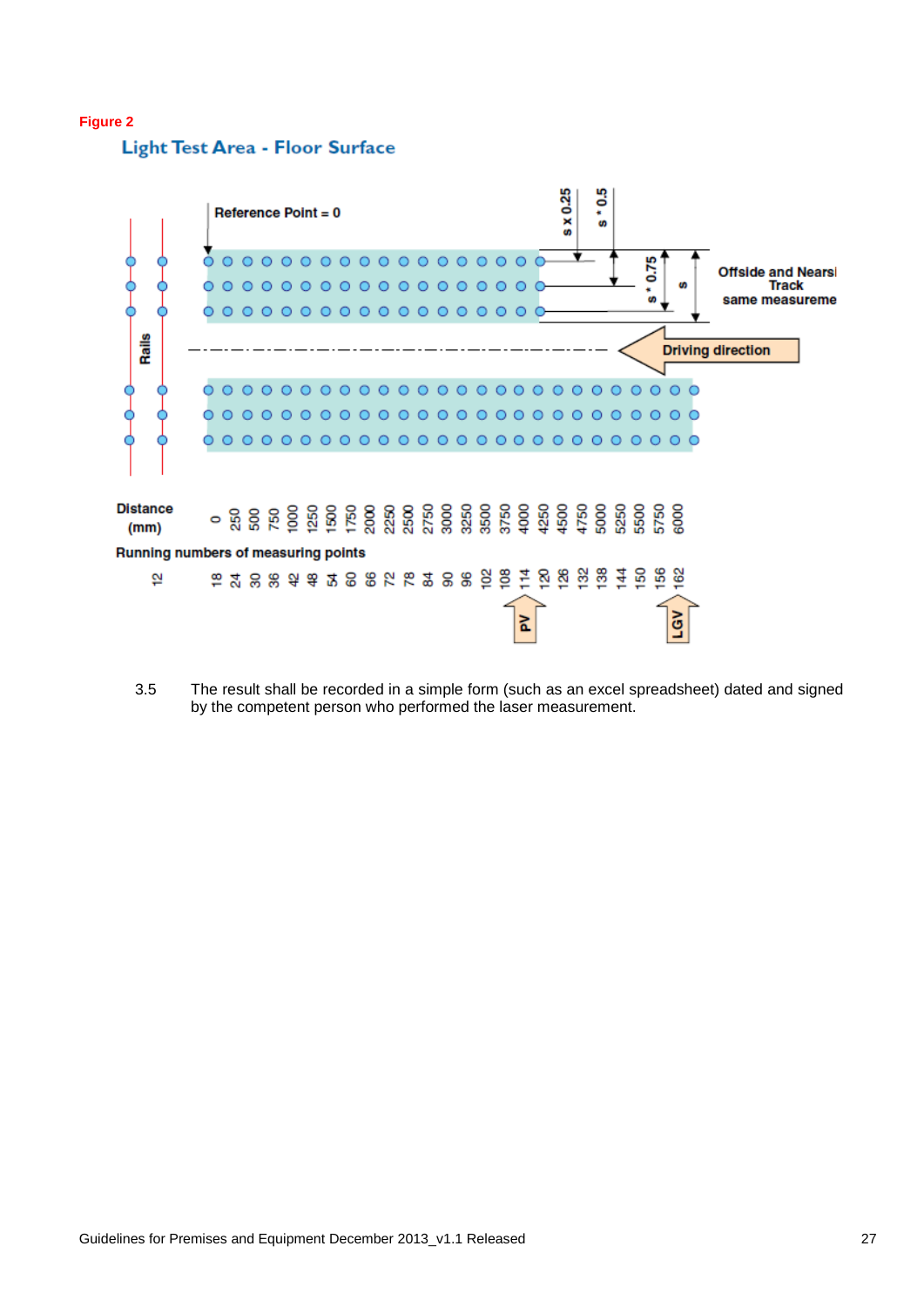

#### **4. Light Test Equipment (LTE)**

In principal there are two basic designs of LTE: Mechanical LTE (MLTE)

\_ Scanning LTE (SLTE)

#### **4.1. Rails**

- **4.1.1.** The light test equipment shall operate on rails at all times.
- **4.1.2.** The rails must be sturdy, robust and capable of being secured flat and level within +/- 0.5mm in any meter.
- **4.1.3** It is recommended that rails shall be designed to be recessed into the floor to facilitate driveover by vehicles being tested, without distorting or collapsing the rails. This requires them to be capable of supporting a drive over axle load of at least 2,000kg for PV and 2,800kg for LCV.

#### **4.2. Lens Assembly**

- **4.2.1.** The lens assembly shall be adjustable vertically so that the centre of the lens can be set to any height between 500mm and 1220mm above the light test area. When set to the correct height the lens assembly shall be capable of being temporarily locked in the set position.
- **4.2.2.** The lens assembly shall be attached to the LTE in a sturdy manner with no detectable rock or flexing of the lens assembly when the unit is mounted on the LTE rails.
- **4.2.3.** The whole LTE shall be inherently stable when the lens assembly is positioned 1220mm above the vehicle standing area.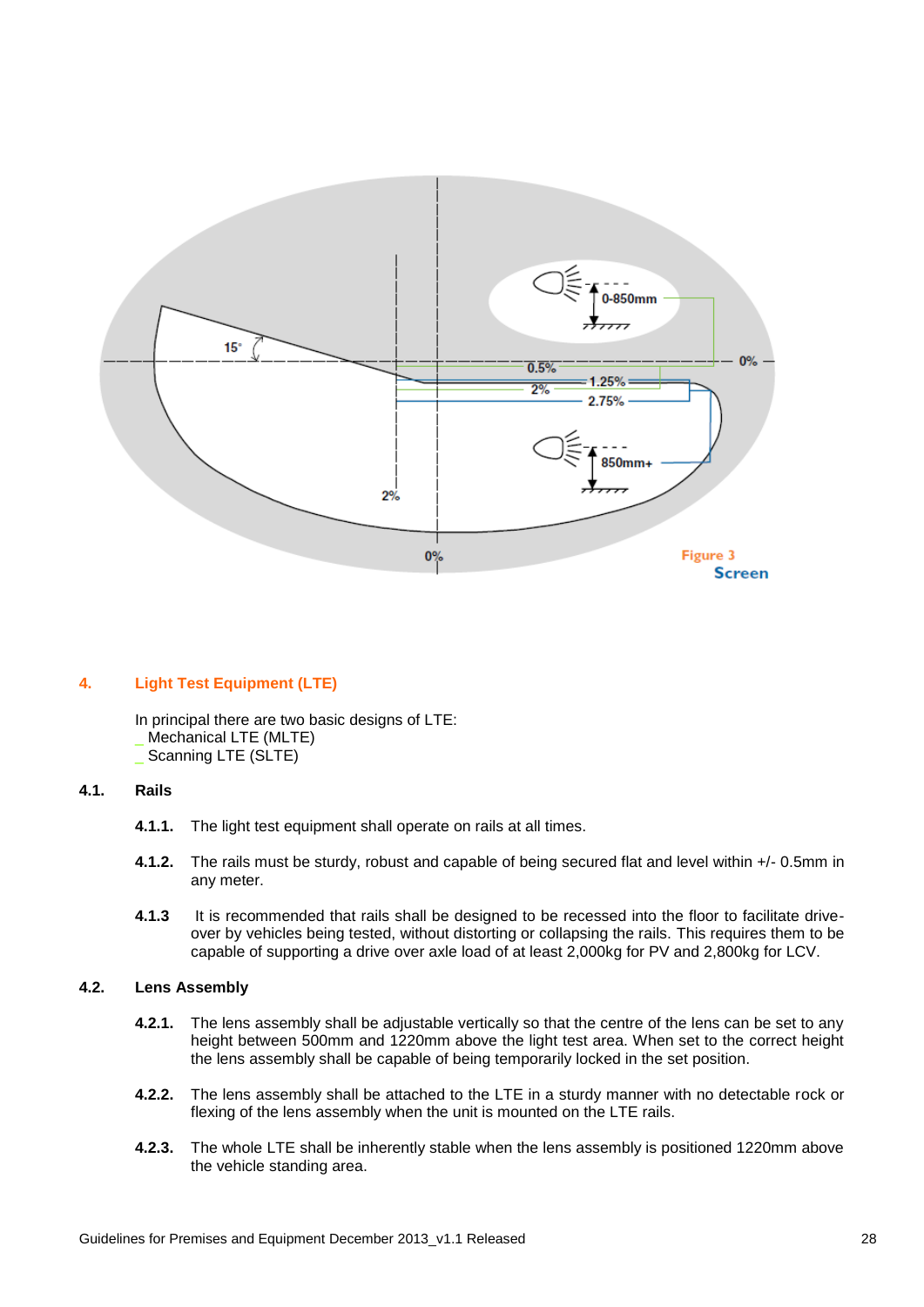- **4.2.4.** A means shall be available to enable the LTE to be accurately aligned with the longitudinal axis of the vehicle. To achieve this, the lens assembly shall be capable of rotating in the horizontal plane (yaw) and when correctly aligned it shall be capable of being temporarily locked in the set position.
- **4.2.5.** For calibration purposes only, where the LTE calibration is not preset at the factory, the lens assembly shall be adjustable in rotation in the vertical plane (pitch). Adjustment shall be possible only with the use of tools and after adjustment the mechanism shall be locked.

#### **4.3. Aiming Screen**

- **4.3.1.** The aiming screen shall be positively located within the LTE and adjustable only with tools; attachment by adhesive is not acceptable as adjustment, either vertical or horizontal, may be necessary during calibration.
- **4.3.2.** The aiming screen shall be marked with bandwidth lines coloured in accordance with the diagram shown in figure 3. MLTE's shall be fitted with a standard screen with only four solid red or blue lines showing the 0.5%, 1.25%, 2% and 2.75% positions. The markings shall be positioned within a tolerance of +/- 0.15mm and line thickness for defining bandwidths shall not exceed 0.35mm.
- **4.3.3.** As an alternative to the requirements set in 4.3.2; an aiming screen may be marked with 1 single broken line in the horizontal plane and 1 single broken line in the vertical plane, which intersect at the centre point of the screen and which are used in conjunction with a calibrated scaled wheel, whose adjustments are made in accordance with the manufacturers table.
- **4.3.4.** The aiming screen shall be clearly and permanently marked with the LTE manufacturers logo in a position that can be seen easily when installed but away from the main screen markings or shown clearly on the body of the lens assembly unit.
- **4.3.5.** If an SLTE is used, the light test results have to be displayed either in an alpha numeric or a graphic way (or a combination of both).

#### **4.4. Documentation/Identification**

- **4.4.1.** The LTE shall have a durable identification mark on the exterior showing the make, model and serial number.
- **4.4.2.** The manufacturer of the LTE shall provide a clear and easy to understand user manual, written in English and available at any time, which shall explain how it operates, including the function of each device.
- **4.4.3.** The manufacturer of the LTE shall provide a technical handbook with a description of the calibration technology.
- **4.4.4.** The manufacturer of the LTE shall, where this is available, deliver an "EC Declaration of Conformity".
- **4.4.5.** The manufacturer of the LTE shall deliver a "Maintenance procedure".

#### **5. Calibration of LTE**

- **5.1.** The calibration procedure shall match the manufacturer's recommendation.
- **5.2.** For an initial set up, the installer shall provide a calibration certificate.<br>**5.3.** A competent person shall calibrate the equipment every 12 months.
- **5.3.** A competent person shall calibrate the equipment every 12 months.<br>**5.4.** Calibration certificates shall be kent for at least 3 years and shall
- **5.4.** Calibration certificates shall be kept for at least 3 years and shall state the technology of calibration.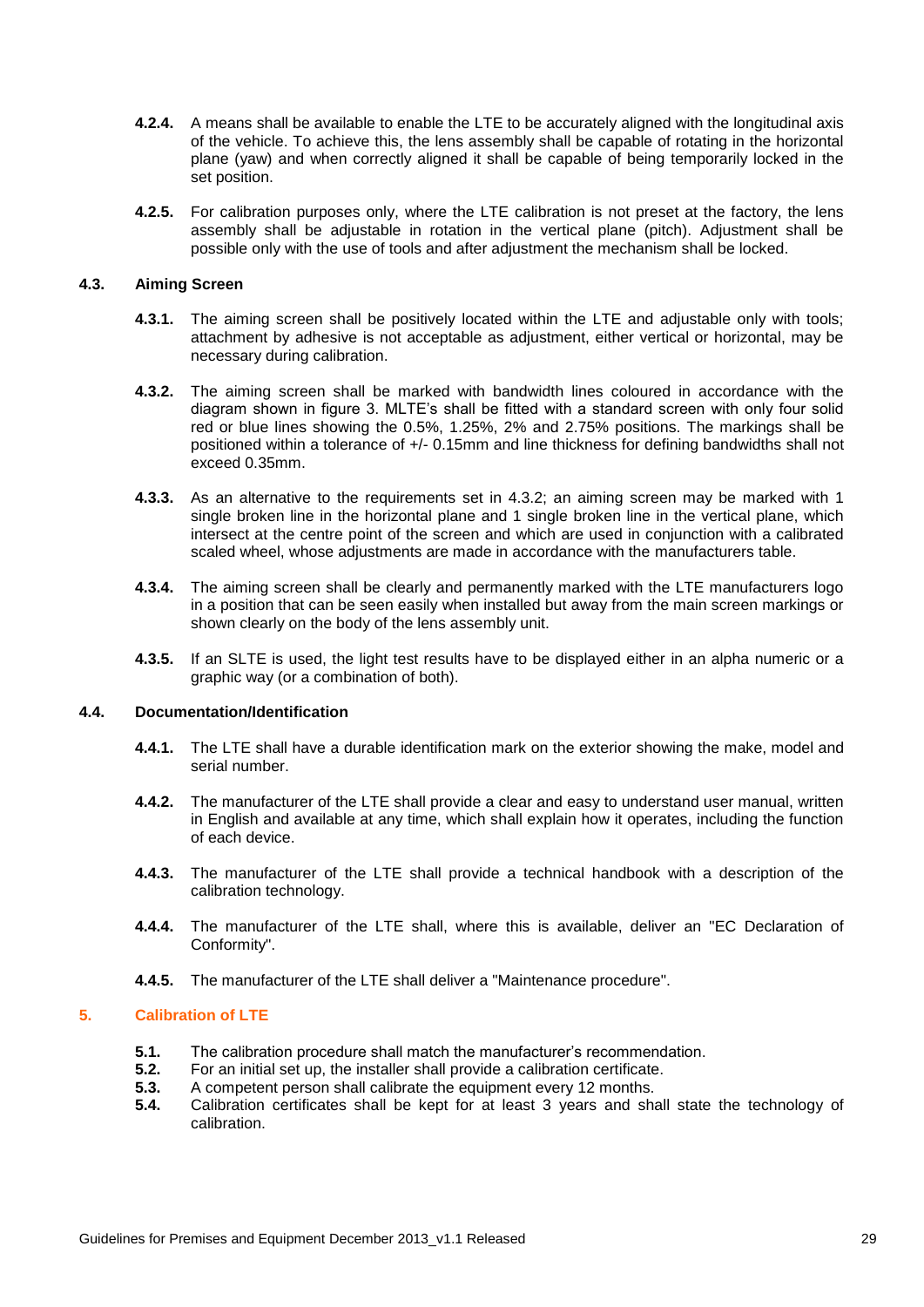#### **6. Vehicle Preparation**

- Check that headlamp glass is clean and dry
- Seat a driver of approx. 75kg on the driver's seat
- Check tyre pressure and where necessary inflate them to the pressure recommended by the vehicle manufacturer for normal driving condition on the road
- Bring vehicles with pneumatic suspension and seat corrector to the normal road position
- Set any levelling devices to the "0" position
- Drive the vehicle on to the headlamp test area and bring it gently to a halt at the headlamp checking point, with the steering in the straight ahead position.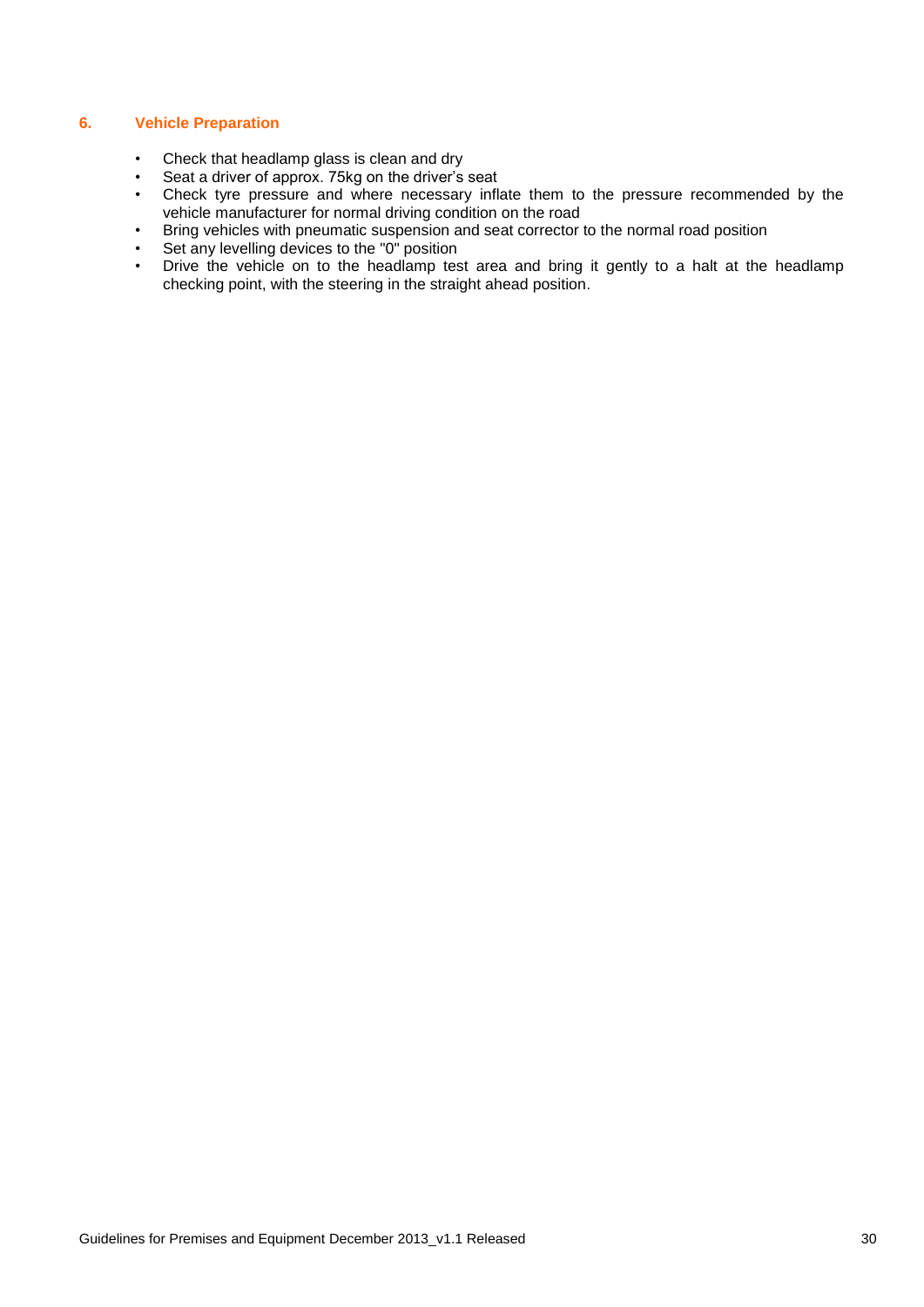

## **GUIDELINES FOR PREMISES AND EQUIPMENT FOR THE TESTING OF ALL VEHICLES COVERED BY THE LIGHT COMMERCIAL VEHICLE TESTERS MANUAL**

SECTION B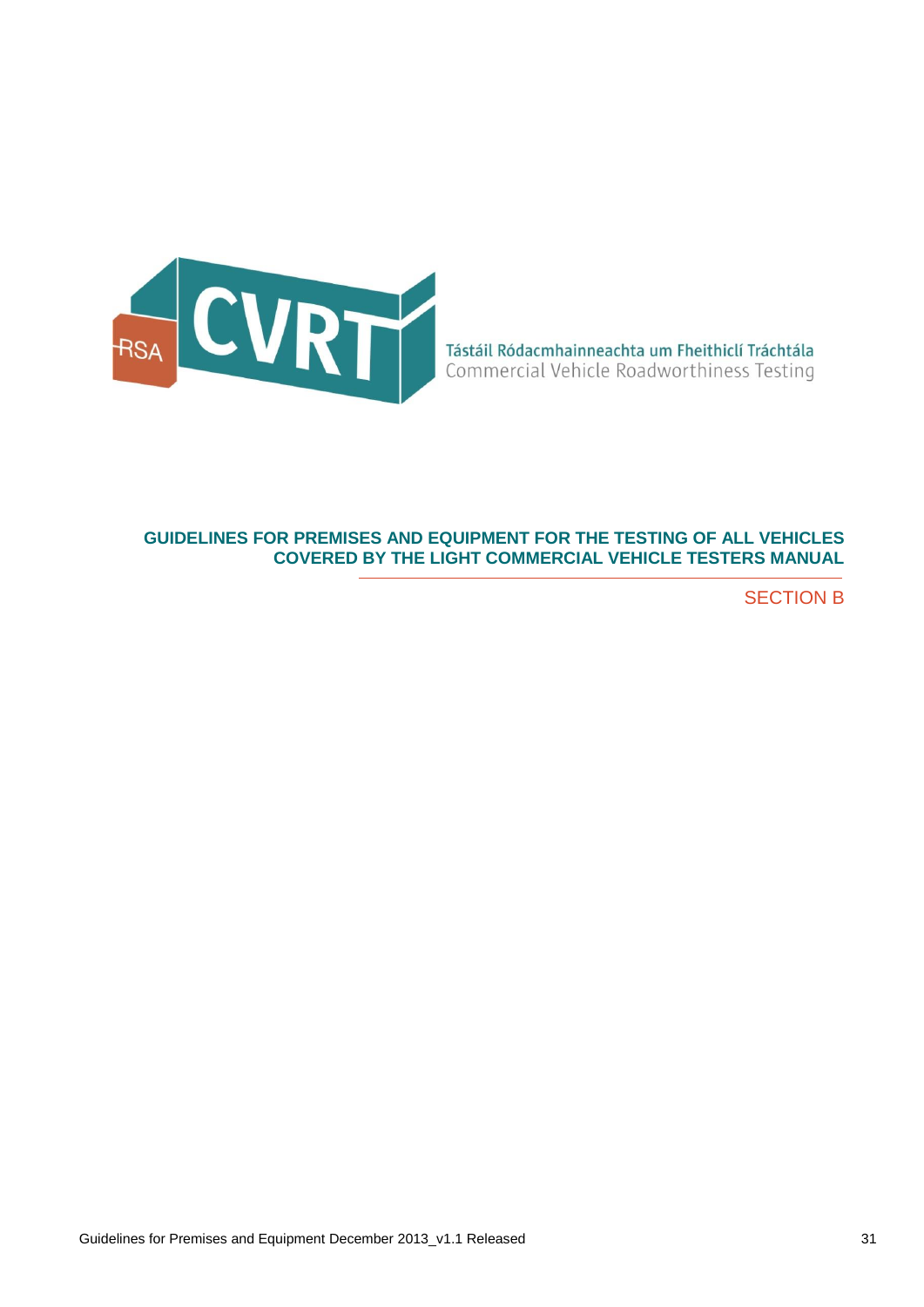# **Table of Contents**

| 1.  |  |
|-----|--|
| 2.  |  |
| 3.  |  |
| 4.  |  |
| 5.  |  |
| 6.  |  |
| 7.  |  |
| 8.  |  |
| 9.  |  |
| 10. |  |
| 11. |  |
| 12. |  |
| 13. |  |
| 14. |  |
| 15. |  |
|     |  |
|     |  |
| 1.  |  |
| 2.  |  |
| 3.  |  |
| 4.  |  |
| 5.  |  |
| 6.  |  |
| 7.  |  |
| 8.  |  |
| 9.  |  |
| 10. |  |
| 11. |  |
| 12. |  |
| 13. |  |
| 14  |  |
| 15. |  |
| 16. |  |
| 17. |  |
| 18. |  |
|     |  |
|     |  |
|     |  |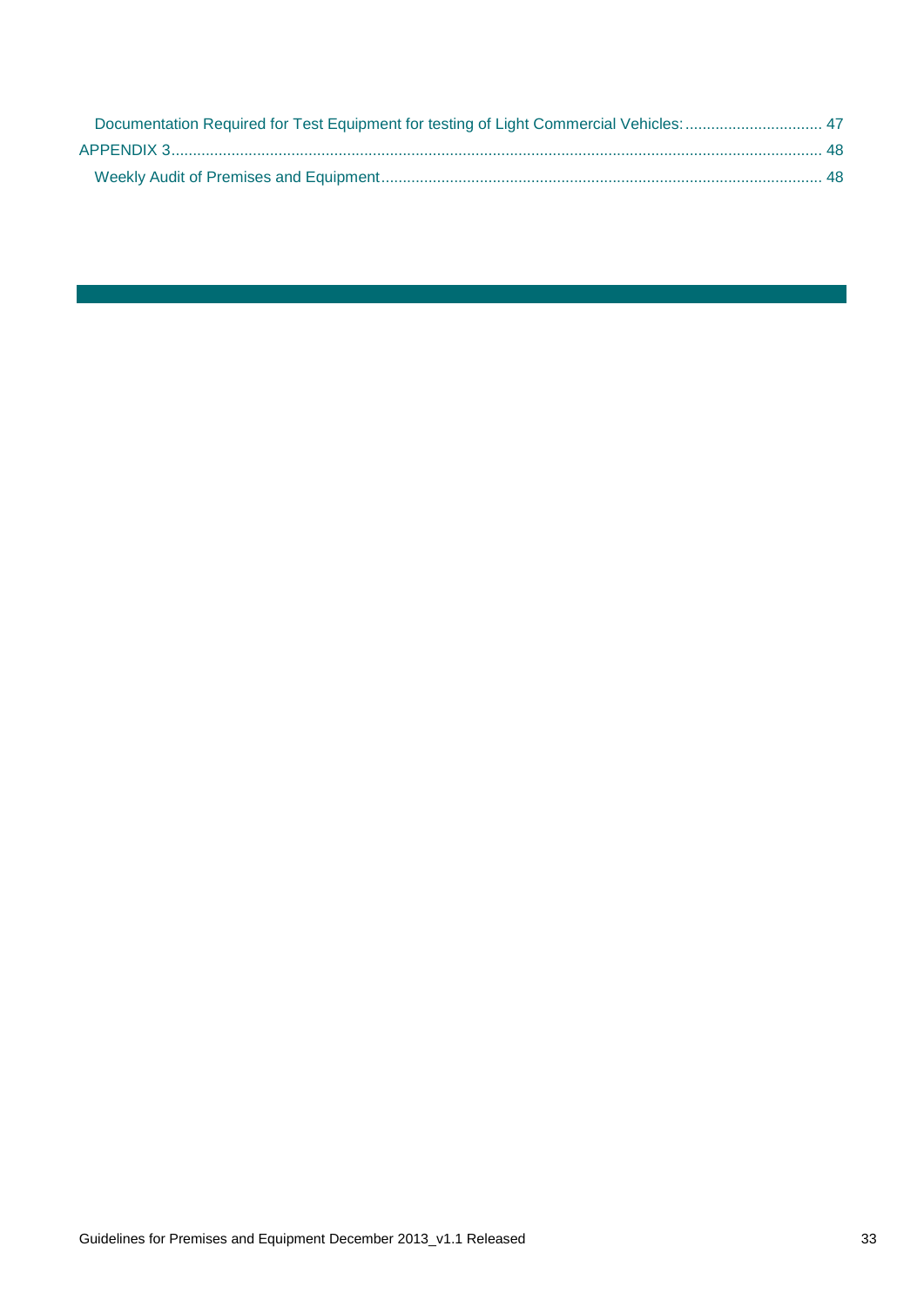## **GUIDELINES FOR PREMISES AND EQUIPMENT FOR THE TESTING OF LIGHT COMMERCIAL VEHICLES UP TO 3.5 TONNES G.V.W.**

#### <span id="page-33-0"></span>**1. Premises**

The testing area shall be contained within premises that are permanent, fully weather proof, with concrete floors and adequate lighting. The test lane shall be dedicated to vehicle testing and be separate from other workshop activities.

CVR testing centres authorised under the 2004 Vehicle Testing Regulations must have, at the least, a solid 2m high partition wall dividing test lanes from workshops (this does not preclude an access doorway to the lane). Where the Authority is satisfied that a 2m high partition is not physically possible, the CVR test operator must put forward proposals to otherwise meet the requirement to have a **clearly defined physical partition** between test activities and other activities on the premises for approval by the Authority.

All testing centres first authorised after 21 February 2013 must have test lanes which are fully separated from all other activities conducted on the premises.

The entrance height shall be a minimum of 3.2m and a minimum entrance width of 3.5m is recommended. The test bay shall be not less than 4.25m wide with a headroom clearance of at least 3.5m high (4.9m high over a lift).

The design shall be such that all vehicles can drive in one end of the test lane and out the opposite end. Where, in the case of a testing centre authorised under the 2004 Vehicle Testing Regulations, the Authority is satisfied that a drive through is not physically possible, the CVR test operator must put forward proposals for the safe entrance and exit of vehicles for approval by the Authority.

It is required that sufficient parking space be available (at least three spaces of 7 metres x 3 metres) to accommodate any vehicles awaiting tests. The parking and the general area needed for movement of the vehicles for testing shall be arranged so that there is no undue obstruction. There shall be unobstructed access via concreted or similar surfaced road from the site entrance to the building entrance, such that vehicles can enter and leave the site in a forward direction. CVR testing centres must provide at least 3 dedicated LCV spaces per each LCV lane which are adjacent to the CVR testing centre

Within reason the testing area shall be free from oil contamination, smoke, exhaust fumes, noise or other pollution from adjacent facilities.

Testing centres must have in place a diagram of the test area showing each test lane with each clearly marked and identified with a unique number and reference to the test categories to which each lane is designated. This will be important for clearly identifying each test lane for the purposes of the new testing centre IT systems. For example a testing centre with 1 HCV lane and 2 LCV lane shall have each lane named and clearly marked with references 'HCV1, LCV1 and LCV2' These shall be also be clearly illustrated on the testing centre diagram, a copy of which shall be provided to the Authority.

#### <span id="page-33-1"></span>**2. Test Facilities - General**

The CVR test operator will be responsible for ensuring that the premises and equipment comply with the relevant Acts, Regulations, Bye-laws, Health, Safety and Welfare requirements and Health and Safety at Work Requirements. CVR testing centres shall be maintained to a standard which is conducive to conducting roadworthiness tests in a proficient manner.

The floor area of the test lane shall be painted or otherwise to facilitate easy cleaning

An appropriate exhaust emission extraction system must be installed and shall, as far as practicable, be attached to all vehicles when the engine is running.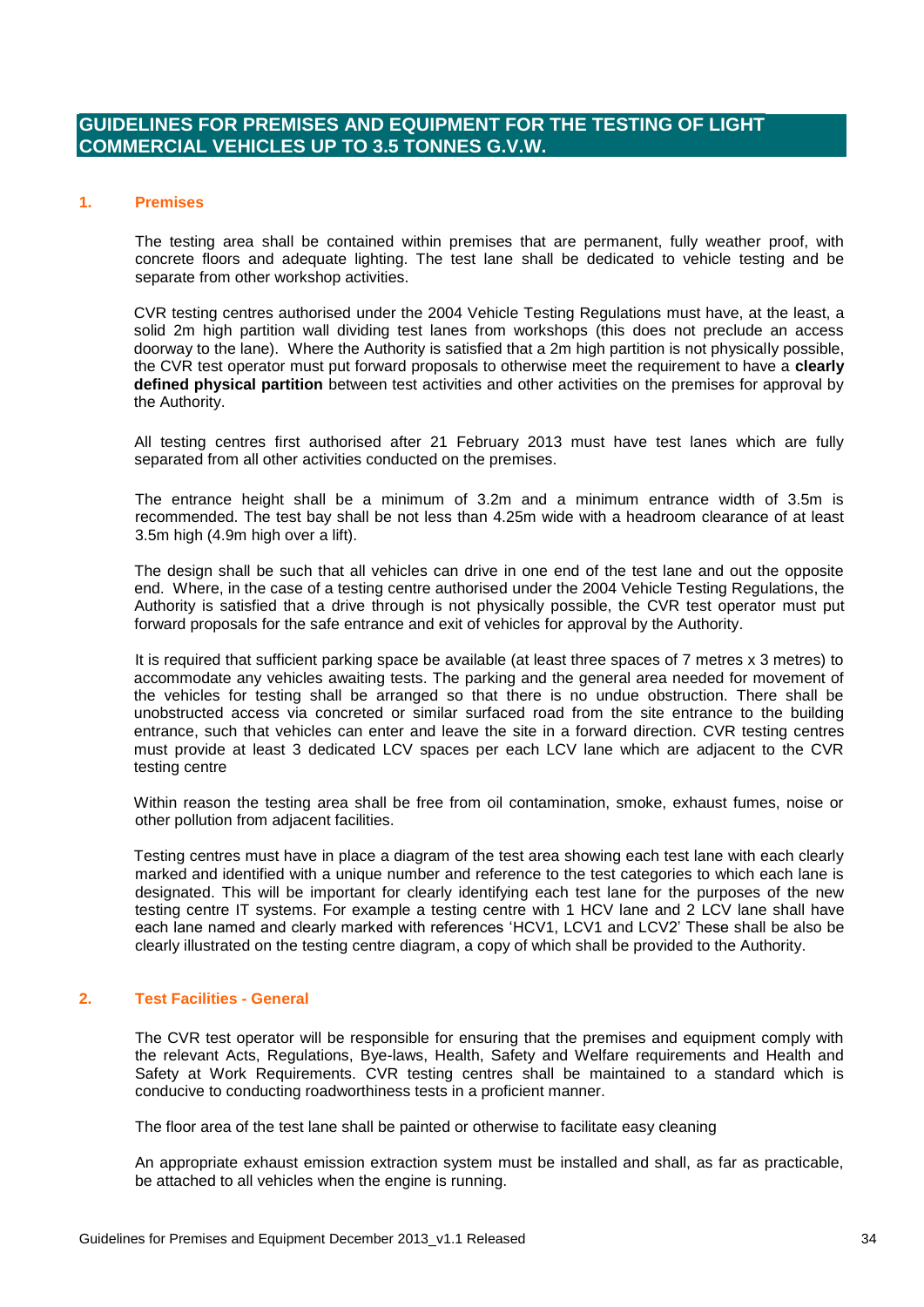The level of illumination and the evenness of distribution shall be adequate for inspection work to be carried out with ease. An office shall be provided on the premises. There shall be a lockable desk, a chair, a telephone nearby and a security lockable steel floor safe for the safe custody of test documentation. The scale of these facilities may be less at sites with small throughputs.

A customer waiting room separated from the office and test lane but with a view of the test lane shall be provided. This view may be provided using CCTV if the layout of the premises prevents open viewing, however all testing centres commissioned after 21 February 2013 must have a waiting room with direct view of the test area. Space shall be provided for a television screen, two A2 sized posters and display stands which can be used to display information materials and Road Safety messages, as stipulated by the RSA.

Toilets, adjacent to the waiting room dedicated to customers must be provided. The toilets shall comply with the Health and Safety requirements. Unauthorised personnel shall be discouraged from entering the test area.

Appendix 2 lists the documentation required for testing purposes.

#### <span id="page-34-0"></span>**3. Testing Facilities**

The testing operations subdivide into the following stages:

- External inspection of vehicle Stage
- Internal inspection of vehicle Stage
- Underside Inspection of Vehicle Stage
- Suspension Tester Stage
- Lighting and headlamp aim Stage
- Brake Testing Stage

As a general requirement the testing equipment shall be easily accessible from the entrance of the test lane so that the inspection can be carried out in sequence. This means that the equipment shall be positioned in the building so that access to it is unlikely to be obstructed by other vehicles on the premises.

Equipment shall be laid out with at least 1.5m between the inside of a wall, an entrance or exit door and lift platforms or a pit.

There shall be at least .5m clearance around all parts of a lift including control boxes.

Following the introduction of new testing centre IT systems, the results of tests completed on the following pieces of equipment must be reported through the central IT system automatically:

- Roller brake tester
- Diesel smoke opacity meter
- Steering side slip gauge
- Suspension tester
- Headlamp aim tester

#### <span id="page-34-1"></span>**4. External Inspection of Vehicle Stage**

The provision for the external inspection of the vehicle shall be fully under cover and have a minimum of 8m in length and 4.25m in width and shall be clear of obstruction. The level of illumination falling on the sides of the vehicle must be adequate for inspection purposes at all levels.

#### **Steering Side Slip Plate**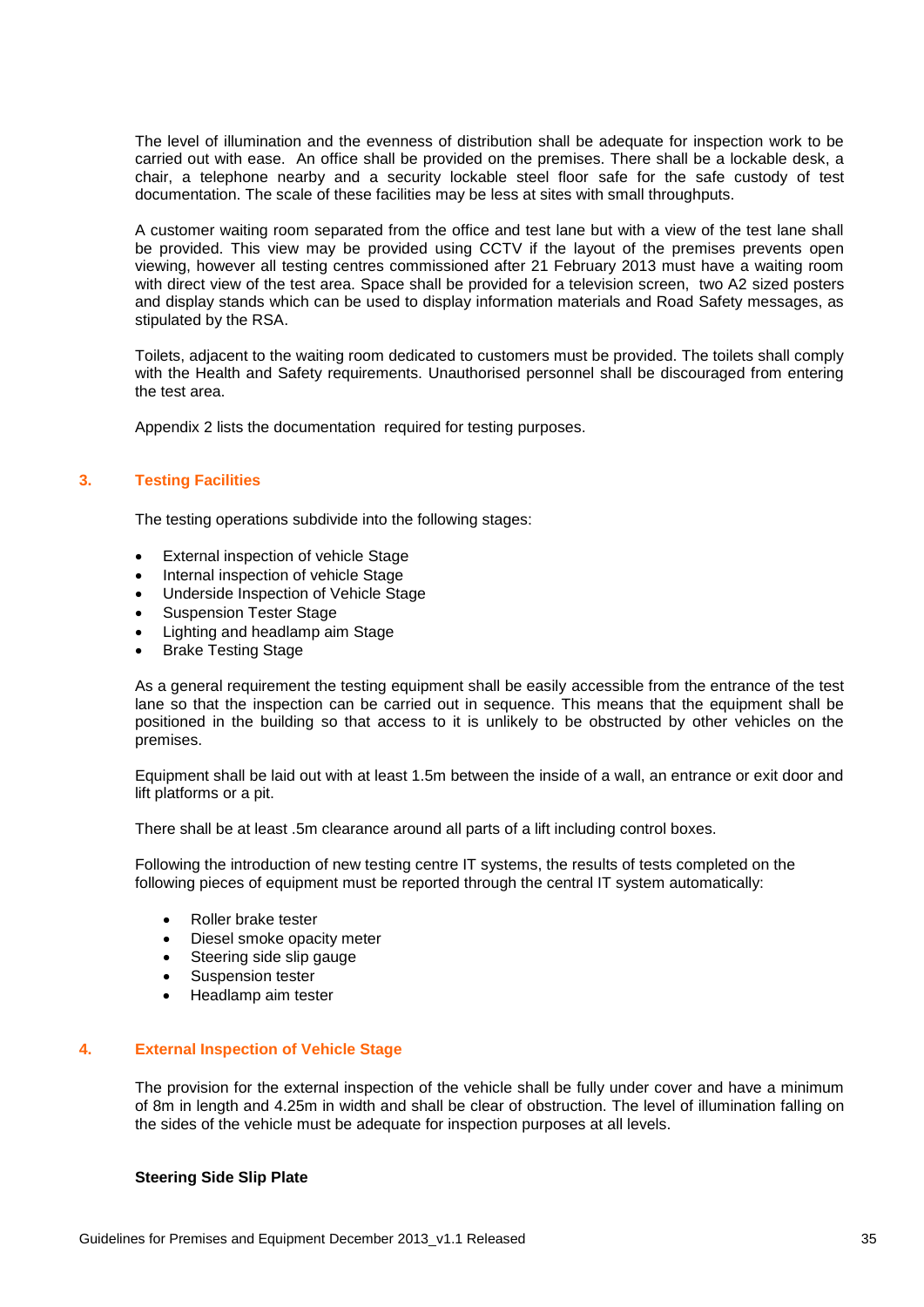A steering side slip plate shall be fitted in the test lane prior to the suspension test, the roller brake test and the underside inspection.

#### **Diesel Smoke Opacity Meter**

A diesel smoke opacity meter shall be provided to check the exhaust emissions of diesel engined vehicles in line with EU Directive 2009/40/EC.

#### **Emissions Gas Analyser**

An emissions gas analyzer shall be provided to check exhaust emissions of petrol engined vehicles in line with EU Directive 2009/40/EC.

#### <span id="page-35-0"></span>**5. Internal Inspection of Vehicle Stage**

No special requirements.

#### <span id="page-35-1"></span>**6. Underside Inspection of Vehicle Stage**

Jacking equipment together with either a lift/hoist or a pit and a portable hand lamp is required.

**Wheel play detectors** are required but must not reduce the minimum clearance between inner edges of the lift platforms or width of pit.

#### **Tool for Brake Pedal**

A tool to keep the brake pedal under pressure is required in order to inspect the brake pipes/hoses for leaks or bulges.

#### **(1) Lifts must meet the following conditions.**

A wheel supporting platform lift (not centre post type) or a scissor lift with:

- (a) 2 platforms each at least 5.2m long to 6m long (depending on whether the lift is used for headlamp aim testing) by at least 630mm wide. Any upstands or guard rails must not be more than 25mm high; platform surfaces capable of being raised at least 1.4m from the floor;
- (b) at least 800mm, but not more than 840mm between the inner edges of the platforms and at least 2.lm between the outer edges. These dimensions may be met by means of adjustable platforms;
- (c) a safe working load (SWL) of at least 4700kg certified and marked in accordance with BS AU 161: Part la. 1983 or equivalent specification; jacking equipment having a minimum SWL of 2800kg capable of simultaneously raising both front or both rear wheels of any relevant vehicle, using the vehicle manufacturers recommended test procedures and jacking points;
- (d) portable chocks and an appropriate chocks notice.
- (e) a recess, if applicable, certified large enough (in plain view) to accept the platforms and posts, as defined in BS AU 161: Part la 1983;
- (f) no walkways.
- (g) confirmation, in writing by a competent person that the lift complies with all current safety standards (e.g. protection against pinching and shearing and roll off safety devices).
- (h) if a scissor lift is used there must be clear access between the platforms, i.e. scissors must be located underneath the platforms rather than between them.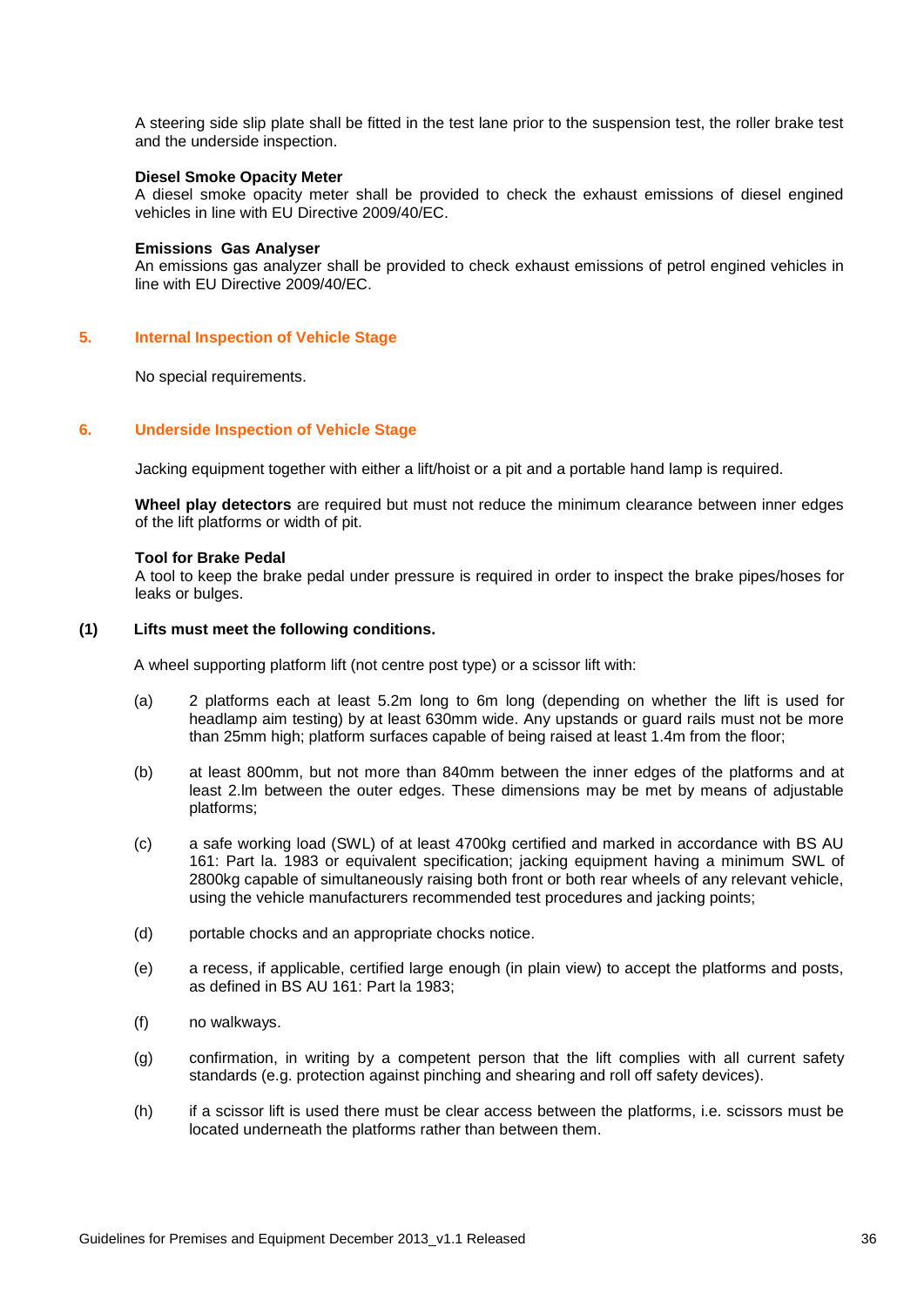#### **The lift shall be so located that:-**

- a) there is adequate clearance at each end of the lift platforms to cater for the overhang of a vehicle.
- b) there is a clear height of at least 4.9m measured above the fully lowered lift platforms over an area 7m x 4m located symmetrically above the lift.
- c) there is adequate clearance at the sides of the lift platform to enable the CVR tester to view the sides of the vehicle and to open its doors to gain access to the inside of the vehicle when it is on the lift;
- d) a vehicle can be manoeuvred into a position where it can be driven on and/or off the lift, as appropriate, without difficulty within a reasonable time; and
- e) it is not nearer than 1.50m to any entrance/exit by which vehicles enter or leave the building.

#### **NOTE 1**

If a lift forms part of the brake testing area (i.e. front axle on the lift while the rear axle is in the brake tester) then clarification must be sought from the lift manufacturer that the lift is suitable for the type of layout.

#### **NOTE 2**

If the vehicle "standing area" for the conduct of the headlamp aim test includes the platforms of the lift, these shall be certified as meeting the Irish Standard for the Headlamp Aim Test Equipment and Floor Area Requirement. The platforms must rest on steel stops when lowered.

#### **(2) Pits must meet the following conditions**

- (a) an uninterrupted working length of at least 7.0m;
- (b) a width of at least 650mm and not more than 840mm over the working length;
- (c) a depth of at least 1.40m and not more than 1.80m, over the working length. Staging may be used to meet this requirement;
- (d) the capacity to accommodate vehicles weighing at least 3,500kg with an axle load of 2,800 kgs;
- (e) sealing, which prevents the ingress of water or a means that automatically prevents its accumulation;
- $(f)$  jacking equipment as required for a lift (see 1(c) of lift requirements).
- (g) adequate access for personnel which does not intrude on the working dimensions;
- (h) adequate general illumination;
- (i) no upstands/guard rails more than 25mm high.

Provision shall be made for the CVR tester conducting the under-vehicle inspection to use a portable low voltage inspection hand lamp. Additional general illumination of the underside of the vehicle is recommended.

#### <span id="page-36-0"></span>**7. Lighting and Headlamp Aim Stage**

The designated area for headlamp aim testing shall be a minimum of 3m wide and 6m long. Apart from a clearly identified strip of 800m wide down the centre the area shall be certified by a competent person as complying with the Irish Standard for Headlamp Aim Test Equipment and Floor Area Requirement. A copy of the certificates and measurements obtained must be provided to the Authorised Officer.

A lift or pit may form part of this area. In such a case certification is also required.

Wheel play detectors forming part of the headlamp aim stage must meet Irish Standard for Headlamp Aim Test Equipment and Floor Area Requirement.

Where a lift forms part of the designated area marking will not be required.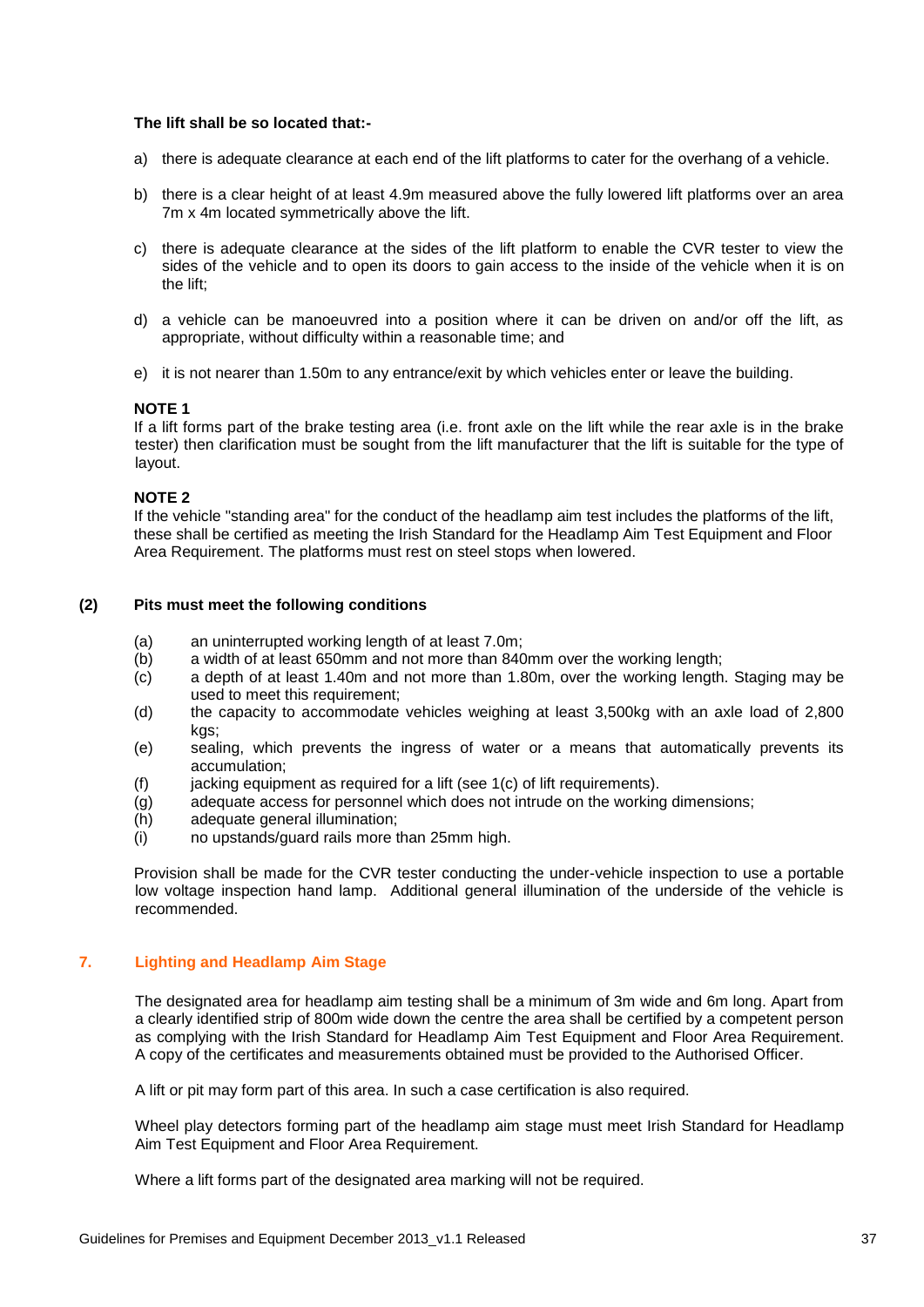The headlamp aim tester shall be rail mounted. Where rails are surface mounted and the layout is such that vehicles will be driving over the rails they shall be protected on either side by concrete, steel or wood to ensure that they are not damaged. There shall be a clearance of at least 1m at the rear of the headlamp aim tester.

Suitable equipment shall be provided or available to enable the headlamp aim tester to be checked for alignment on a regular basis.

Mirrors shall be positioned around the test lane to enable the CVR tester to check the front and rear lights when in the vehicle's driver seat of the vehicle.

#### <span id="page-37-0"></span>**8. Suspension Tester Stage**

- (i) The suspension tester shall not be built into or be a part of a pit facility.
- (ii) The suspension tester shall be located so that:-
- (iii) vehicles can be driven on and off without difficulty
- (iv) the vehicle is substantially level; and
- (v) it is in the building under cover and is located not nearer than 1.50m to any entrance/exit by which vehicles enter or leave the building
- (vi) it is before the brake tester
- (vii) it is before the underside inspection.

#### <span id="page-37-1"></span>**9. Brake Testing Stage**

#### **Brake Tester General Description**

The brake tester is required in order to determine that the brakes on the vehicle being tested are at least equal to the minimum required by law and that there is no unacceptable imbalance between brakes on the same axle. This requirement implies the need for

- (i) A competent fully trained operator.
- (ii) Data on vehicle weights.
- (iii) Accurate calibration See Appendix 2.
- (iv) Means of weighing the vehicle as presented.
- (v) Brake tester instruction manual.
- (vi) Wheel chocks.

#### **Brake Tester Location**

A roller type brake tester shall be set in the floor and a level floor of 7m available before and after the lateral centre line of the machine's rollers. The roller brake tester shall not normally be built into or be part of the pit facility.

The brake tester shall be located so that:-

(i) vehicles can be driven on and off the rollers without difficulty and within a reasonable time;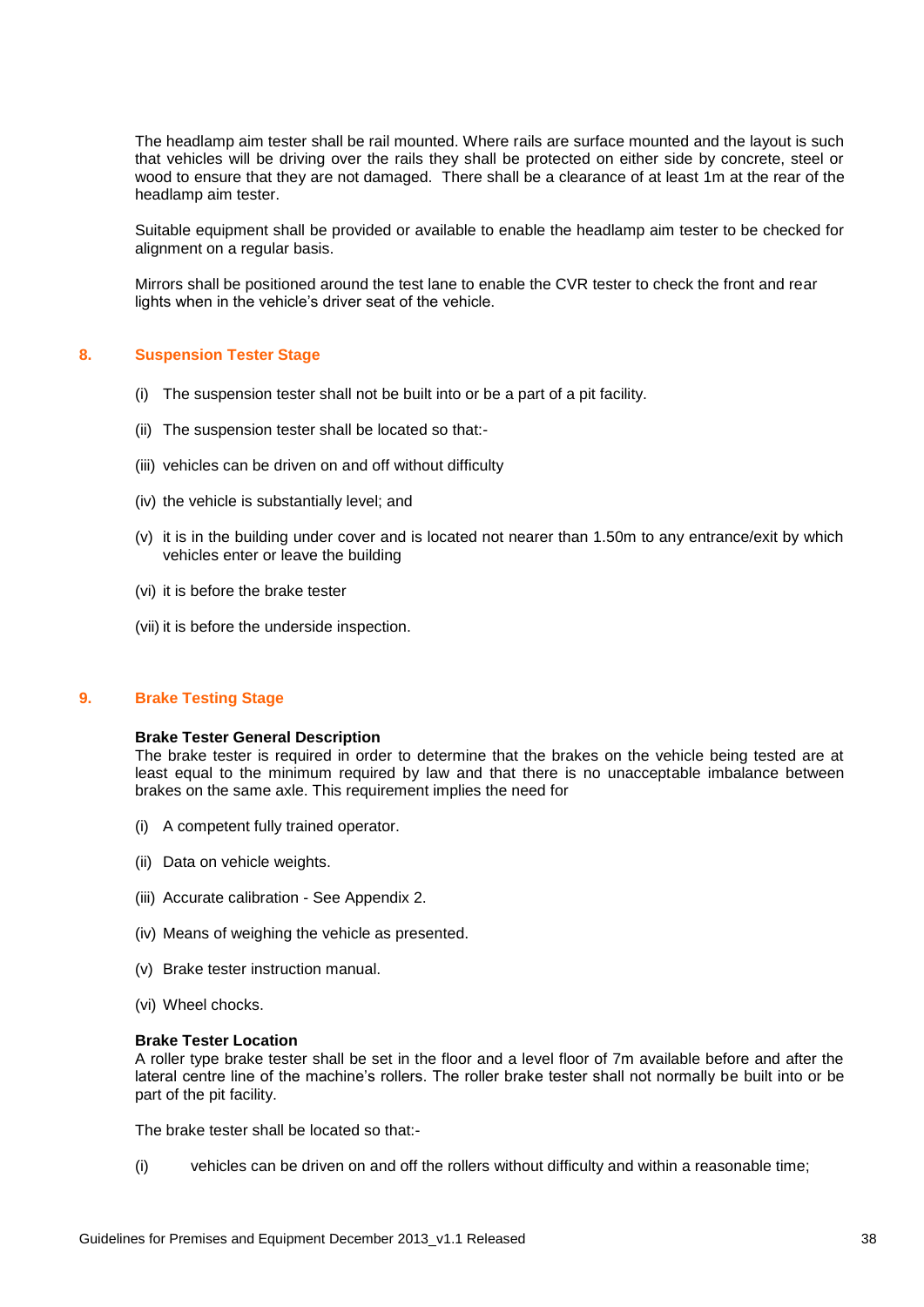- (ii) there must be adequate clearance to enable all the brakes on a vehicle to be tested with the vehicle facing the same direction;
- (iii) the vehicle is substantially level when on the rollers; and
- (iv) the machine is in a building under cover and is located not nearer than 1.50m to any entrance/exit by which vehicles enter or leave the building.

#### **Brake Testing - Dynamic**

The roller brake tester must be the normal method used to test all brakes, except for vehicles equipped with braking systems and/or transmissions where the use of a roller brake tester is not feasible. In such cases a road test must be carried out using a decelerometer with a manufacturer's calibration certificate not more than two years old. There shall be a reasonably level surface upon which a dynamic brake test may be safely carried out. This need not be under cover but shall not be on the public road except under exceptional circumstances.

#### <span id="page-38-0"></span>**10. Test Information / CoVIS / Minimum Specification of Test Lane Equipment**

Following the introduction of CoVIS, CVR test operators must ensure that they provide and maintain software and equipment compatible with at least the following minimum standard to enable connection to CoVIS:

All equipment listed below (or equipment used to capture the following test data) must produce results in an electronic output that conforms to a secure common industry standard interface such as ASA networks or Gieglan:

- Roller brake tester (with means of recording axle weight)
- Diesel smoke opacity meter
- Steering side slip plate
- Suspension test
- Headlamp aim tester

CVR test operators shall provide appropriate secure storage for CoVIS assets in accordance with the Authority's minimum standards.

Each CVR Testing Centre shall be required to enter into a service level agreement with the CoVIS Contractor which will enable the deployment of the CoVIS solution in order to transmit test data from test equipment / software.

With regard to where vehicle testing records or documents are required to be held by a CVR test operator for inspection, where the IT system (CoVIS) allows for documents or forms to be completed or scanned and stored on the CoVIS System then this is considered acceptable as a form of record for inspection. Where the original documents are required to be available for inspection eg calibration certificates, these must continue to be kept in hard copy.

#### <span id="page-38-1"></span>**11. Insurance**

CVR test operators shall have adequate insurance cover for vehicle testing activities including CoVIS. This can be confirmed with written confirmation from the insurance broker and shall include:

Property Damage Insurances: [Appropriate limit will differ for each testing centre]

- Loss or damage to insured's physical assets caused by fire or other specified perils.
- Insurance for Buildings whether owned or required under any relevant lease agreements.
- Insurance for Contents contents of testing centre.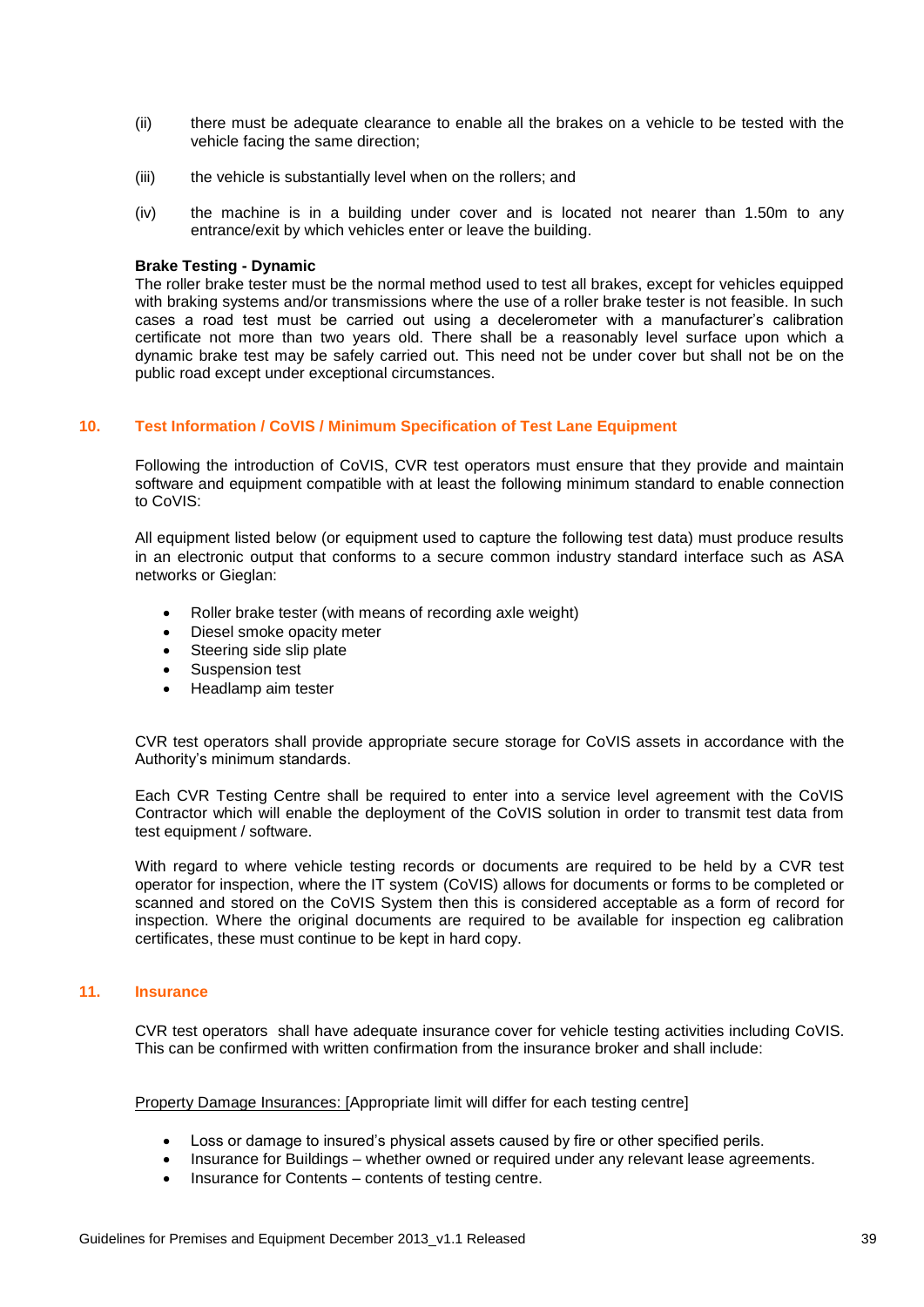#### Business Interruption: [Appropriate limit will differ for each testing centre dependent on turnover]

- Loss following interruption to the business due to damage to property caused by fire or other specified perils.
- Increased Cost of Working: additional expenditure necessarily incurred as a result of a specified peril.
- Rent Payable / Receivable: financial loss incurred due to a continuing obligation under lease to pay rent or a restriction from receiving rent on a premises under lease that has been damaged by a specified peril.

Computer: [Appropriate limit will differ for each testing centre dependent on replacement cost]

Loss or damage to computer and ancillary equipment caused by a specified peril.

Employers Liability: [€13m is the standard cover required in respect of any one incident]

 Covers the legal liability for bodily injury to employees or disease contracted by them arising in the course of their employment in the business.

Public Liability:  $F \in \mathbb{6}$ .5m is the standard cover required in respect of any one incident

 Covers legal liability resulting from accidental bodily injury to any third party person or loss of or damage to their property arising in connection with the business.

Engineering: [Appropriate limit will differ for each testing centre]

- Statutory Inspection: covers third party inspection of plant/equipment to comply with Legislation.
- Engineering: fragmentation / breakdown / explosion /sudden and unforeseen damage to plant / damage to surrounding property /explosion and third party liability.

#### Professional Indemnity /Defective workmanship [ €2.6m is the standard cover required in respect of any one incident]:

 Covers claims arising from negligent act, error or omission in the course of professional services provided.

Note : Employers Liability and Public Liability should include a principal extension in the form of a specific indemnity in favour of the Authority. This is a formality for insurance purposes, it doesn't affect the legal responsibilities of the CVR testing operator or CVR testers and it is understood it has not cost implications for testing centres.

#### <span id="page-39-0"></span>**12. Quality Control**

CVR test operators shall have in place a quality control system. Part of this system shall include a weekly audit (please see Appendix 3) which must be carried out by a person with responsibility for Commercial Vehicle Testing. The results of these checks must be uploaded onto CoVIS (when available) and the Audit Sheets must be held for inspection by an Authorised Officer.

In order to obtain and / or retain an authorisation to undertake commercial vehicle roadworthiness testing, the CVR test operator must provide evidence from an accredited ISO 9001 Certification Body that the testing centre is certified in relation to ISO 9001, fully incorporating the requirements of CITA Recommendation 9B. CVR testing centres must notify the RSA of any major non compliances / non conformances reported by the testing centre's independent ISO/CITA 9B certification assessor within one working day.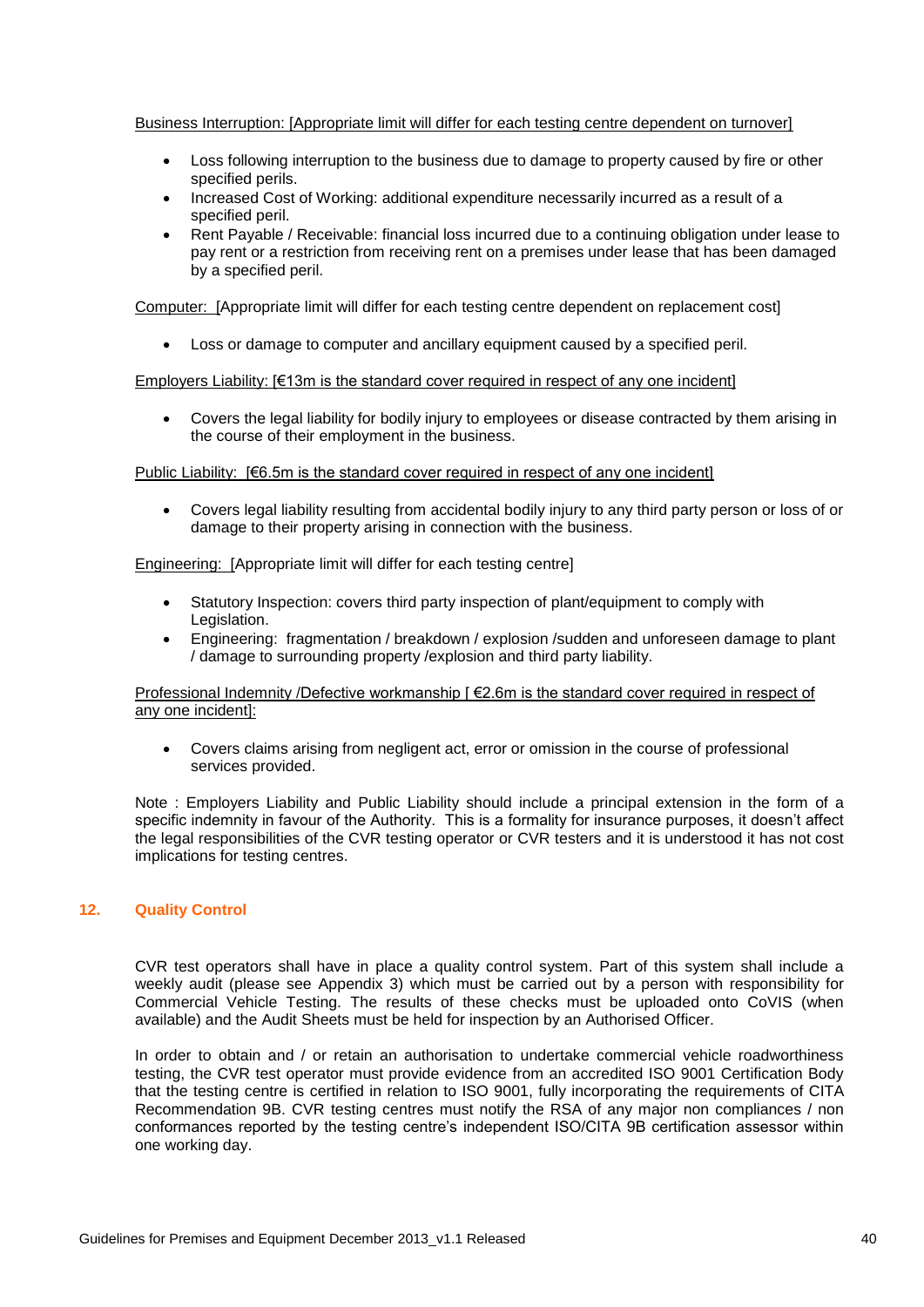#### <span id="page-40-0"></span>**13. Branding**

Compliance with the VTN and CVRT Brands will be accepted as meeting the standards in terms of premises presentation, uniforms and external & internal signage.

The CVRT branding guidelines also cover use of the CVRT branding for stationary & advertising. The CVRT Branding Guidelines can be found on the RSA wesite at [www.CVRT.ie](http://www.cvrt.ie/) or the testing centre CVR Portal at [http://docs.cvrt.ie/cvr\\_docs/Public\\_RSA\\_Docs/Forms/AllItems.aspx\)](http://docs.cvrt.ie/cvr_docs/Public_RSA_Docs/Forms/AllItems.aspx).

#### <span id="page-40-1"></span>**14. Premises Location**

All CVR test operators shall be in a location which does not cause congestion or danger (for example, near schools) as well as complying with local planning and by-laws. Adherence to this requirement will form part of the revised licensing application review process.

In the case of a CVR test operator who had an authorisation under the 2004 Vehicle Testing regulations where the Authority believes that the location of the CVR testing centre gives rise to concerns in relation to congestion or danger, the CVR test operator must put forward proposals for managing traffic congestion and avoiding danger to other road users, including an independent risk assessment of the proposals, for approval by the Authority.

A sign post guiding customers to the CVR testing centre must also be provided.

#### <span id="page-40-2"></span>**15. Consistency Checks**

The RSA or its representative may complete an equipment consistency check periodically across all commercial vehicle test lanes. In order to facilitate this check each testing centre shall make each lane available for the required time at their own cost and adhere to the findings of the check.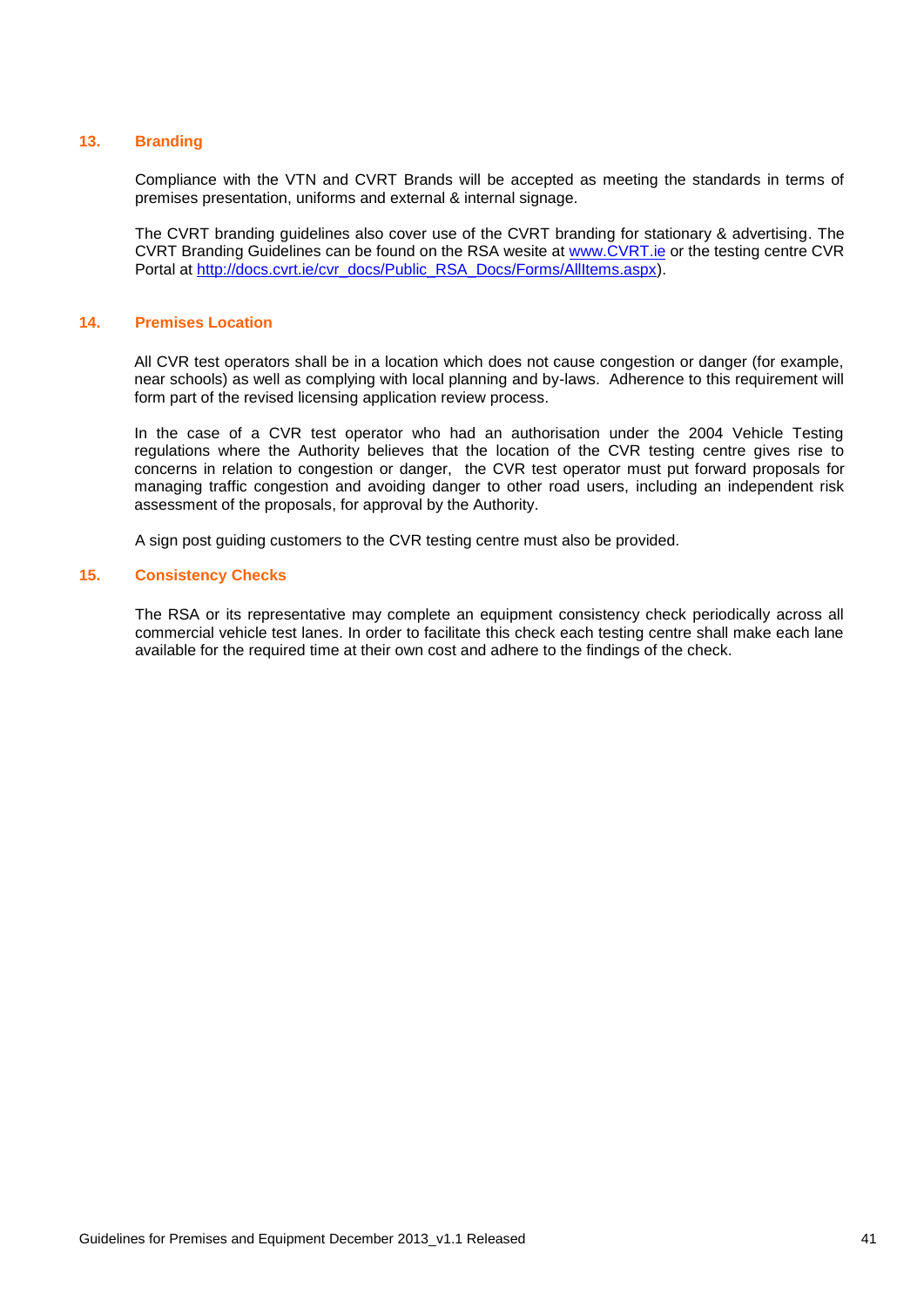## <span id="page-41-0"></span>**APPENDIX 1**

## <span id="page-41-1"></span>*Draft Guidelines for Acceptable Equipment*

#### **SUMMARY TEST EQUIPMENT REQUIRED BY ROAD SAFETY AUTHORITY**

#### **Light Commercial Vehicle Test Scheme**

- 1. Low voltage Inspection Lamp
- 2. 2.8 tonne Jacking Beam
- 3. Headlamp aim tester mounted on rails
- 4. LCV Roller Brake Tester
- 5. Emissions Gas Analyser
- 6. Diesel Smoke Opacity Meter
- 7. Steering Side Slip Plate
- 8. Suspension Tester
- 9. Wheel Play detector
- 10. Tyre Tread depth gauge
- 11. Decelerometer
- 12. Tyre Inflation Equipment
- 13. Tool for pressing Brake Pedal
- 14. Light check mirrors
- 15. Pit lights
- 16. Smoke extraction
- 17. Glass Opacity Meter
- 18. Diesel Data Books, charts, discs
- 19. Pinch bar (1 meter long)
- 20. Wheel chocks

**I**t should be noted that equipment used in a vehicle roadworthiness test lane will be used more extensively than equipment used for normal vehicle servicing and therefore all CVR testing operators must ensure that their equipment is robust enough for vehicle roadworthiness testing.

#### <span id="page-41-2"></span>**1. Low Voltage Inspection Lamp**

The lamp must be of a low voltage type in line with Section 21 of S.I. 3 of 1972 issued by the Department of Labour and also S.I. 188 of 2001.

Power shall be between 40 and 60 watts and the exterior of the lamp shall be protected. The lamp supply lead shall be captive to a system of running eyes along a rail or cable such that the lead cannot trail either on the floor of the pit or workshop.

#### <span id="page-41-3"></span>**2. 2.8 tonne Jacking Beam**

The jacking system shall be capable of lifting simultaneously both wheels of the front or rear axle of a vehicle using the vehicle manufacturer's recommended jacking points. The jacking equipment must have a S.W.L. of not less than 2,800 kilograms.

#### <span id="page-41-4"></span>**3. Headlamp Aim Tester mounted on rails**

- a) an optical tube screen type presentation with adjustment and a suitable means to facilitate alignment.
- b) capable of adjustment between heights of 500mm and 1.220m.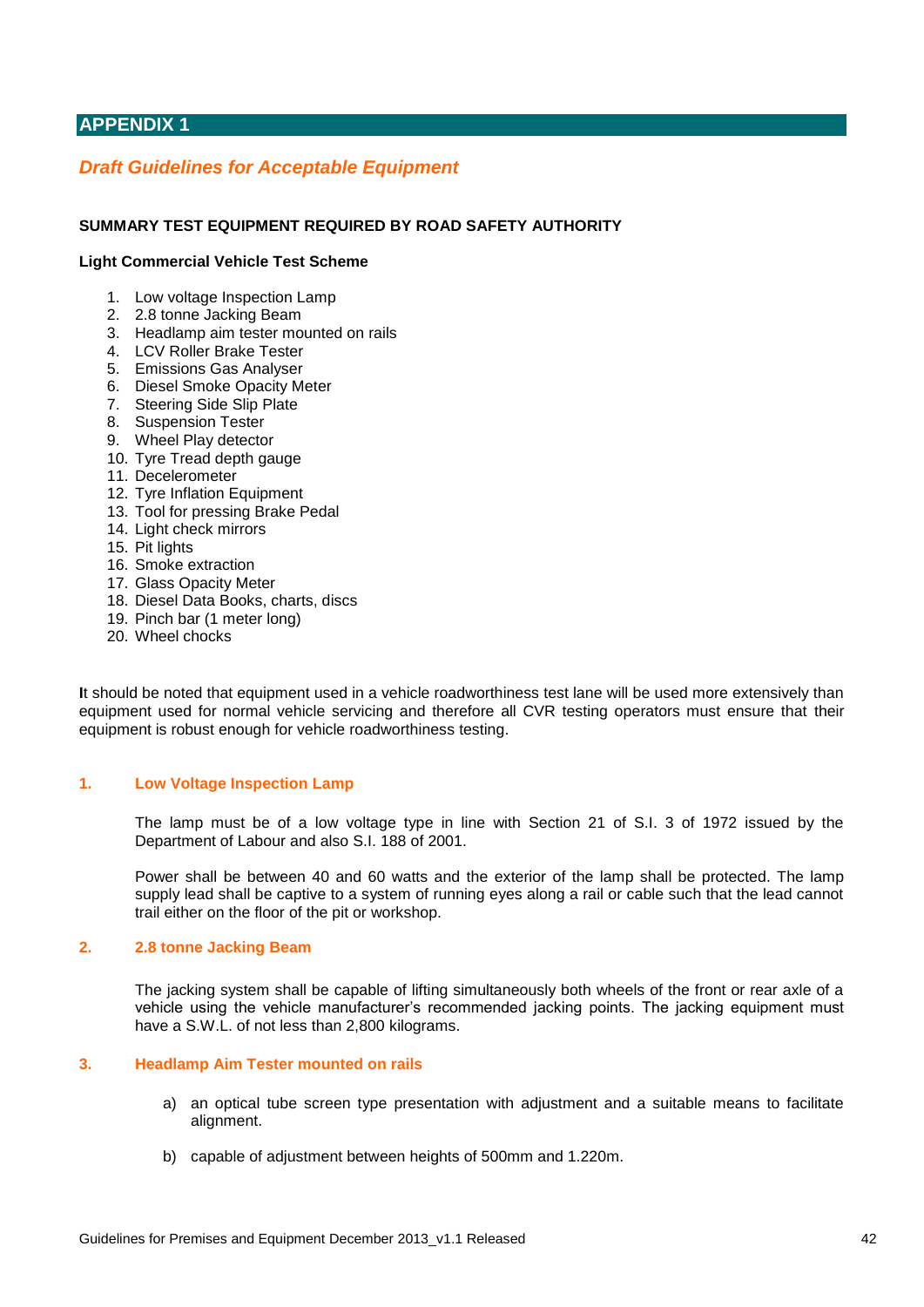- c) marked with vertical and horizontal centre lines or other means of assessment.
- d) capable of measurement of headlamp beam aim in gradient per cent (%).
- e) fitted with a photo electric cell, for the location of beam hot spots measured by a meter mounted on the testing equipment.
- f) provided with calibration equipment or have access to such equipment.
- g) equipped with an electronic output.

The minimum acceptable standard for accuracy is as set out in B.S.A.U. 162: 1976 and its amendments.

Equipment which meets an equivalent standard is also acceptable.

#### <span id="page-42-0"></span>**4. LCV Roller Brake Tester**

#### **General**

The roller brake tester must be capable of carrying out brake tests on all light commercial vehicles up to and including vehicles of 3,500kg. GVW with axle loads of 2,800kgs. It must have an electronic output.

It must also be capable of weighing each axle of the vehicle in order to establish the total weight of the vehicle as presented. (This will not be required where the axle weight is captured by the suspension tester).

The brake tester must be safe to use and be robustly constructed to acceptable engineering standards. When installed in authorised tester premises it must be secure in the ground in line with the manufacturer's recommendation.

Roller brake testers which operate automatically are not acceptable. The make, model and serial number of the machine must be clearly and durably marked on the exterior of the console.

A comprehensive user/operator manual must be provided with each RBT and it must include details of the method of calibration.

On the roller set installation of bi-directional machines there must be a clear and durable marking, for the user, showing the normal forward 'drive on' vehicle direction.

#### **Roller Set**

Roller sets must have:

- a) two sets of rollers which can be driven independently and simultaneously by use of the appropriate controls and which are capable of simultaneously accommodating the left and right wheels of an axle.
- b) rollers driven at the same nominal surface speed in the range 2 to 5.5 km/h throughout the full brake effort range;
- c) a roller to tyre friction co-efficient of not less than 60% in wet conditions. The rollers must be durable and not likely to cause tyre damage;
- d) a means of automatically stopping each roller set individually when tyre to roller slip is at a preselected point in the range 10 to 25%.
- e) a means of preventing either roller set from operating unless a wheel is located on it except when calibrating the equipment;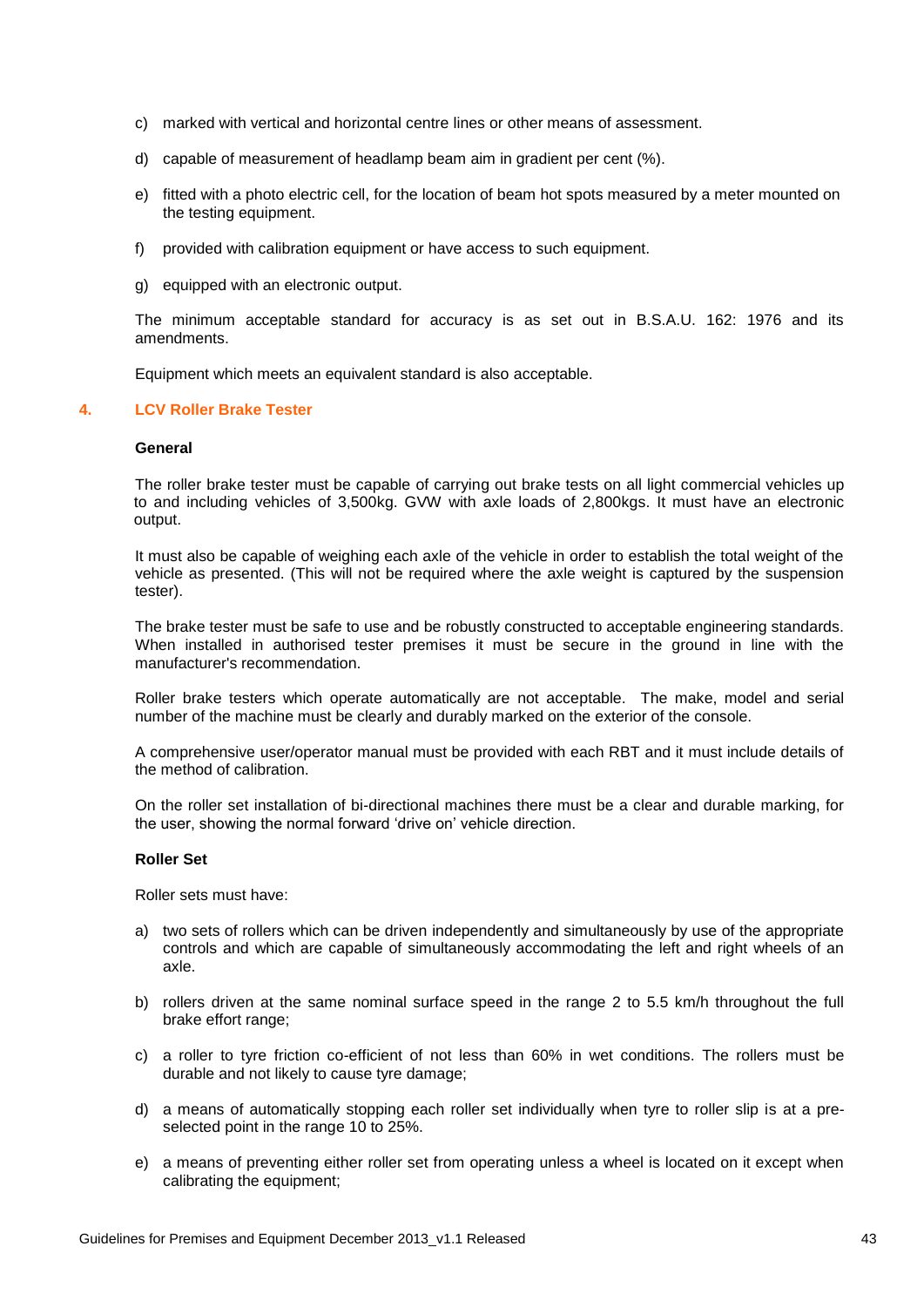- f) rollers capable of accepting an axle load of not less than 2,800kg;
- g) roller dimensions as follows:
	- (i) minimum diameter 150mm;
	- (ii) not more than 500mm between roller centres;
	- (iii) not more than 880mm between the inner ends and not less than 2.6 metres between the outer ends of the high friction surfaces of the left and right rollers.

#### **Brake effort Displays**

Brake effort displays must:

- a) be analogue in kilogram force units (kgf) over the full brake effort range.
- b) indicate the braking forces at individual road wheels;
- c) have a maximum brake force display value not less than 1250kgf;
- d) have:
	- (i) 10kgf dial graduations from ZERO up to and including 240kgf;
	- (ii) 20kgf dial graduations from 240kgf up to and including 800kgf;
	- (iii) 50kgf dial graduations from 800kgf and above.
	- (iv) retain maximum brake effort values until manually reset (e.g. rollers re-start).

#### **Accuracy**

Brake effort readings must be accurate within:

- a) ±3 kgf of the true value from zero up to and including 100kgf; and
- b)  $\pm 3\%$  of the true value for all readings above 100kgf.

#### **User Controls**

User controls must be manually operated and:

- a) suitably identified in Irish/English or acceptable symbols;
- b) capable of starting the LH and RH roller sets independently and stopping both either simultaneously or independently;
- c) remote control units must be either 'hard wired' or have suitable operating controls on the console, must be dedicated to operate only one RBT installation and be resistant to spurious signals from other sources.

#### **NOTE 1:**

There must be provision for the safe storage of a remote control hand set when it is not in use.

#### **NOTE 2:**

There must be a visual indication for the user, on the console or equivalent, when either roller set is in operation. For bi-directional RBTs the visual indication must show whether the roller sets are operating in the normal 'forward' or reverse' direction.

#### **Brake Efficiency and Imbalance**

There must be a satisfactory means for the user calculating or the brake tester displaying the value of:

a) brake efficiency calculated from the total braking effort, expressed as a percentage of the vehicle test weight (i.e. weight of vehicles as presented).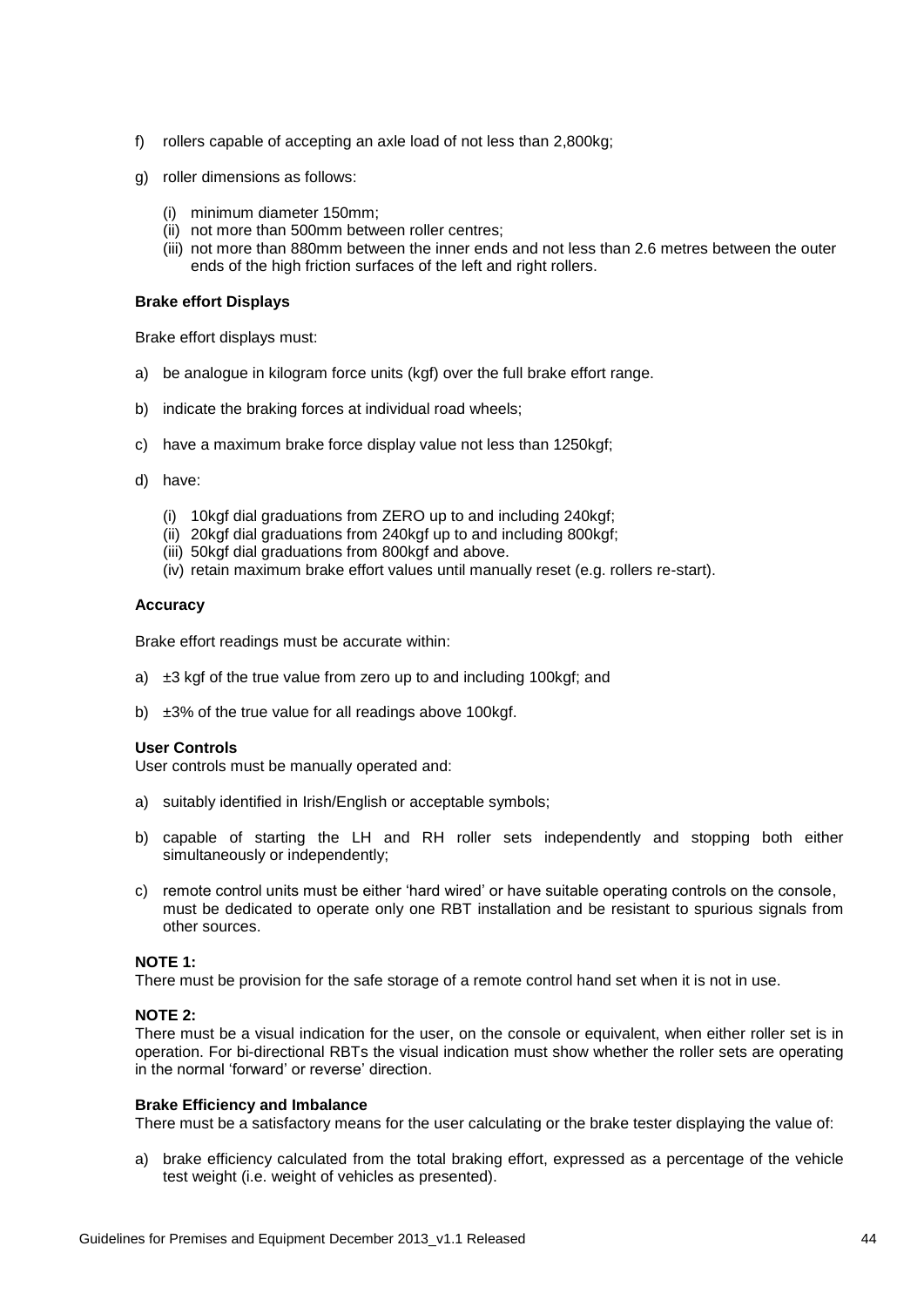b) brake effort difference between the left and right wheels on an axle, expressed as a percentage of the higher brake effort;

This may be output automatically by the brake machine or determined by the operator (using a calculator if necessary).

#### **NOTE:**

A printer or plotter on its own is not an acceptable substitute for (a) or (b) above.

If a RBT is equipped with a device for indicating excessive brake imbalance it must be inhibited when left and right brake efforts are 40kgf or less and must display any imbalance which subsequently exceeds 30%.

#### **Calibration**

There must be suitable equipment for yearly calibration checks at brake effort values specified by the manufacturer or alternatively independent calibration by an outside contractor.

#### <span id="page-44-0"></span>**5. Emissions Gas Analyser**

When vehicles with four stroke spark ignition engines are inspected an emissions gas analyzer capable of measuring the CO, HC and lambda values of exhaust gases to the method of test and standards set out in Directive 2009/40/EC and approved to the requirements of OIML Class O.

#### <span id="page-44-1"></span>**6. Diesel Smoke Opacity Meter**

A meter capable of measuring the smoke opacity of diesel engines to the method of test and test standards set out in Directive 2009/40/EC and which has been approved to the specification issued by the Vehicle Inspectorate in Great Britain dated 2003 (MOT-05-01-01 Revision 2 2003) or to an equivalent standard by the appropriate authority of another Member State of the European Union shall be provided.

The smoke meter shall include a means for measuring engine RPM and engine temperature. The smoke meter must provide a print out showing the engine temperature, maximum RPM and idle speed for each acceleration, the date and time of the test and the vehicle registration. It must have an electronic output.

#### <span id="page-44-2"></span>**7. Steering Side Slip Plate**

Side Slip plates capable of accurately measuring the geometry of front and rear axles of light commercial vehicles with a GVW up to 3.5 tonnes and an axle load of 2.8 tonnes. The range of Side Slip to be measured shall be between 0-20m/km. The Side Slip plate shall be of a type approved by the appropriate authority of a Member State of the European Union. It must have an electronic output.

#### <span id="page-44-3"></span>**8. Suspension Tester**

A suspension tester shall be based on the resonance principle with a flexible base excitation. The suspension tester shall be capable of measuring suspension performance and imbalance in percentage terms. The suspension tester shall have the capability of weighing axles up to 2,800kgs. Suspension testers shall be of a model approved and used in a Member State of the European Union. It must have an electronic output.

#### <span id="page-44-4"></span>**9. Wheel Play Detector**

Wheel Play Detectors shall be fitted either side of the lift or pit to establish play in steering/suspensions of vehicles with GVW up to 3.5 tonnes and an axle load of 2.8 tonnes.

#### <span id="page-44-5"></span>**10. Tyre Tread Depth Gauges**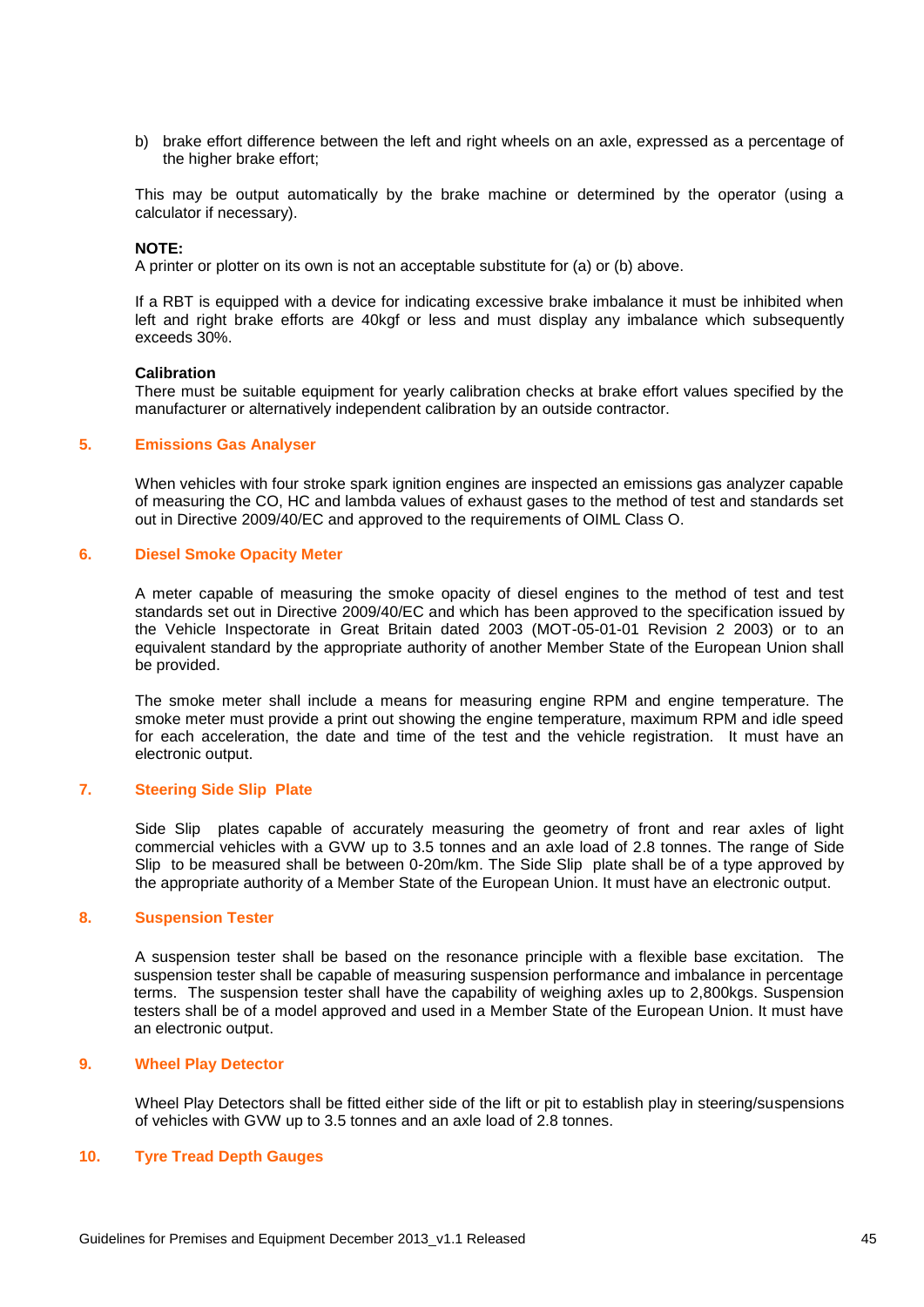Tyre tread depth gauges must be available at all times in test bay.

#### <span id="page-45-0"></span>**11. Decelerometer**

A decelerometer duly calibrated and certified must be available for brake tests on vehicles where the use of a roller brake tester is impractical.

#### <span id="page-45-1"></span>**12. Tyre inflation equipment**

A means of inflating tyres to manufacturer's recommendations must be provided on the test lane.

#### <span id="page-45-2"></span>**13. Tool for Pressing Brake Pedal**

A tool will be required to press the brake pedal in order to examine the brake pipes and hoses under pressure in cases where the roadworthiness test is being carried out by a single tester.

#### <span id="page-45-3"></span>**14 Light check mirrors**

Mirrors must be provided in appropriate positions around the test lane to facilitate the testing of vehicle lights by one person from the driving seat of the vehicle being tested.

#### <span id="page-45-4"></span>**15. Pit lights**

Pit lighting shall be provided within the pit to provide adequate general illumination to facilitate ease of testing.

#### <span id="page-45-5"></span>**16. Smoke extraction**

A smoke extraction system must be installed in the testing centre to provide help to prevent a build up of exhaust fumes or other noxious gases, and to minimise the risks of adverse effects on the Health and Safety of staff and vehicle presenters.

#### <span id="page-45-6"></span>**17. Glass Opacity Meter**

A portable glass transparency meter must be provided on the test lane which is capable of measuring the transparency of automotive glass in motor vehicles. Means shall be provided to enable the accuracy of this meter to be quickly checked and calibrated as required.

#### <span id="page-45-7"></span>**18. Diesel data book / charts / discs**

Up to date information on Max RPM values for diesel engines must be available at the testing centre. These must be updated at least every 2 years.

#### <span id="page-45-8"></span>**19. Pinch bar (1 meter long)**

Bar to be used as a lever to check play in steering and suspension joints etc

#### <span id="page-45-9"></span>**20. Wheel chocks**

Wheel chocks to be used to prevent the vehicle moving while being tested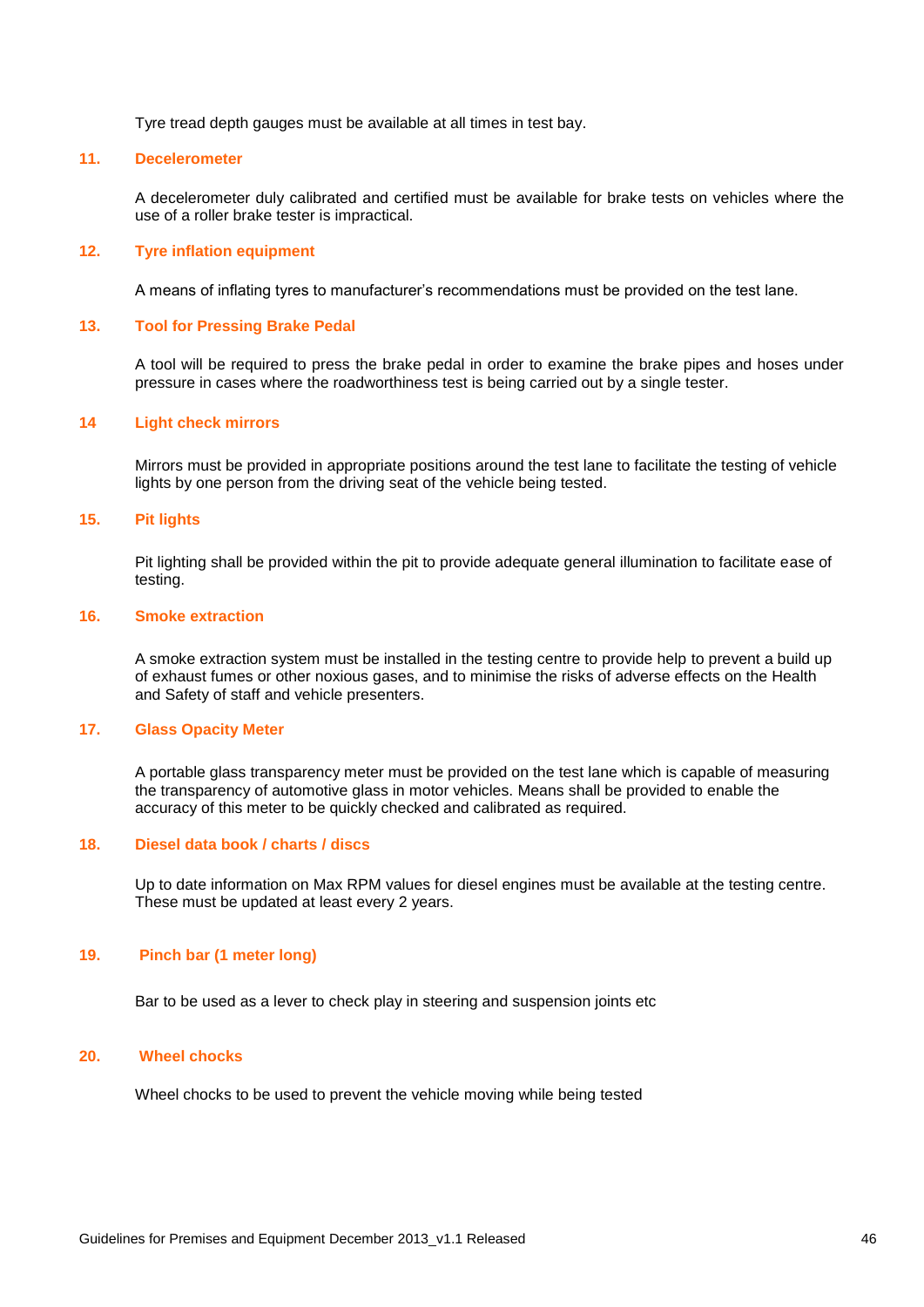## <span id="page-46-0"></span>**APPENDIX 2**

## <span id="page-46-1"></span>*Documentation Required for Test Equipment for testing of Light Commercial Vehicles:*

Current calibration certificates are required to be maintained up to date for the following equipment:

- 1) Roller Brake Tester (requires calibration every 12 months)
- 2) Decelerometer (requires calibration every 24 months)
- 3) Air Pressure Gauge (requires calibration every 12 months)
- 4) Emissions Gas Analyser (requires calibration every 12 months)
- 5) Diesel Smoke Opacity Meter (requires calibration every 12 months)
- 6) Side Slip tester (requires calibration every 12 months)
- 7) Headlamp aim tester (requires calibration every 12 months)
- 8) Suspension tester(requires calibration every 12 months)

Where equipment is being calibrated within 2 weeks (14 calendar days) of its current calibration certificate expiry date, it is acceptable to start the next required calibration period from the expiry of the current calibration certificate e.g. if a roller brake tester current calibration certificate expires on 15<sup>th</sup> July 2010 and it was calibrated on the  $8<sup>th</sup>$  of July 2010, the new calibration certificate may start on the 16<sup>th</sup> July 2010 and then be due for calibration again on 15<sup>th</sup> July 2011.

In addition, written declarations shall be retained from the manufacturers to confirm that the roller brake tester, lift and jacking beam, emissions gas analyser, diesel smoke meter, suspension tester and steering side slip plate meet the required specifications.

Comprehensive user/operator manuals in English must be provided for items 1,2,3,4,5,6 and 7 above

With regards to the headlamp aim test area and tester, written declaration from a Suitably Qualified Individual or Engineer who has checked the level area and confirmation that the headlamp aim test area conforms to the specifications required by the Road Safety Authority. Written declaration from headlamp aim supplier that the headlamp aim tester is fitted in line with the specifications required by the Road Safety Authority

Up to date diesel data information including Max. RPM values for diesel engines must be available and be updated every two years. It is also recommended that, where available, up to date data on ABS / EBS warning light sequences should be available.